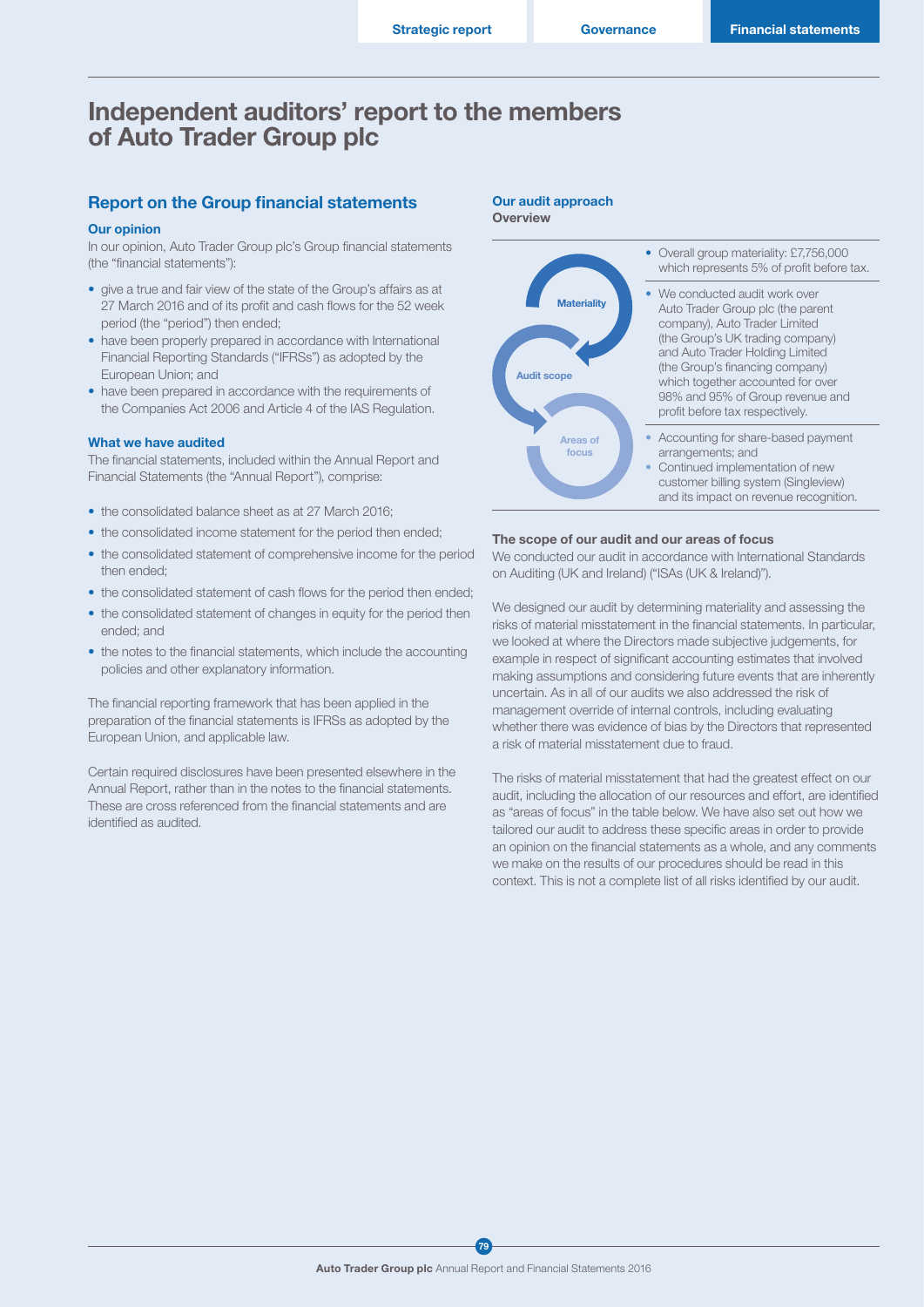## Independent auditors' report to the members of Auto Trader Group plc continued

#### Area of focus **How our audit addressed the area of focus**  $\blacksquare$

#### Accounting for share-based payment arrangements Refer to page 55 of the Report of the Audit Committee, page 92 of

the Statement of Accounting Policies and note 27 of the Consolidated Financial Statements.

In the year the Group has implemented four share-based payment schemes for certain members of management and employees, which are accounted for under IFRS 2 'Share-based payment' ("IFRS 2").

A share-based payment charge of £2.5m (including associated national insurance costs) has been recognised within the consolidated income statement in the year.

Determining the fair value of awards made under share-based payment arrangements is complex and requires the Directors to apply significant judgement as the assumptions used are inherently subjective. The key assumptions applied in determining the fair value of awards made in the year include the risk free rate, the volatility rate, the expected lapse rate for potential leavers and the expected achievement of financial performance measures associated with awards made.

The Group engaged independent specialists to calculate the fair value of awards made using the Black-Scholes and Monte Carlo option pricing models.

We focused our work on the key assumptions adopted by management and the appropriateness of the valuation methodologies applied.

We read the scheme rules for each of the four schemes implemented in the year to understand the terms and conditions attached to them, as well as confirming the number of share options granted and the date of grant, which were all consistent with the Directors' calculations and disclosures.

We compared the risk free rate and volatility assumptions to externally derived data, as well as our own independently formed assessments in relation to these key inputs in order to assess whether the assumptions used were reasonable. All assumptions applied were in line with our independently formed assessments and within an acceptable range.

We compared the expected lapse rate for employees leaving the business to historical trends within the business and consider the assumptions applied to be reasonable.

We assessed the Directors' assessment of the likelihood of financial performance measures being achieved by comparing the assumptions to the Group's future trading and cash flow forecasts covering the relevant period, ensuring these were consistent with the forecasts used by the Directors in assessing going concern and in preparing the viability statement. No inconsistencies between the forecasts used were identified and the assumptions adopted were appropriate.

We assessed the appropriateness of the option pricing models used to determine the fair values by the Group's independent specialists. The Black-Scholes model was applied for schemes, or elements of schemes, which had only non-market performance conditions and the Monte Carlo model was used where market based performance conditions were in place. The use of these pricing models was consistent with our expectations given the performance conditions attached to the share awards and accepted market practices.

We considered the appropriateness of the presentation of the share-based payment charge as a non-underlying expense. We determined that this presentation was appropriate because the Group plans to make awards each year between now and 2018, and the income statement expense will only reflect a steady state once three years of awards have been made. Accordingly, we believe adjusting for the share-based payment charge in the income statement will provide greater comparability of performance to the user of the financial statements.

#### Continued implementation of new customer billing system (Singleview) and its impact on revenue recognition

The Group began the implementation of a new billing system, Singleview, in 2013, and this has continued to be rolled out throughout the 2016 financial year, with the majority of the Group's largest customers being migrated to Singleview in the 2016 financial year.

The implementation and roll out of Singleview gives rise to a heightened risk over the recording of revenue. The risk was identified in respect of three areas, as follows:

- The risk that data is not accurately migrated between the legacy system and Singleview resulting in incorrect customer billing information;
- The risk that access to Singleview is not appropriately controlled and managed such that changes to billing data could be made inaccurately or in error; and
- The risk that billing data held within Singleview does not interface completely and accurately with the Group's other financial reporting systems.

All of these areas of risk could result in misstatements in the recording of revenues.

We performed testing over IT general controls in place over Singleview and the Group's other key financial reporting systems which focused on controls covering system changes, systems operations and user access and user rights. Testing over the controls in operations did not identify any significant control deficiencies. While we did identify some minor control deficiencies, these did not significantly impact our audit plan.

We obtained an understanding of the processes in place and performed testing over the controls in operation over the migration of data to Singleview. The controls tested included reconciliations performed by management of data and billing information between Singleview and the legacy billing system and reviews performed by management of exception reports from Singleview designed to identify errors in billing data arising from data transfer. From our work performed no issues were identified.

We performed testing over system interfaces between the Singleview system and the Group's other financial reporting system. This included reviews of exception reports designed to identify errors in the automatic transfer of billing data between the systems and performed detailed testing over the reconciliations of revenue between the Singleview system and the Group's financial reporting systems, with no exceptions being identified.

We performed testing over a sample of revenue transactions back to customer contracts and rate cards which verified the accuracy of billing data contained within Singleview.

We found that, following the implementation of Singleview, the accuracy of revenue recorded was supported by the evidence obtained.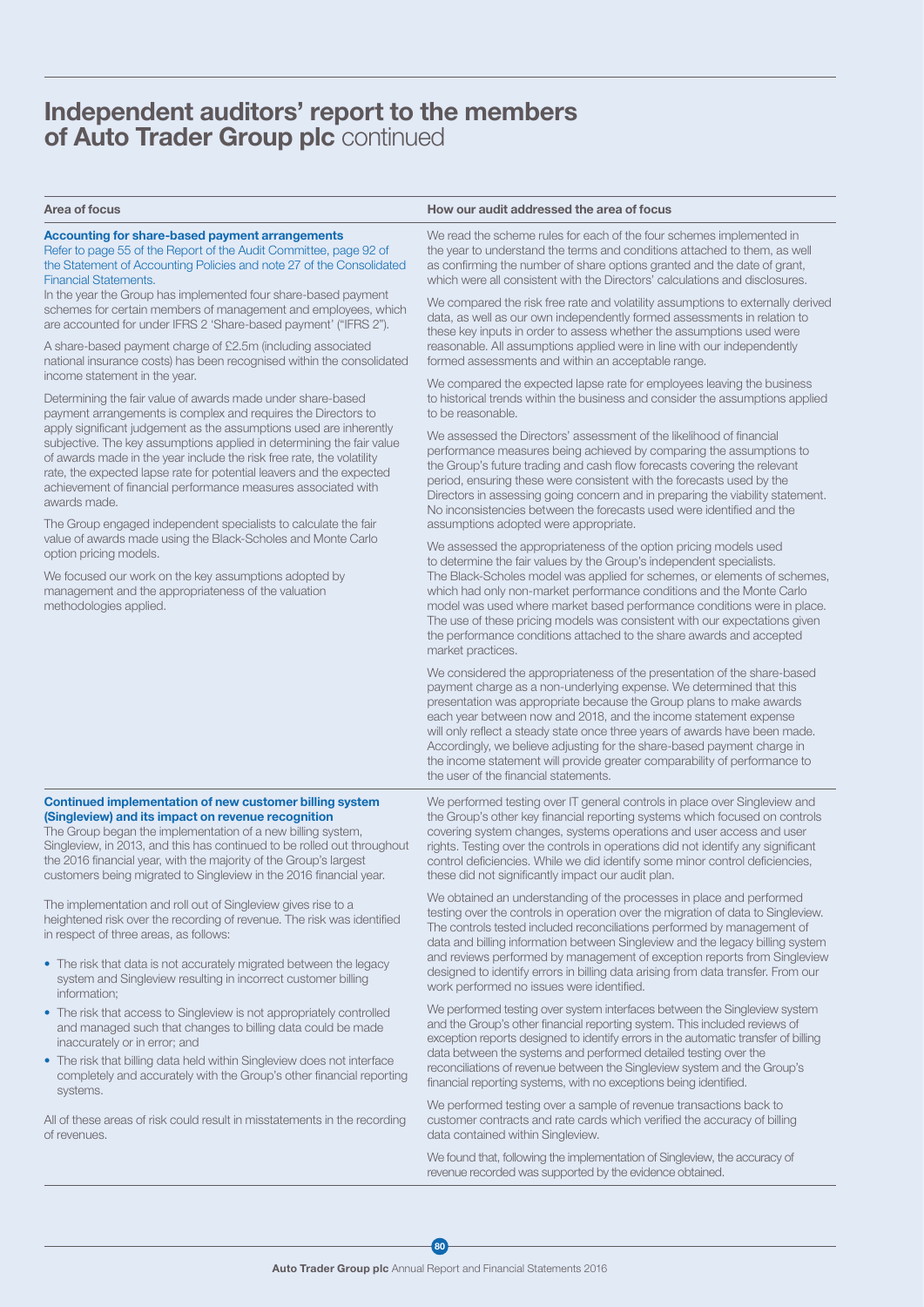#### How we tailored the audit scope

We tailored the scope of our audit to ensure that we performed enough work to be able to give an opinion on the financial statements as a whole, taking into account the geographic structure of the Group, the accounting processes and controls, and the industry in which the Group operates.

The Group comprises the following entities:

- Auto Trader Limited and Webzone Limited being the Group's trading entities which are based in the UK and the Republic of Ireland respectively;
- Auto Trader Group plc, the parent company of the Group;
- Three active holding companies, one based in the UK (Auto Trader Holding Limited) and two based in the Republic of Ireland; and
- 24 UK based dormant holding companies which are in the process of being liquidated.

The Group audit team in the UK performed an audit of the complete financial information of Auto Trader limited, Auto Trader Group plc and Auto Trader Holding Limited, which we regarded as financially significant components of the Group. These components accounted for over 98% and 95% of the Group's revenue and profit before tax for the period.

#### **Materiality**

The scope of our audit was influenced by our application of materiality. We set certain quantitative thresholds for materiality. These, together with qualitative considerations, helped us to determine the scope of our audit and the nature, timing and extent of our audit procedures on the individual financial statement line items and disclosures and in evaluating the effect of misstatements, both individually and on the financial statements as a whole.

Based on our professional judgement, we determined materiality for the financial statements as a whole as follows:

| <b>Overall Group</b><br>materiality       | £7,756,000                                                                                                                                                                 |
|-------------------------------------------|----------------------------------------------------------------------------------------------------------------------------------------------------------------------------|
| How we<br>determined it                   | 5% of profit before tax.                                                                                                                                                   |
| <b>Rationale for</b><br>benchmark applied | Profit from continuing operations before tax is<br>the key measure used both by the Board and<br>externally by shareholders in evaluating the<br>performance of the Group. |

We agreed with the Audit Committee that we would report to them misstatements identified during our audit above £388,000 as well as misstatements below that amount that, in our view, warranted reporting for qualitative reasons.

#### Going concern

Under the Listing Rules we are required to review the Directors' statement, set out on page 35, in relation to going concern. We have nothing to report having performed our review.

Under ISAs (UK & Ireland) we are required to report to you if we have anything material to add or to draw attention to in relation to the Directors' statement about whether they considered it appropriate to adopt the going concern basis in preparing the financial statements. We have nothing material to add or to draw attention to.

As noted in the Directors' statement, the Directors have concluded that it is appropriate to adopt the going concern basis in preparing the financial statements. The going concern basis presumes that the Group has adequate resources to remain in operation, and that the Directors intend it to do so, for at least one year from the date the financial statements were signed. As part of our audit we have concluded that the Directors' use of the going concern basis is appropriate. However, because not all future events or conditions can be predicted, these statements are not a guarantee as to the Group's ability to continue as a going concern.

### Other required reporting

#### Consistency of other information Companies Act 2006 opinion

In our opinion, the information given in the Strategic report and the Directors' report for the financial period for which the financial statements are prepared is consistent with the financial statements.

#### ISAs (UK & Ireland) reporting

Under ISAs (UK & Ireland) we are required to report to you if, in our opinion:

| information in the Annual Report is:<br>materially inconsistent with the information in<br>the audited financial statements; or<br>apparently materially incorrect based on, or<br>materially inconsistent with, our knowledge of<br>the Group acquired in the course of performing<br>our audit; or<br>otherwise misleading.                                                                                                                                                                                        | We have no<br>exceptions to report. |
|----------------------------------------------------------------------------------------------------------------------------------------------------------------------------------------------------------------------------------------------------------------------------------------------------------------------------------------------------------------------------------------------------------------------------------------------------------------------------------------------------------------------|-------------------------------------|
| • the statement given by the Directors on pages<br>55 to 56, in accordance with provision C.1.1 of<br>the UK Corporate Governance Code (the "Code"),<br>that they consider the Annual Report taken as a<br>whole to be fair, balanced and understandable<br>and provides the information necessary for<br>members to assess the Group's position and<br>performance, business model and strategy is<br>materially inconsistent with our knowledge of<br>the Group acquired in the course of performing<br>our audit. | We have no<br>exceptions to report. |
| • the section of the Annual Report on pages<br>55 and 56, as required by provision C.3.8<br>of the Code, describing the work of the Audit<br>Committee does not appropriately address<br>matters communicated by us to the Audit<br>Committee.                                                                                                                                                                                                                                                                       | We have no<br>exceptions to report. |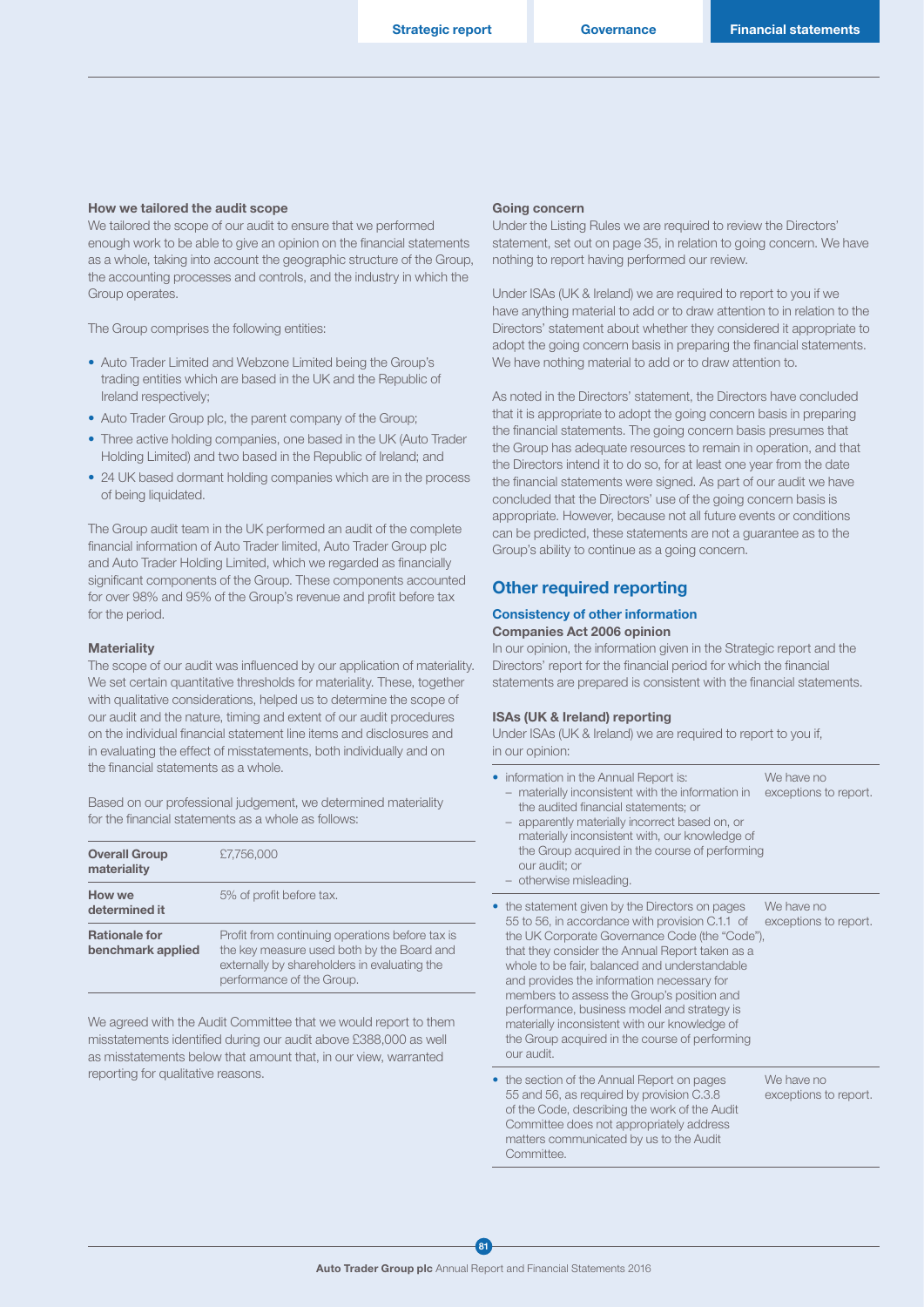## Independent auditors' report to the members of Auto Trader Group plc continued

#### The Directors' assessment of the prospects of the Group and of the principal risks that would threaten the solvency or liquidity of the Group

Under ISAs (UK & Ireland) we are required to report to you if we have anything material to add or to draw attention to in relation to:

| • the Directors' confirmation on page 33 of the<br>Annual Report, in accordance with provision<br>C.2.1 of the Code, that they have carried out a<br>robust assessment of the principal risks facing<br>the Group, including those that would threaten<br>its business model, future performance,<br>solvency or liquidity. | We have nothing<br>material to add or<br>to draw attention to. |
|-----------------------------------------------------------------------------------------------------------------------------------------------------------------------------------------------------------------------------------------------------------------------------------------------------------------------------|----------------------------------------------------------------|
| • the disclosures in the Annual Report that                                                                                                                                                                                                                                                                                 | We have nothing                                                |

- the disclosures in the Annual Report that describe those risks and explain how they are being managed or mitigated. material to add or to draw attention to.
- the Directors' explanation on page 35 of the Annual Report, in accordance with provision C.2.2 of the Code, as to how they have assessed the prospects of the Group, over what period they have done so and why they consider that period to be appropriate, and their statement as to whether they have a reasonable expectation that the Group will be able to continue in operation and meet its liabilities as they fall due over the period of their assessment, including any related disclosures drawing attention to any necessary qualifications or assumptions. We have nothing material to add or to draw attention to.

Under the Listing Rules we are required to review the Directors' statement that they have carried out a robust assessment of the principal risks facing the Group and the Directors' statement in relation to the longer-term viability of the Group. Our review was substantially less in scope than an audit and only consisted of making inquiries and considering the Directors' process supporting their statements; checking that the statements are in alignment with the relevant provisions of the Code; and considering whether the statements are consistent with the knowledge acquired by us in the course of performing our audit. We have nothing to report having performed our review.

#### Adequacy of information and explanations received

Under the Companies Act 2006 we are required to report to you if, in our opinion, we have not received all the information and explanations we require for our audit. We have no exceptions to report arising from this responsibility.

#### Directors' remuneration

Under the Companies Act 2006 we are required to report to you if, in our opinion, certain disclosures of Directors' remuneration specified by law are not made. We have no exceptions to report arising from this responsibility.

#### Corporate governance statement

Under the Listing Rules we are required to review the part of the Corporate Governance Statement relating to 10 further provisions of the Code. We have nothing to report having performed our review.

### Responsibilities for the financial statements and the audit

#### Our responsibilities and those of the Directors

As explained more fully in the Directors' responsibilities statement set out on pages 77 and 78, the Directors are responsible for the preparation of the financial statements and for being satisfied that they give a true and fair view.

Our responsibility is to audit and express an opinion on the financial statements in accordance with applicable law and ISAs (UK & Ireland). Those standards require us to comply with the Auditing Practices Board's Ethical Standards for Auditors.

This report, including the opinions, has been prepared for and only for the Company's members as a body in accordance with Chapter 3 of Part 16 of the Companies Act 2006 and for no other purpose. We do not, in giving these opinions, accept or assume responsibility for any other purpose or to any other person to whom this report is shown or into whose hands it may come save where expressly agreed by our prior consent in writing.

#### What an audit of financial statements involves

An audit involves obtaining evidence about the amounts and disclosures in the financial statements sufficient to give reasonable assurance that the financial statements are free from material misstatement, whether caused by fraud or error. This includes an assessment of:

- whether the accounting policies are appropriate to the Group's circumstances and have been consistently applied and adequately disclosed;
- the reasonableness of significant accounting estimates made by the Directors; and
- the overall presentation of the financial statements.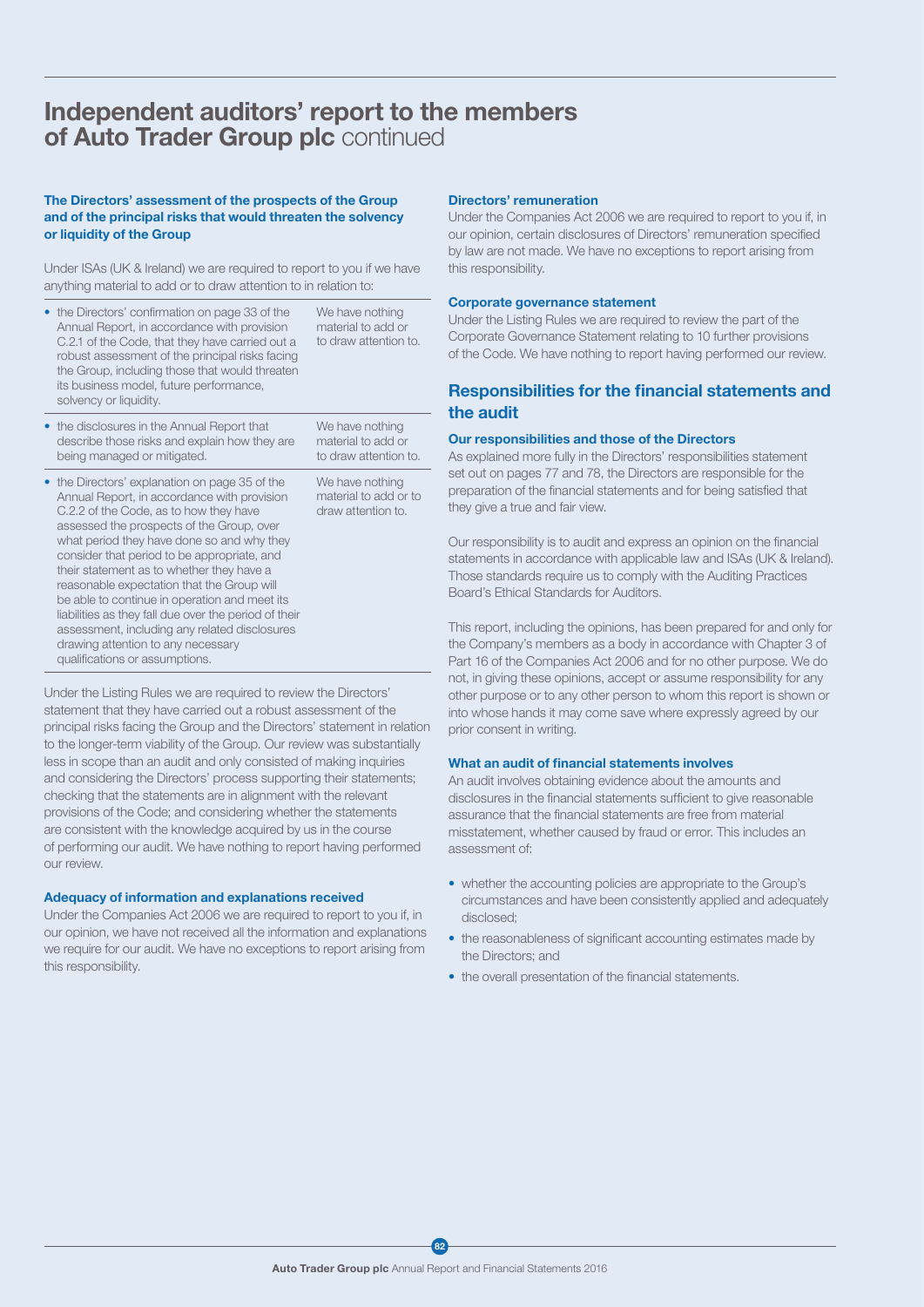We primarily focus our work in these areas by assessing the Directors' judgements against available evidence, forming our own judgements, and evaluating the disclosures in the financial statements.

We test and examine information, using sampling and other auditing techniques, to the extent we consider necessary to provide a reasonable basis for us to draw conclusions. We obtain audit evidence through testing the effectiveness of controls, substantive procedures or a combination of both.

In addition, we read all the financial and non-financial information in the Annual Report to identify material inconsistencies with the audited financial statements and to identify any information that is apparently materially incorrect based on, or materially inconsistent with, the knowledge acquired by us in the course of performing the audit. If we become aware of any apparent material misstatements or inconsistencies we consider the implications for our report.

#### Other matter

We have reported separately on the Company financial statements of Auto Trader Group plc for the 52 week period ended 27 March 2016 and on the information in the Directors' remuneration report that is described as having been audited.

#### Matthew Hall (Senior Statutory Auditor)

for and on behalf of PricewaterhouseCoopers LLP Chartered Accountants and Statutory Auditors **Manchester** 

9 June 2016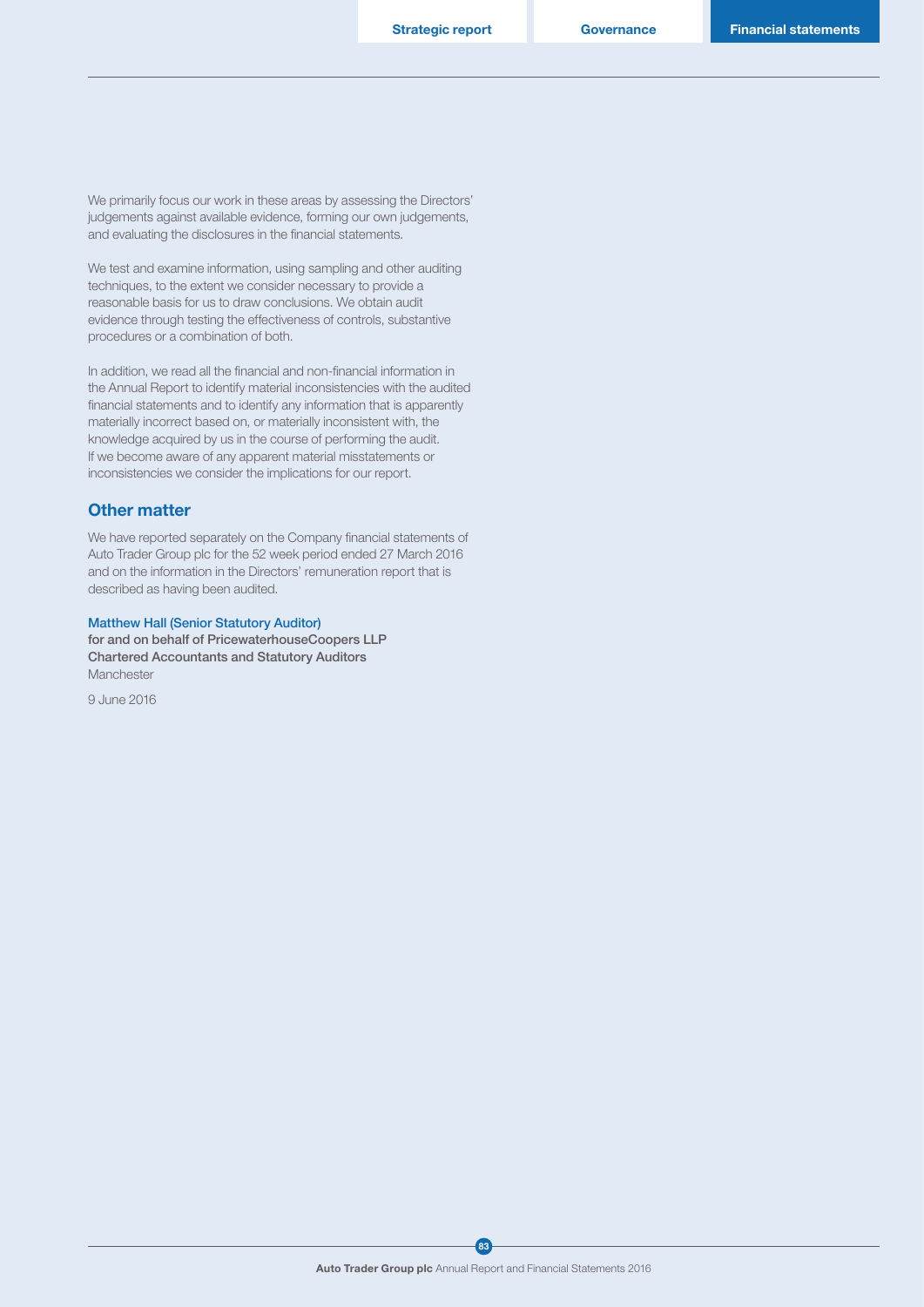## Consolidated income statement

For the year ended 27 March 2016

| <b>Continuing operations</b>                                                                                        | Note           | 2016<br>£m | 2015<br>£m     |
|---------------------------------------------------------------------------------------------------------------------|----------------|------------|----------------|
| Revenue                                                                                                             | 3              | 281.6      | 255.9          |
| Administrative expenses                                                                                             | $\overline{4}$ | (112.0)    | (122.8)        |
| Operating profit before share-based payments and associated NI,<br>management incentive plans and exceptional items |                | 171.3      |                |
| Share-based payments and associated NI                                                                              | 3, 27          | (2.5)      | 144.1<br>(3.7) |
| Management incentive plans                                                                                          | 3              |            |                |
| Exceptional items                                                                                                   | 3, 4           | 0.8        | (1.9)<br>(5.4) |
|                                                                                                                     |                |            |                |
| <b>Operating profit</b>                                                                                             | $\overline{4}$ | 169.6      | 133.1          |
| Finance income                                                                                                      | 8              |            | 0.1            |
| Finance costs                                                                                                       | 8              | (14.6)     | (122.3)        |
| <b>Profit before taxation</b>                                                                                       |                | 155.0      | 10.9           |
| Taxation                                                                                                            | $\Theta$       | (28.3)     | (2.4)          |
| Profit for the year from continuing operations attributable to<br>equity holders of the parent                      |                | 126.7      | 8.5            |
| <b>Discontinued operations</b>                                                                                      |                |            |                |
| Profit for the year from discontinued operations attributable to equity holders of the parent                       | $\overline{7}$ |            | 1.9            |
| Profit for the year attributable to equity holders of the parent                                                    |                | 126.7      | 10.4           |
|                                                                                                                     |                |            |                |
| <b>Basic earnings per share</b>                                                                                     | 10             |            |                |
| From continuing operations (pence per share)                                                                        |                | 12.67      | 0.85           |
| From discontinued operations (pence per share)                                                                      |                |            | 0.19           |
| From profit for the year (pence per share)                                                                          |                | 12.67      | 1.04           |
|                                                                                                                     |                |            |                |
| Diluted earnings per share                                                                                          | 10             |            |                |
| From continuing operations (pence per share)                                                                        |                | 12.65      | 0.85           |
| From discontinued operations (pence per share)                                                                      |                |            | 0.19           |
| From profit for the year (pence per share)                                                                          |                | 12.65      | 1.04           |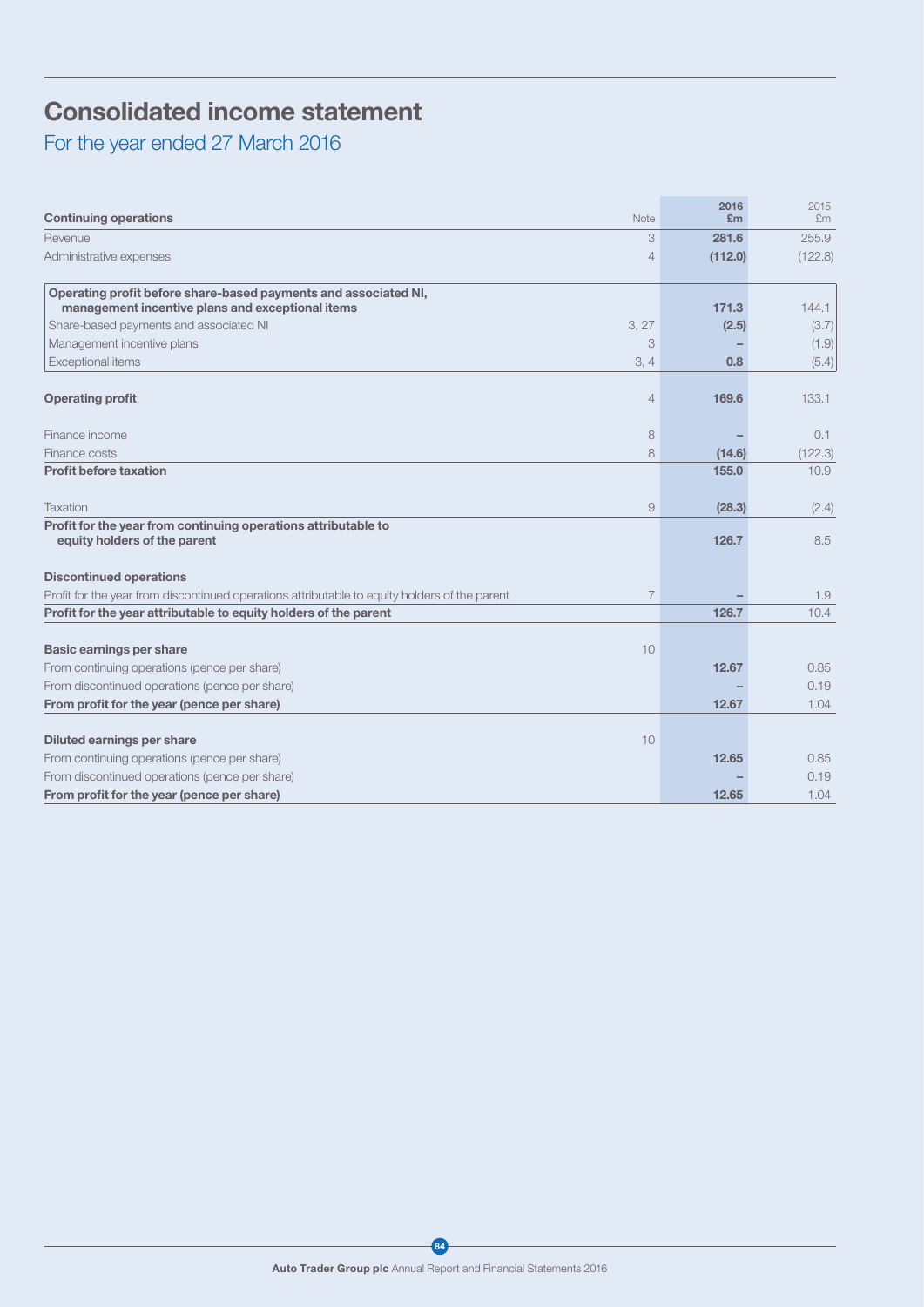## Consolidated statement of comprehensive income

For the year ended 27 March 2016

|                                                                                      | 2016  | 2015  |
|--------------------------------------------------------------------------------------|-------|-------|
|                                                                                      | Em    | Em    |
| Profit for the year                                                                  | 126.7 | 10.4  |
|                                                                                      |       |       |
| Other comprehensive income:                                                          |       |       |
| Items that will not be reclassified to profit or loss                                |       |       |
| IFRS 2 – share-based payments credit                                                 |       | 0.5   |
|                                                                                      |       | 0.5   |
|                                                                                      |       |       |
| Items that may be subsequently reclassified to profit or loss                        |       |       |
| Cash flow hedges, net of tax                                                         |       | 0.5   |
| Currency translation differences                                                     | 0.5   | (0.7) |
|                                                                                      | 0.5   | (0.2) |
|                                                                                      |       |       |
| Other comprehensive income for the year, net of tax                                  | 0.5   | 0.3   |
| Total comprehensive income for the year attributable to equity holders of the parent | 127.2 | 10.7  |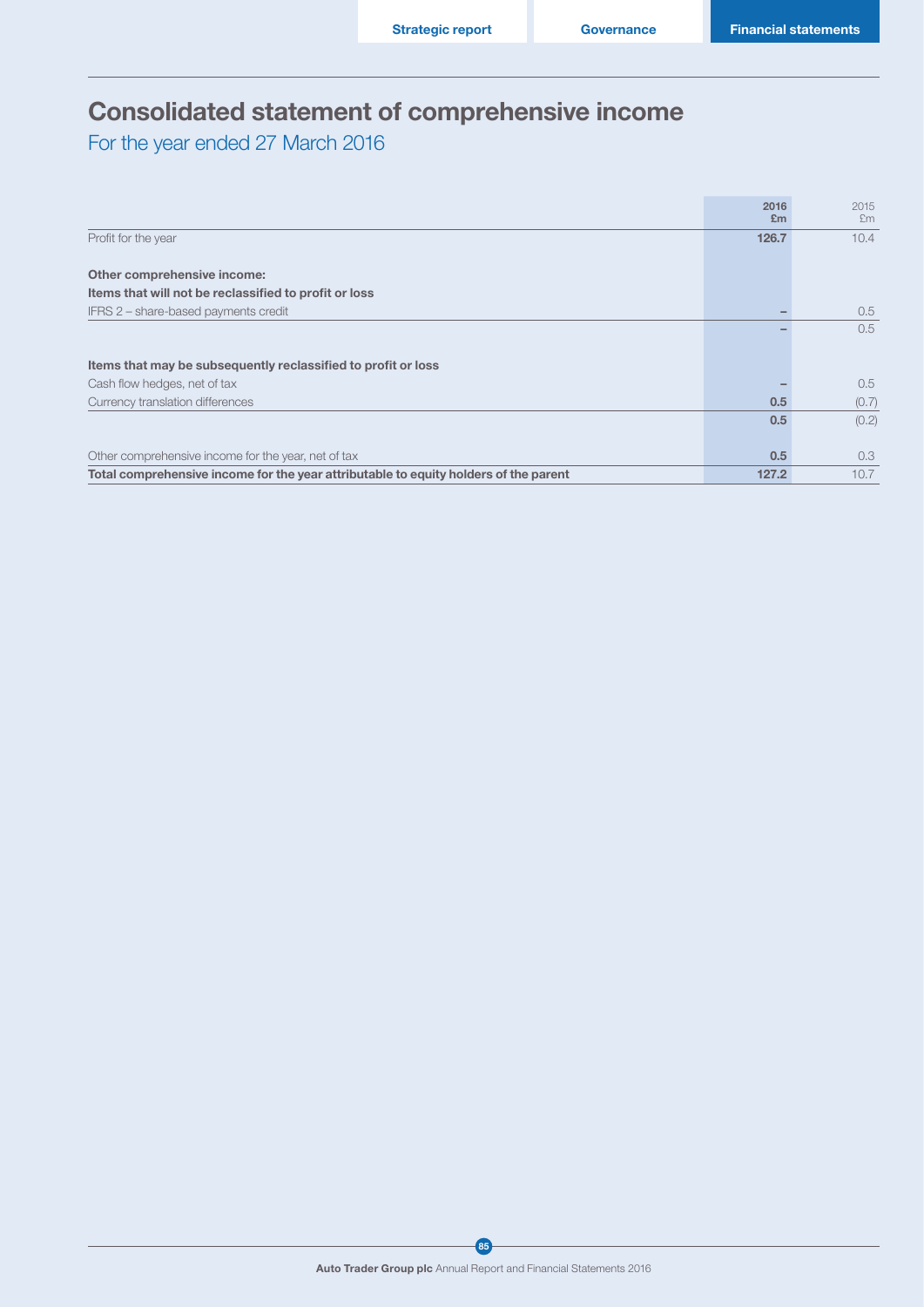# Consolidated balance sheet

At 27 March 2016

| Note                                                 | 2016<br>£m  | 2015<br>£m  |
|------------------------------------------------------|-------------|-------------|
| <b>Assets</b>                                        |             |             |
| <b>Non-current assets</b>                            |             |             |
| Intangible assets<br>11                              | 323.4       | 330.0       |
| Property, plant and equipment<br>12                  | 7.4         | 8.5         |
| Deferred taxation assets<br>21                       | 4.3         | 4.6         |
|                                                      | 335.1       | 343.1       |
| <b>Current assets</b>                                |             |             |
| Trade and other receivables<br>15                    | 51.7        | 49.0        |
|                                                      |             |             |
| Cash and cash equivalents<br>17                      | 10.4        | 22.1        |
| 16                                                   | 62.1<br>0.3 | 71.1<br>0.3 |
| Assets of disposal group classified as held for sale | 62.4        | 71.4        |
|                                                      |             |             |
| <b>Total assets</b>                                  | 397.5       | 414.5       |
|                                                      |             |             |
| <b>Equity and liabilities</b>                        |             |             |
| Equity attributable to equity holders of the parent  |             |             |
| Ordinary shares<br>23                                | 10.0        | 1,500.0     |
| Share premium account                                |             | 144.4       |
| Retained earnings                                    | 970.9       | (789.1)     |
| Capital reorganisation reserve                       | (1,060.8)   | (1,060.8)   |
| <b>ESOT</b> reserve<br>24                            | (1.5)       |             |
| Other reserves                                       | 29.9        | 29.4        |
| <b>Total equity</b>                                  | (51.5)      | (176.1)     |
| <b>Liabilities</b>                                   |             |             |
| <b>Non-current liabilities</b>                       |             |             |
| Borrowings<br>19                                     | 395.6       | 540.7       |
| Deferred taxation liabilities<br>21                  | 0.3         | 0.6         |
| Retirement benefit obligations<br>22                 |             |             |
| Provisions for other liabilities and charges<br>20   | 1.1         | 2.3         |
|                                                      | 397.0       | 543.6       |
|                                                      |             |             |
| <b>Current liabilities</b>                           |             |             |
| Trade and other payables<br>18                       | 36.6        | 40.4        |
| Current income tax liabilities                       | 14.9        | 2.7         |
| Provisions for other liabilities and charges<br>20   | 0.5         | $3.9\,$     |
|                                                      | 52.0        | 47.0        |
| <b>Total liabilities</b>                             | 449.0       | 590.6       |
|                                                      |             |             |
| <b>Total equity and liabilities</b>                  | 397.5       | 414.5       |
|                                                      |             |             |

The financial statements from pages 84 to 123 were approved by the Board of Directors and authorised for issue.

#### Sean Glithero

Finance Director 9 June 2016

Auto Trader Group plc Registered number 09439967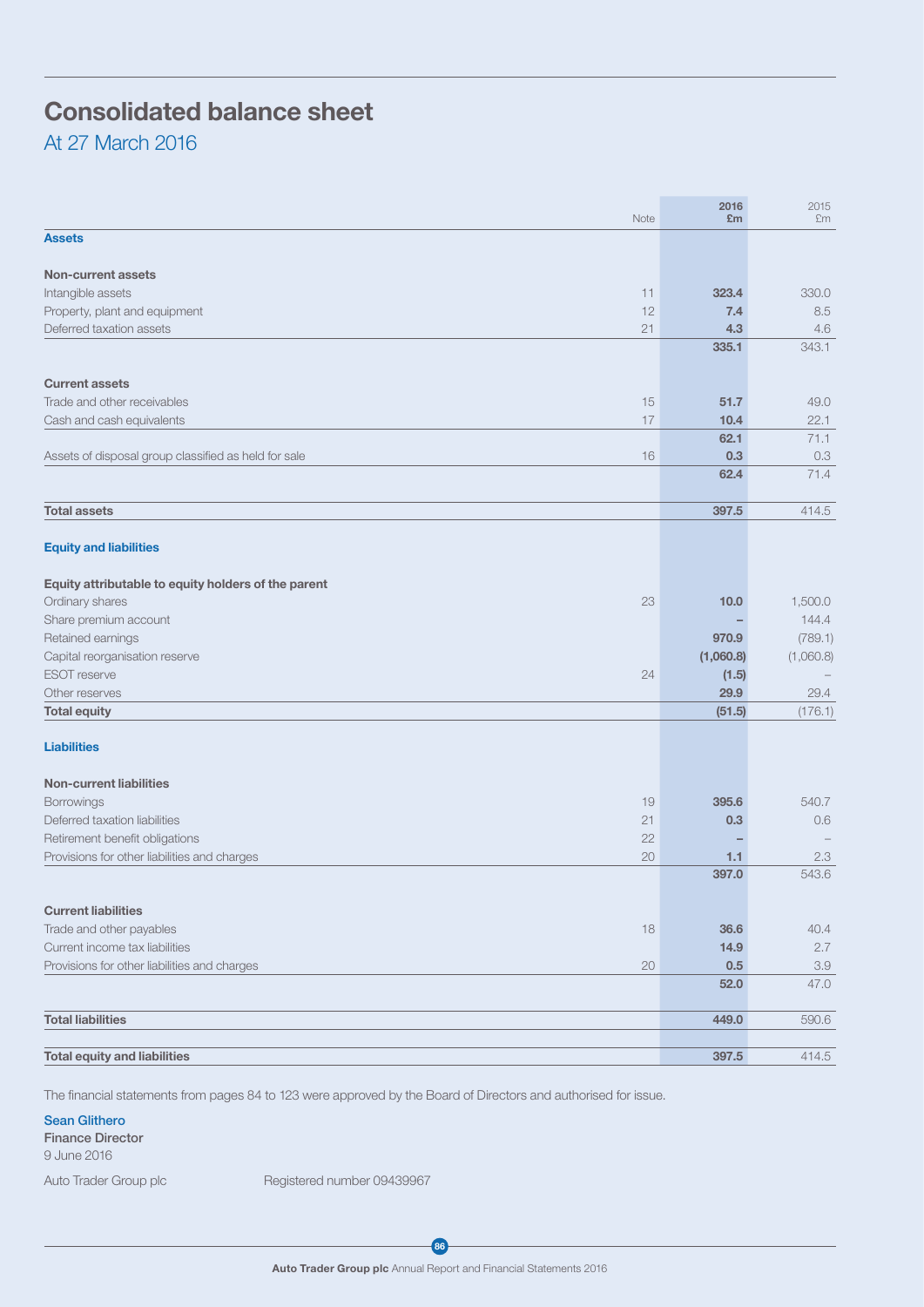## Consolidated statement of changes in equity

For the year ended 27 March 2016

|                                                                                   |      |               |                          |                      |                        | Capital                   |                   |              |
|-----------------------------------------------------------------------------------|------|---------------|--------------------------|----------------------|------------------------|---------------------------|-------------------|--------------|
|                                                                                   |      | Share capital | Share premium<br>account | Retained<br>earnings | <b>ESOT</b><br>reserve | reorganisation<br>reserve | Other<br>reserves | Total equity |
|                                                                                   | Note | £m            | £m                       | £m                   | £m                     | £m                        | £m                | £m           |
| <b>Balance at March 2014</b>                                                      |      | 175.8         | 1.5                      | (1,023.2)            | $\qquad \qquad -$      | $\overline{\phantom{0}}$  | 95.3              | (750.6)      |
| Profit for the year                                                               |      |               |                          | 10.4                 |                        |                           |                   | 10.4         |
| Other comprehensive income:                                                       |      |               |                          |                      |                        |                           |                   |              |
| Cash flow hedges, net of tax                                                      |      |               |                          | 0.5                  |                        |                           |                   | 0.5          |
| IFRS 2 - share-based payments credit                                              |      |               |                          | 0.5                  |                        |                           |                   | 0.5          |
| Currency translation differences                                                  |      |               |                          |                      |                        |                           | (0.7)             | (0.7)        |
| Total comprehensive income/(loss), net of tax                                     |      |               |                          | 11.4                 |                        |                           | (0.7)             | 10.7         |
| <b>Transactions with owners:</b>                                                  |      |               |                          |                      |                        |                           |                   |              |
| IFRS 2 - share-based payments credit                                              |      |               |                          | 3.7                  |                        |                           |                   | 3.7          |
| Roll-up of preference share dividend prior<br>to Group restructure                |      | 0.2           |                          | (0.2)                |                        |                           |                   |              |
| Repurchase and cancellation of ordinary                                           |      |               |                          |                      |                        |                           |                   |              |
| share capital                                                                     |      | (0.1)         |                          | (20.9)               |                        |                           | 0.1               | (20.9)       |
| Premium on ordinary share capital issued<br>prior to Group restructure            |      |               | 1.1                      |                      |                        |                           |                   | 1.1          |
| Preference share capital issued prior                                             |      |               |                          |                      |                        |                           |                   |              |
| to Group restructure                                                              |      | 1.8           |                          |                      |                        |                           | 0.7               | 2.5          |
| Dividends paid prior to Group restructure                                         |      |               |                          | (3.6)                |                        |                           |                   | (3.6)        |
| Capital transaction - Group restructure,<br>share-for-share exchange and issue of |      |               |                          |                      |                        |                           |                   |              |
| Auto Trader Group plc shares                                                      |      | 1,322.3       | 141.8                    | 243.7                |                        | (1,060.8)                 | (66.0)            | 581.0        |
| Total transactions with owners, recognised                                        |      |               |                          |                      |                        |                           |                   |              |
| directly in equity                                                                |      | 1,324.2       | 142.9                    | 222.7                |                        | (1,060.8)                 | (65.2)            | 563.8        |
| <b>Balance at March 2015</b>                                                      |      | 1,500.0       | 144.4                    | (789.1)              |                        | (1,060.8)                 | 29.4              | (176.1)      |
| Profit for the year                                                               |      |               |                          | 126.7                |                        |                           |                   | 126.7        |
| Other comprehensive income:                                                       |      |               |                          |                      |                        |                           |                   |              |
| Currency translation differences                                                  |      |               |                          |                      |                        |                           | 0.5               | 0.5          |
| Total comprehensive income, net of tax                                            |      |               |                          | 126.7                |                        |                           | 0.5               | 127.2        |
|                                                                                   |      |               |                          |                      |                        |                           |                   |              |
| <b>Transactions with owners</b>                                                   |      |               |                          |                      |                        |                           |                   |              |
| IFRS 2 - share-based payments                                                     | 27   |               |                          | 2.3                  |                        |                           |                   | 2.3          |
| Deferred tax on share-based payments                                              | 21   |               |                          | 0.1                  |                        |                           |                   | 0.1          |
| Issue of share capital                                                            | 23   | 1.6           |                          | (1.6)                |                        |                           |                   |              |
| Capital reduction                                                                 | 23   | (1,491.6)     | (144.4)                  | 1,636.0              |                        |                           |                   |              |
| Interim dividend                                                                  | 25   |               |                          | (5.0)                |                        |                           |                   | (5.0)        |
| Acquisition of shares by ESOT                                                     | 24   |               |                          | 1.6                  | (1.6)                  |                           |                   |              |
| Transfer of shares from ESOT                                                      |      |               |                          | (0.1)                | 0.1                    |                           |                   |              |
| Total transactions with owners, recognised                                        |      |               |                          |                      |                        |                           |                   |              |
| directly in equity                                                                |      | (1,490.0)     | (144.4)                  | 1,633.3              | (1.5)                  |                           |                   | (2.6)        |
| <b>Balance at March 2016</b>                                                      |      | 10.0          | $\qquad \qquad -$        | 970.9                | (1.5)                  | (1,060.8)                 | 29.9              | (51.5)       |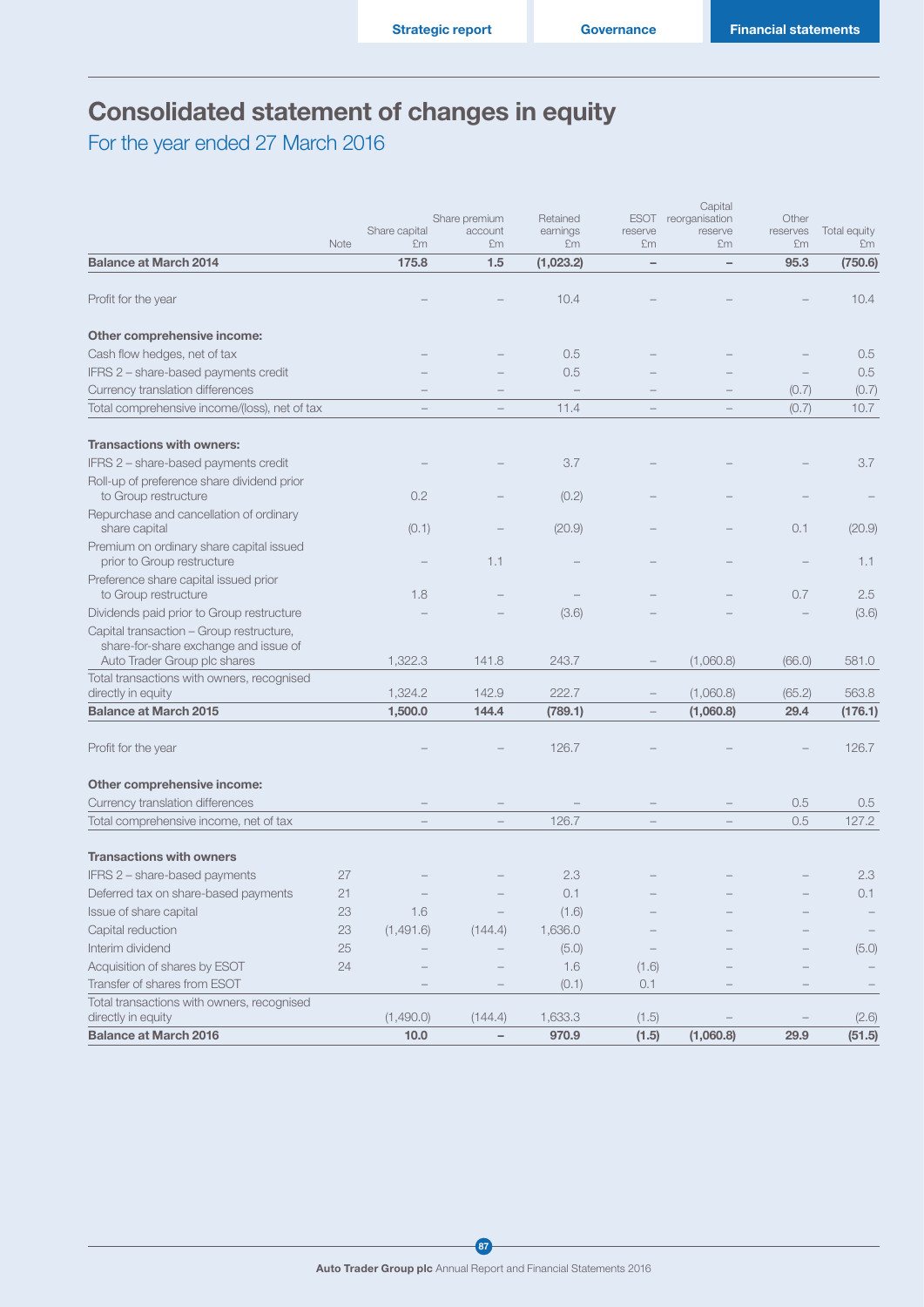## Consolidated statement of cash flows

For the year ended 27 March 2016

| <b>Note</b>                                                                   | 2016<br>£m | 2015<br>£m |
|-------------------------------------------------------------------------------|------------|------------|
| Cash flows from operating activities                                          |            |            |
| Cash generated from operations before exceptional operating items             | 184.4      | 154.8      |
| Cash flows from exceptional operating items (excluding IPO fees) - continuing | (4.3)      | (9.8)      |
| Cash flows from exceptional operating items - discontinued                    |            | (0.2)      |
| 26<br>Cash generated from operations                                          | 180.1      | 144.8      |
| Tax paid                                                                      | (16.0)     | (4.7)      |
| Net cash generated from operating activities                                  | 164.1      | 140.1      |
| Cash flows from investing activities                                          |            |            |
| Purchases of intangible assets - financial systems                            | (0.5)      | (1.9)      |
| Purchases of intangible assets - other                                        | (0.3)      | (0.4)      |
| Purchases of property, plant and equipment - continuing                       | (2.3)      | (6.8)      |
| Proceeds from sale of property, plant and equipment                           | 0.1        |            |
| Proceeds from sale of assets held for sale – discontinued                     |            | 3.5        |
| Bank deposit and other interest received                                      | 0.1        | 0.1        |
| Net cash used in investing activities                                         | (2.9)      | (5.5)      |
| <b>Cash flows from financing activities</b>                                   |            |            |
| Proceeds from issue of ordinary shares following the Group restructure        |            | 460.3      |
| Proceeds from issue of ordinary shares prior to the Group restructure         |            | 3.7        |
| Dividends paid to Company's shareholders<br>25                                | (5.0)      |            |
| Loan to Company's shareholders prior to the Group restructure                 |            | (19.3)     |
| Repayment of former Senior and Junior Debt<br>19                              |            | (990.4)    |
| Drawdown of Syndicated Term Loan<br>19                                        |            | 550.0      |
| Repayment of Syndicated Term Loan<br>19                                       | (147.0)    |            |
| Payment of IPO costs                                                          | (8.3)      | (15.3)     |
| Payment of Syndicated Term Loan arrangement fees<br>19                        |            | (9.4)      |
| Early repayment fees                                                          |            | (29.4)     |
| Payment of former Senior and Junior Debt refinancing fees                     |            | (2.1)      |
| Payment of interest on borrowings and hedging instruments                     | (12.6)     | (73.2)     |
| Net cash used in financing activities                                         | (172.9)    | (125.1)    |
| Net (decrease)/increase in cash and cash equivalents                          | (11.7)     | 9.5        |
| Cash and cash equivalents at beginning of year<br>17                          | 22.1       | 12.6       |
| 17<br>Cash and cash equivalents at end of year                                | 10.4       | 22.1       |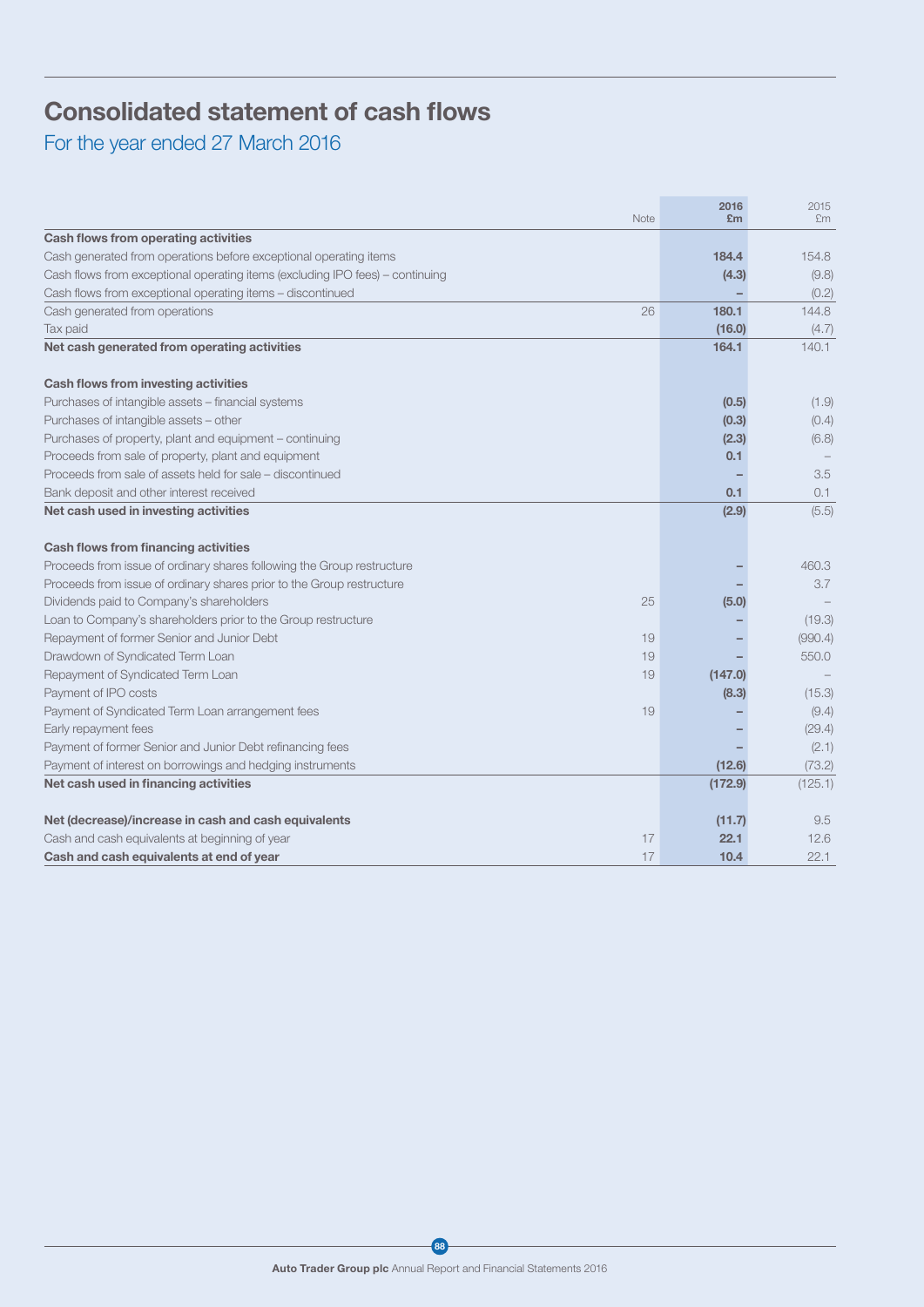### General information

Auto Trader Group plc is a public limited company which is listed on the London Stock Exchange and is domiciled and incorporated in the United Kingdom under the Companies Act 2006. The address of the registered office is given on the inside back cover.

### 1. Accounting policies

#### Basis of preparation

The principal accounting policies applied in the preparation of the consolidated financial statements are set out below. These policies have been consistently applied to all the periods presented, unless otherwise stated. The financial information presented is at and for the 52-week financial years ended 29 March 2015 and 27 March 2016. Financial year ends have been referred to as 31 March throughout the consolidated financial statements as per the Company's accounting reference date. Financial years are referred to as 2016 and 2015 in these consolidated financial statements.

On 24 March 2015, the Company obtained control of the entire share capital of Auto Trader Holding Limited via a share-for-share exchange. There were no changes in rights or proportion of control exercised as a result of this transaction. Although the share-for-share exchange resulted in a change of legal ownership, this was a common control transaction and therefore outside the scope of IFRS 3. The comparative year disclosed in these consolidated financial statements reflects the continuation of the pre-existing Group, headed by Auto Trader Holding Limited, and have been prepared applying the principles of predecessor accounting ownership.

The consolidated financial statements have been prepared in accordance with International Financial Reporting Standards ('IFRS') as adopted by the European Union ('EU'), IFRS Interpretation Committee ('IFRS IC'), certain interpretations as adopted by the EU, and the Companies Act 2006 applicable to companies reporting under IFRS. The consolidated financial statements have been prepared on the going concern basis and under the historical cost convention, as modified by the revaluation of certain financial assets and financial liabilities (including derivative instruments) at fair value through profit or loss.

#### Going concern

The Directors, after making enquiries and on the basis of current financial projections and facilities available, believe that the Group has adequate financial resources to continue in operation for a period not less than 12 months from the date of this report. For this reason, they continue to adopt the going concern basis in preparing the financial statements.

#### Critical accounting estimates and judgements

The preparation of financial statements in conformity with IFRS requires the use of certain critical accounting estimates and assumptions. It also requires management to exercise its judgement in the process of applying the Group's accounting policies. Estimates and judgements are continually evaluated and are based on historical experience and other factors, including expectations of future events that are believed to be reasonable under the circumstances.

The accounting estimates believed to require the most difficult, subjective or complex judgements and which are the most critical to the reporting of results of operations and financial positions are as follows:

- carrying values of goodwill;
- share-based payments; and
- capitalised development spend.

The Group tests annually whether goodwill has suffered any impairment in accordance with the accounting policy stated. The recoverable amounts of cash-generating units have been determined based on value-in-use calculations, which require the use of estimates, see note 11.

Share-based payment arrangements in which the Group receives goods or services as consideration for its own equity instruments are accounted for as equity-settled share-based payment transactions. The fair value of services received in return for share options is calculated with reference to the fair value of the award on the date of grant. Black-Scholes and Monte Carlo models have been used where appropriate to calculate the fair value and the Directors have therefore made estimates with regards to the inputs to that model and the period over which the share award is expected to vest (note 27).

Costs incurred in developing new products are capitalised in accordance with the Group's accounting policy for software and website development costs (note 11). Determining the amounts to be capitalised requires management to make assumptions and estimates regarding the expected future cash generation of the software products or websites and the expected period of benefits to be received.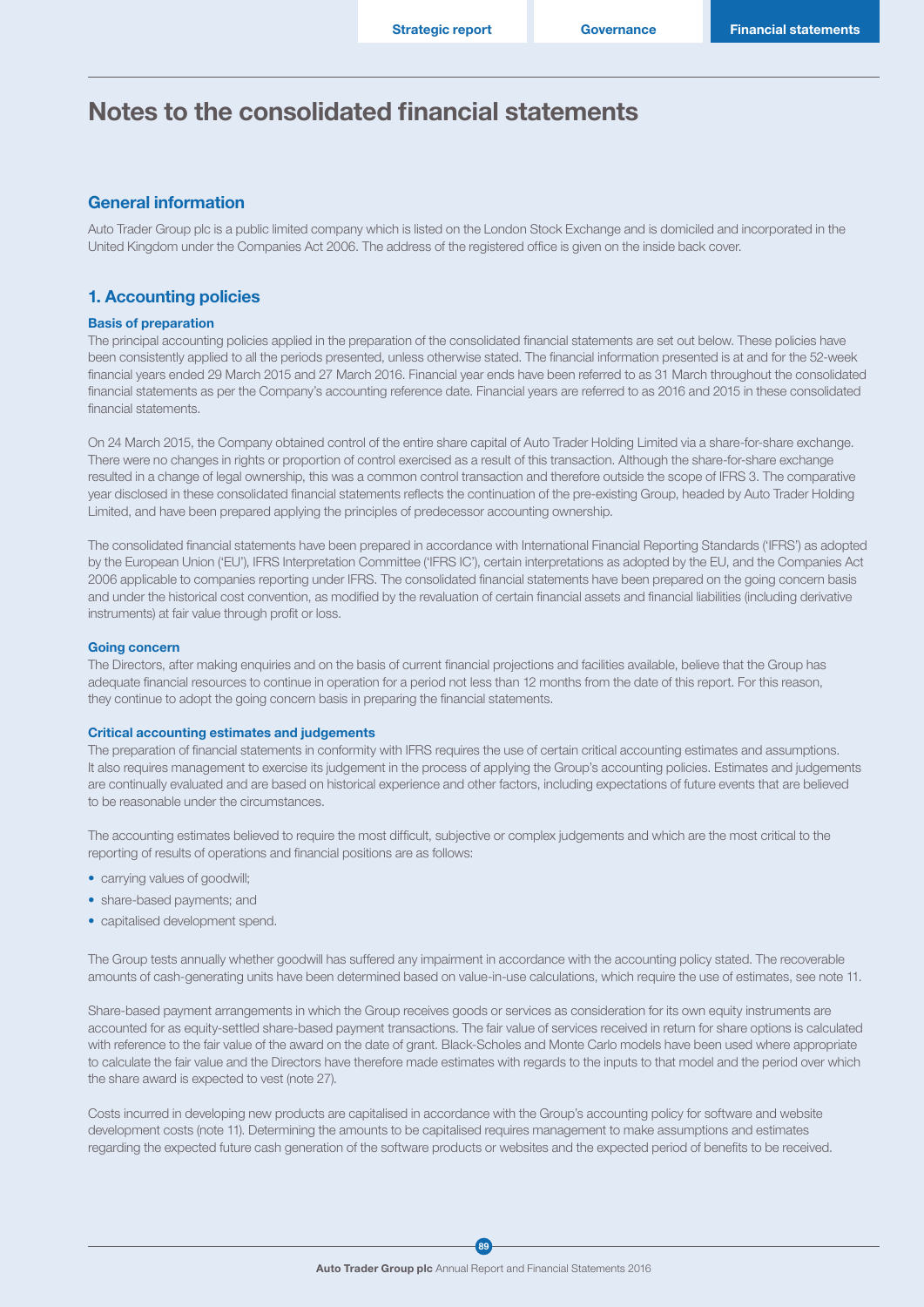## 1. Accounting policies continued

#### New accounting standards and IFRS IC interpretations

The Group has adopted the following new and amended IFRSs in 2016 in the consolidated financial statements. There has not been a material impact to the Group when adopting these new and amended IFRSs:

- Annual improvements 2010-2012 (effective 1 July 2014) (endorsed for 1 February 2015)
- Amendment to IAS 19, 'Employee benefits', on defined benefit plans (effective 1 July 2014) (endorsed for 1 February 2015)
- Annual improvements 2011-2013 (effective 1 July 2014) (endorsed for 1 January 2015)
- IFRIC 21, 'Levies' (effective 1 January 2014) (endorsed 17 June 2014)

The following standards and interpretations were issued by the IASB and IFRS IC, but have not been adopted either because they were not endorsed by the EU at 31 March 2016 or they are not yet mandatory and the Group has not chosen to early-adopt them. The impact on the Group's financial statements of the future standards, amendments and interpretations is still under review, but the Group does not expect any of these changes to have a material impact on the results or the net assets of the Group:

- Annual improvements 2012-2014 (effective 1 January 2016)
- Amendment to IFRS 11, 'Joint arrangements on acquisition of an interest in a joint operation', (effective 1 January 2016) (subject to EU endorsement)
- Amendment to IAS 16, 'Property, plant and equipment' and IAS 38, 'Intangible assets', on depreciation and amortisation (effective 1 January 2016) (subject to EU endorsement)
- Amendments to IAS 16, 'Property, plant and equipment' and IAS 41, 'Agriculture' on bearer plants (effective 1 January 2016) (subject to EU endorsement)
- Amendments to IAS 27, 'Separate financial statements' on equity accounting (effective 1 January 2016) (subject to EU endorsement)
- Amendments to IFRS 10, 'Consolidated financial statements' and IAS 28, 'Investments in associates and joint ventures' on applying the consolidation exemption (effective 1 January 2016) subject to EU endorsement
- Amendments to IAS 1, 'Presentation of financial statements' disclosure initiative (effective 1 January 2016) (subject to EU endorsement)
- IFRS 9, 'Financial Instruments' (effective 1 January 2018)
- IFRS 15, 'Revenue from Contracts with customers' (effective 1 January 2018)
- IFRS 16, 'Leases' (effective 1 January 2019)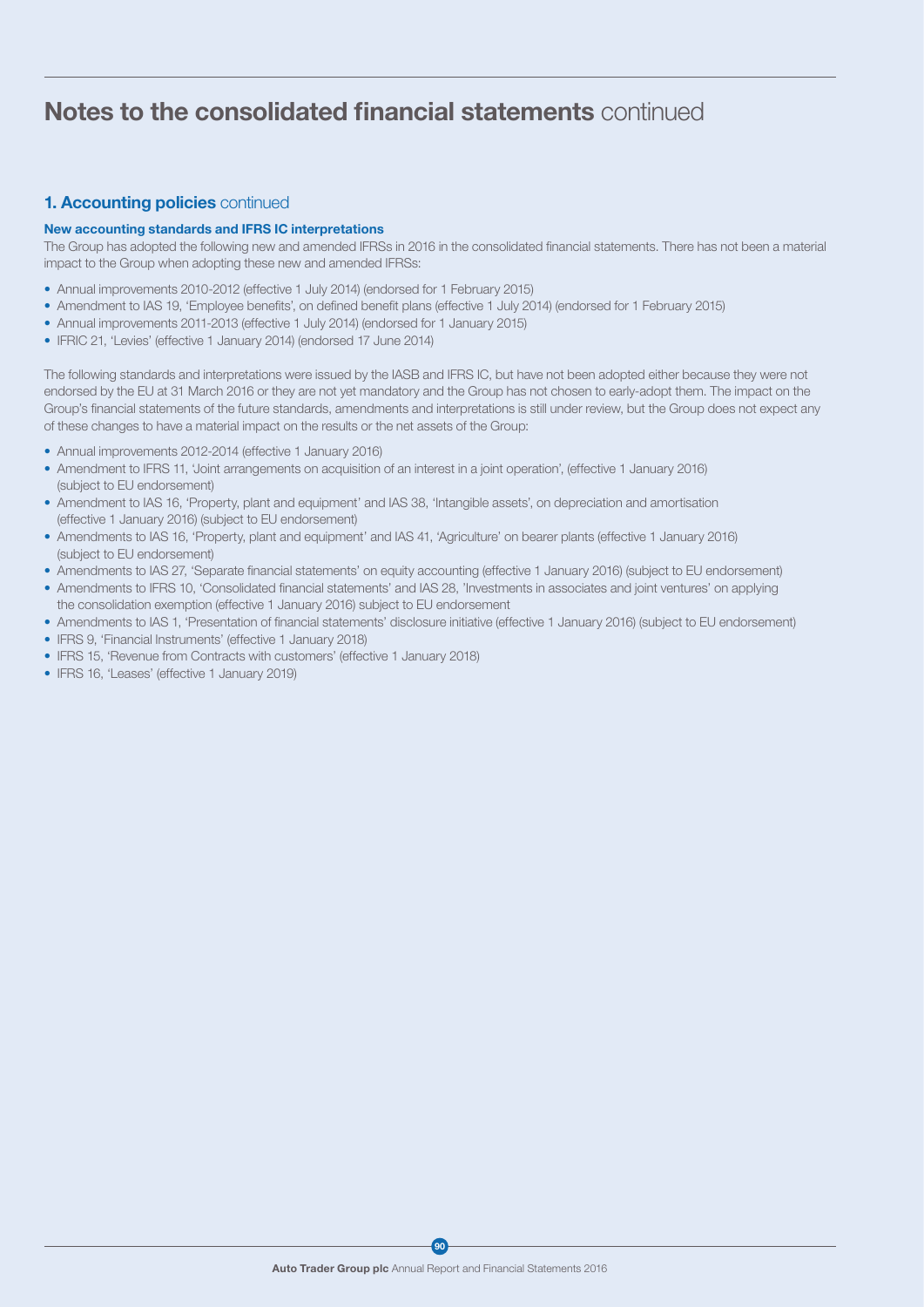#### Basis of consolidation

The Group's consolidated financial statements consolidate the financial statements of Auto Trader Group plc and all of its subsidiary undertakings.

Subsidiaries are all entities (including structured entities) over which the Group has control. The Group controls an entity when the Group is exposed to, or has rights to, variable returns from its involvement with the entity and has the ability to affect those returns through its power over the entity. Subsidiaries are fully consolidated from the date on which control is transferred to the Group. They are de-consolidated from the date that control ceases.

The purchase method of accounting is used to account for the acquisition of subsidiaries by the Group. The cost of an acquisition is measured as the fair value of the assets given, equity instruments issued and liabilities incurred or assumed at the date of exchange. Costs directly attributable to the acquisition are expensed. Identifiable assets acquired and liabilities and contingent liabilities assumed in a business combination are measured initially at their fair values at the acquisition date, irrespective of the extent of any non-controlling interest. The excess of the consideration transferred, the amount of any non-controlling interest in the acquiree and the acquisition-date fair value of any previous equity interest in the acquiree over the fair value of the identifiable net assets acquired is recorded as goodwill. If the total of consideration transferred, non-controlling interest recognised and previously held interest measured is less than the fair value of the net assets of the subsidiary acquired in the case of a bargain purchase, the difference is recognised directly in the income statement.

Intercompany transactions and balances between Group companies are eliminated on consolidation.

Associates are all entities over which the Group has significant influence but not control, generally accompanying a shareholding of between 20% and 50% of the voting rights. Where significant influence is not demonstrated but the shareholding is between 20% and 50% the Group would account for its interest as an investment. All investments are initially recognised at cost and the carrying value is reviewed for impairment.

#### Segment reporting

Operating segments are reported in a manner consistent with the internal reporting provided to the chief operating decision-maker. The chief operating decision-maker, who is responsible for allocating resources and assessing performance of the operating segments, has been identified as the Operational Leadership Team that makes strategic decisions (note 3).

#### Revenue recognition

Revenue comprises the fair value of the consideration received or receivable for the sale of goods and services in the ordinary course of the Group's activities. Revenue is stated net of discounts, rebates, returns and value-added tax.

The Group recognises revenue when the amount of revenue can be reliably measured, it is probable that future economic benefits will flow to the entity and when specific criteria have been met for each of the Group's activities as described below. The Group bases its estimates on historical results, taking into consideration the type of customer, the type of transactions and the specifics of each arrangement.

Revenue comprises:

- fees for advertising on the Group's website and web-related activities, which are recognised on a straight-line basis as the service is provided; and
- retailer website build and hosting subscription fees, maintenance contracts and other subscription fees, which where invoiced in advance are deferred and recognised on a straight-line basis over the period to which they relate.

#### Discontinued operations

The closure of the magazines division in the UK and Ireland at the end of June 2013 has been presented as a discontinued operation (note 7).

#### Dividend distribution

Dividend distribution to the Group's shareholders is recognised as a liability in the Group's financial statements in the period in which the dividends are approved by the Group's shareholders.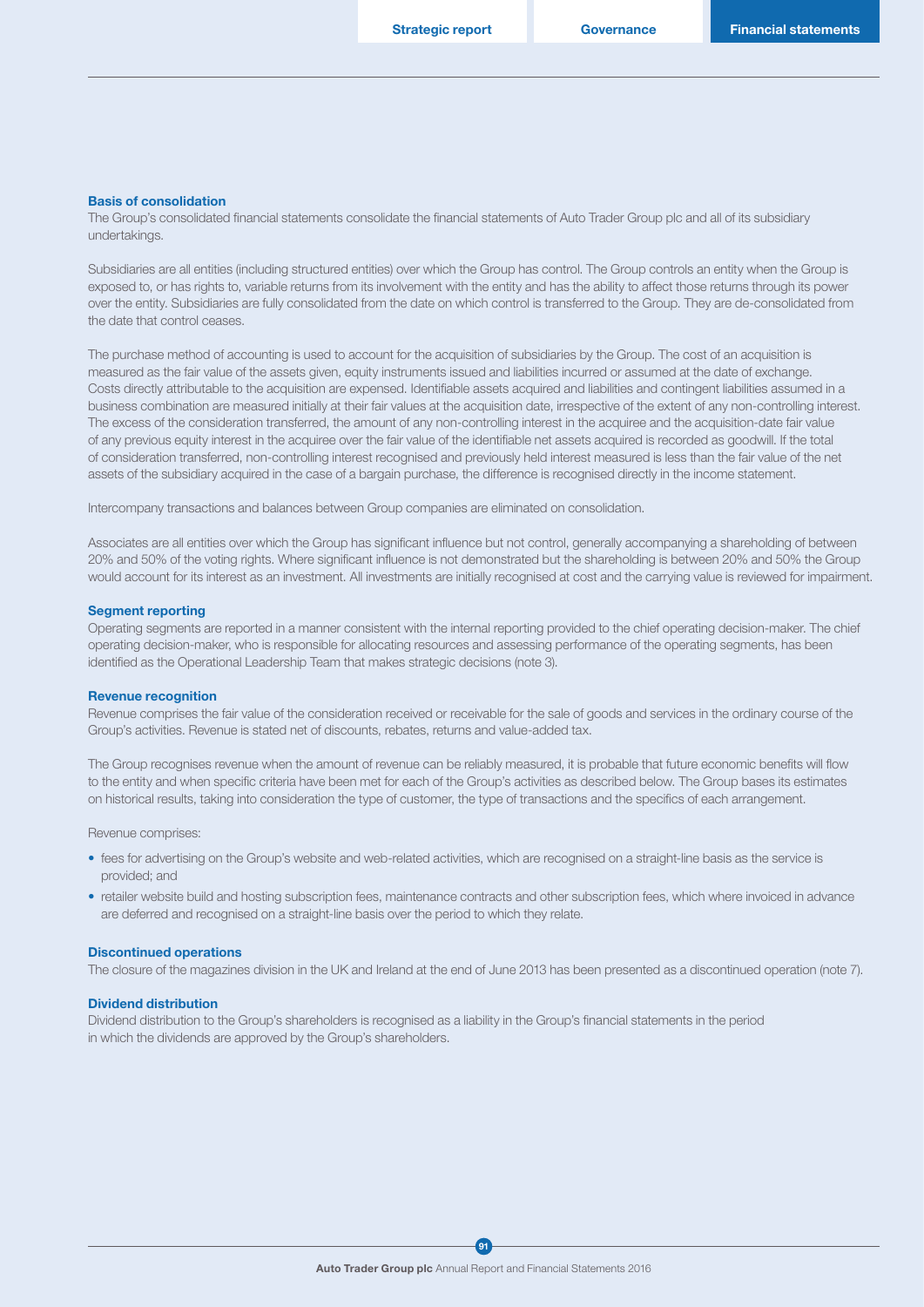## 1. Accounting policies continued

#### Employee benefits

The Group operates several pension schemes and all except one are defined contribution schemes. Within the UK all pension schemes set up prior to 2001 have been closed to new members and only one defined contribution scheme is now open to new employees.

#### a) Defined contribution scheme

The assets of the defined contribution scheme are held separately from those of the Group in independently administered funds. The costs in respect of this scheme are charged to the income statement as incurred.

#### b) Defined benefit scheme

The Group operates one defined benefit pension scheme that is closed to new members. The asset or liability recognised in the balance sheet in respect of the defined benefit scheme is the present value of the defined benefit obligation at the balance sheet date less the fair value of the scheme's assets. The defined benefit obligation is calculated annually by independent actuaries using the projected unit credit method. The present value of the defined benefit obligation is determined by discounting the estimated future cash outflows using interest rates of high-quality corporate bonds that are denominated in the currency in which the benefits will be paid, and that have terms to maturity approximating those of the related pension liability. Remeasurement gains and losses arising from experience adjustments and changes in actuarial assumptions are charged or credited to equity in 'other comprehensive income' in the period in which they arise. Any scheme surplus (to the extent it can be recovered) or deficit is recognised in full on the balance sheet.

#### c) Share-based payments

Equity-settled awards are valued at grant date, and the difference between the grant date fair value and the consideration paid by the employee is charged as an expense in the income statement spread over the vesting period. Fair value of the awards are measured using Black-Scholes and Monte Carlo pricing models. The credit side of the entry is recorded in equity. Cash-settled awards are revalued at each reporting date with the fair value of the award charged to the profit and loss account over the vesting period and the credit side of the entry recognised as a liability. Movements in provisions for bad leavers are taken through reserves.

#### Non-underlying items

Significant items of income and expense that do not relate to the trading of the Group are disclosed as 'non-underlying'. Examples of such items are exceptional items, share-based payments and associated NI, management incentive plans (relating to the change of ownership structure) and impairment charges.

#### Exceptional items

Significant non-recurring items of income and expense are disclosed as 'exceptional items'. Examples of items that may give rise to disclosure as exceptional items include costs of major restructuring and reorganisation of the business, corporate refinancing and restructuring costs, gains on the early extinguishment of borrowings or impairments of intangible assets, property, plant and equipment, as well as the reversal of such writedowns or impairments, material disposals of property, plant and equipment and litigation settlements. A full analysis of exceptional items is provided in note 4 and note 8.

#### Foreign currency translation

#### a)Functional and presentation currency

Items included in the financial statements of each of the Group's entities are measured using the currency of the primary economic environment in which the entity operates. The consolidated financial statements are presented in sterling (£), which is the Group's presentation currency, and rounded to the nearest hundred thousand (£0.1m) except when otherwise indicated.

#### b)Transactions and balances

Foreign currency transactions are translated into the functional currency using the exchange rates prevailing at the dates of the transactions. Foreign exchange gains and losses resulting from the settlement of such transactions and from the translation at the period end exchange rates of monetary assets and liabilities denominated in foreign currencies are recognised in the income statement within administrative expenses.

#### c) Group companies

The results and financial position of all Group entities (none of which has the currency of a hyper-inflationary economy) that have a functional currency other than sterling are translated into sterling as follows:

- assets and liabilities for each balance sheet presented are translated at the closing rate at the date of that balance sheet; and
- income and expenses for each income statement are translated at average exchange rates.

On the disposal of a foreign operation, the cumulative exchange differences that were recorded in equity are recognised in the income statement as part of the gain or loss on sale. Goodwill and fair value adjustments arising on the acquisition of a foreign entity are treated as assets and liabilities of the foreign entity and translated at the closing rate.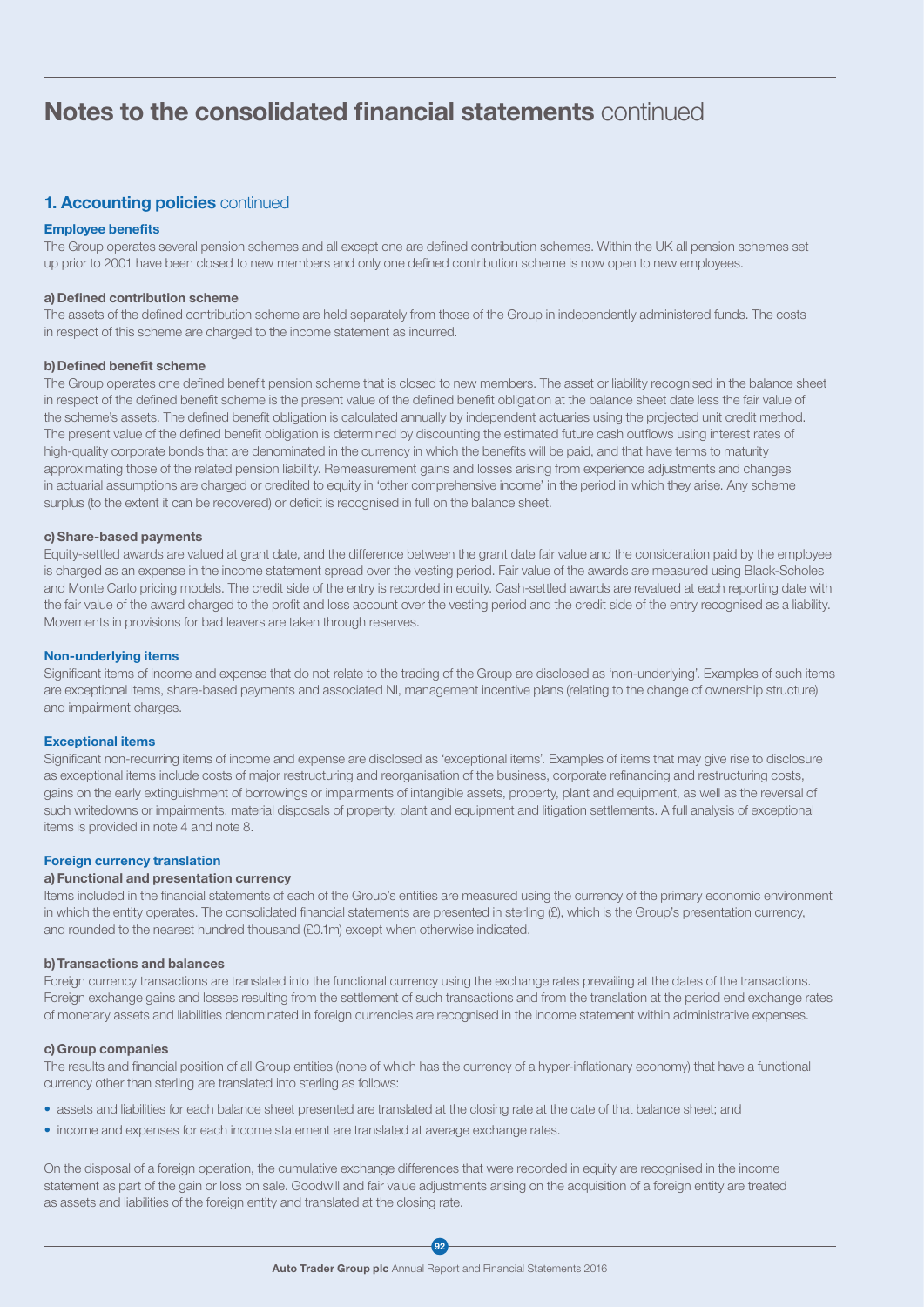#### Intangible assets

#### a)Goodwill

Goodwill represents the excess cost of an acquisition over the fair value of the Group's share of the net identifiable assets of the acquired subsidiary at the date of acquisition.

Goodwill is tested annually for impairment and is carried at cost less accumulated impairment losses. Impairment losses are charged to the income statement and are not reversed. The gain or loss on the disposal of an entity includes the carrying amount of goodwill relating to the entity sold.

Goodwill is allocated to cash-generating units for the purpose of impairment testing. The allocation is made to those cash-generating units that are expected to benefit from the business combination in which the goodwill arose.

#### b)Trademarks, trade names, technology and customer relationships

Separately acquired trademarks, trade names, technology and customer relationships are recognised at historical cost. They have a finite useful life and are carried at cost less accumulated amortisation. Amortisation is calculated using the straight-line method to allocate the cost over their estimated useful lives of between one and 15 years. Trademarks, trade names, technology and customer relationships acquired in a business combination are recognised at fair value at the acquisition date and subsequently amortised.

#### c) Software

Acquired computer software is capitalised at cost, including any costs to bring it into use, and is carried at cost less accumulated amortisation. Amortisation is calculated using the straight-line method to allocate the cost over the estimated useful life of three to five years.

#### d)Software and website development costs and financial systems

Development costs that are directly attributable to the design and testing of identifiable and unique software products, websites and systems controlled by the Group are recognised as intangible assets when the following criteria are met:

- it is technically feasible to complete the software product or website so that it will be available for use;
- management intends to complete the software product or website and use or sell it;
- there is an ability to use or sell the software product or website;
- it can be demonstrated how the software product or website will generate probable future economic benefits;
- adequate technical, financial and other resources to complete the development and to use or sell the software product or website are available; and
- the expenditure attributable to the software product or website during its development can be reliably measured.

Directly attributable costs that are capitalised as part of the software product, website or system include employee and contractor costs.

Other development expenditures that do not meet these criteria as well as ongoing maintenance and costs associated with routine upgrades and enhancements are recognised as an expense as incurred.

Development costs for software, websites and systems are carried at cost less accumulated amortisation and are amortised over their useful lives (not exceeding five years) at the point in which they come into use.

#### Property, plant and equipment

All property, plant and equipment is stated at historical cost less accumulated depreciation and impairment losses. Historical cost comprises the purchase price of the asset and expenditure directly attributable to the acquisition of the item.

Freehold land is not depreciated. Depreciation on other assets is calculated using the straight-line method to allocate their cost less their estimated residual values over the estimated useful lives as follows:

Land, buildings and leasehold improvements:

| • Freehold buildings           | 50 years      |
|--------------------------------|---------------|
| • Leasehold land and buildings | life of lease |
| • Leasehold improvements       | life of lease |
| • Plant and equipment          | 3-10 years    |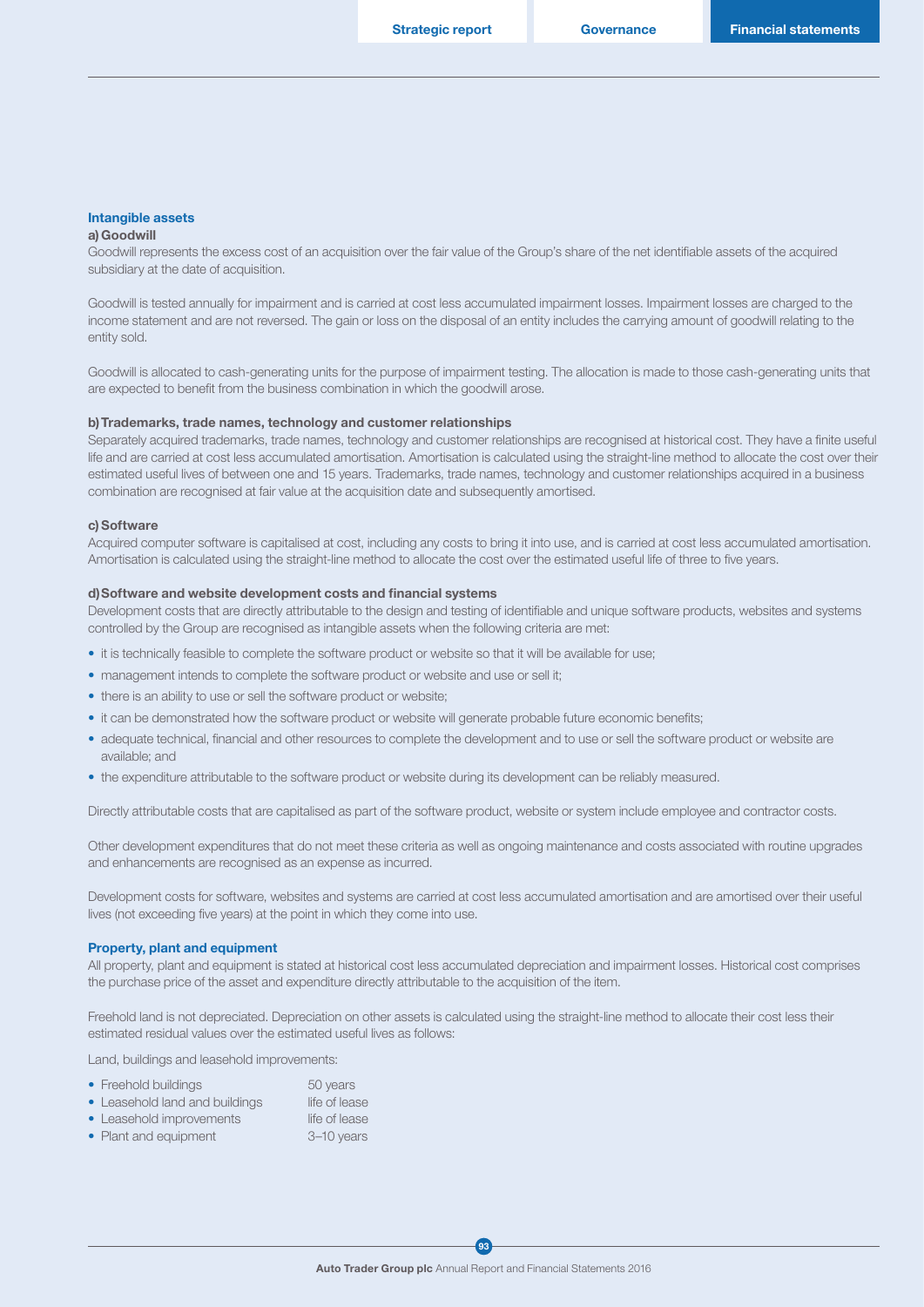## 1. Accounting policies continued

Assets in the course of construction are recorded separately within property, plant and equipment and are transferred to the appropriate classification when complete and depreciated from the date they are brought into use.

The assets' residual values and useful lives are reviewed, and adjusted if appropriate, at each balance sheet date. The carrying value of assets is reviewed for impairment if events or changes in circumstances suggest that the carrying value may not be recoverable. Assets will be written down to their recoverable amount if lower than the carrying value, and any impairment is charged to the income statement.

Gains and losses on disposals are determined by comparing the proceeds with the carrying amount and are recognised in the income statement within 'administrative expenses'.

#### Impairment of non-financial assets

Assets that have an indefinite useful life, for example goodwill, are not subject to amortisation and are tested annually for impairment. Assets that are subject to amortisation and depreciation are reviewed for impairment whenever events or changes in circumstances indicate that the carrying amount may not be recoverable. An impairment loss is recognised for the amount by which the asset's carrying amount exceeds its recoverable amount. The recoverable amount is the higher of an asset's fair value less costs to sell and value in use. For the purposes of assessing impairment, assets are grouped at the lowest levels for which there are separately identifiable cash flows (cash-generating units). Non-financial assets other than goodwill that have suffered an impairment are reviewed for possible reversal of the impairment at each reporting date.

In assessing value in use, the estimated future cash flows are discounted to their present value using a pre-tax discount rate that reflects current market assessments of the time value of money and the risks specific to the asset. For an asset that does not generate largely independent cash flows, the recoverable amount is determined for the cash-generating unit to which the asset belongs.

Impairment losses recognised in respect of cash-generating units are allocated first to reduce the carrying amount of any goodwill allocated to the cash-generating unit (or group of units) and then to reduce the carrying amount of other assets in the unit (or group of units) on a pro-rata basis.

#### Assets and liabilities (or disposal groups) held for sale

Assets and liabilities (or disposal groups) are classified as held for sale when their carrying amount is to be recovered principally through a sale transaction and a sale is considered highly probable. On classification as held for sale, they are stated at the lower of carrying amount and fair value less costs to sell. Impairment losses are included in the income statement, as are any gains and losses on subsequent re-measurement.

#### Financial assets

The Group classifies its financial assets in the categories of loans and receivables and at fair value through profit or loss. The classification depends on the purpose for which the financial assets were acquired. Management determines the classification of its financial assets at initial recognition.

Loans and receivables are non-derivative financial assets with fixed or determinable payments that are not quoted in an active market. They are included in current assets, except for maturities greater than 12 months after the balance sheet date which are classified as non-current assets. The Group's loans and receivables comprise trade and other receivables and cash and cash equivalents in the balance sheet. Loans and receivables are initially recognised at fair value and subsequently carried at amortised cost using the effective interest method.

Financial assets measured at fair value are those held for trading or designated at fair value through profit or loss. Derivatives are categorised as held for trading unless they are designated as hedges. Assets in this category are classified as current assets. Financial assets carried at fair value through the profit or loss account are initially recognised at fair value, and transaction costs are expensed in the income statement. They are subsequently re-measured to fair value and gains or losses arising from changes in the fair value are recognised in the income statement in the period in which they arise.

Financial assets and liabilities are offset and the net amount reported in the balance sheet when there is a legally enforceable right to offset the recognised amounts and there is an intention to settle on a net basis, or realise the asset and settle the liability simultaneously.

The Group assesses at the end of each reporting period whether there is objective evidence that a financial asset or group of financial assets is impaired. A financial asset is impaired only if there is objective evidence of impairment as a result of one or more events that occurred after the initial recognition of the asset and that this event has an impact on the estimated future cash flows of the financial asset that can be reliably estimated. The amount of the loss is measured as the difference between the asset's carrying amount and the present value of estimated future cash flows discounted at the financial asset's original effective interest rate. The carrying amount of the asset is reduced and the amount of the loss is recognised in the income statement.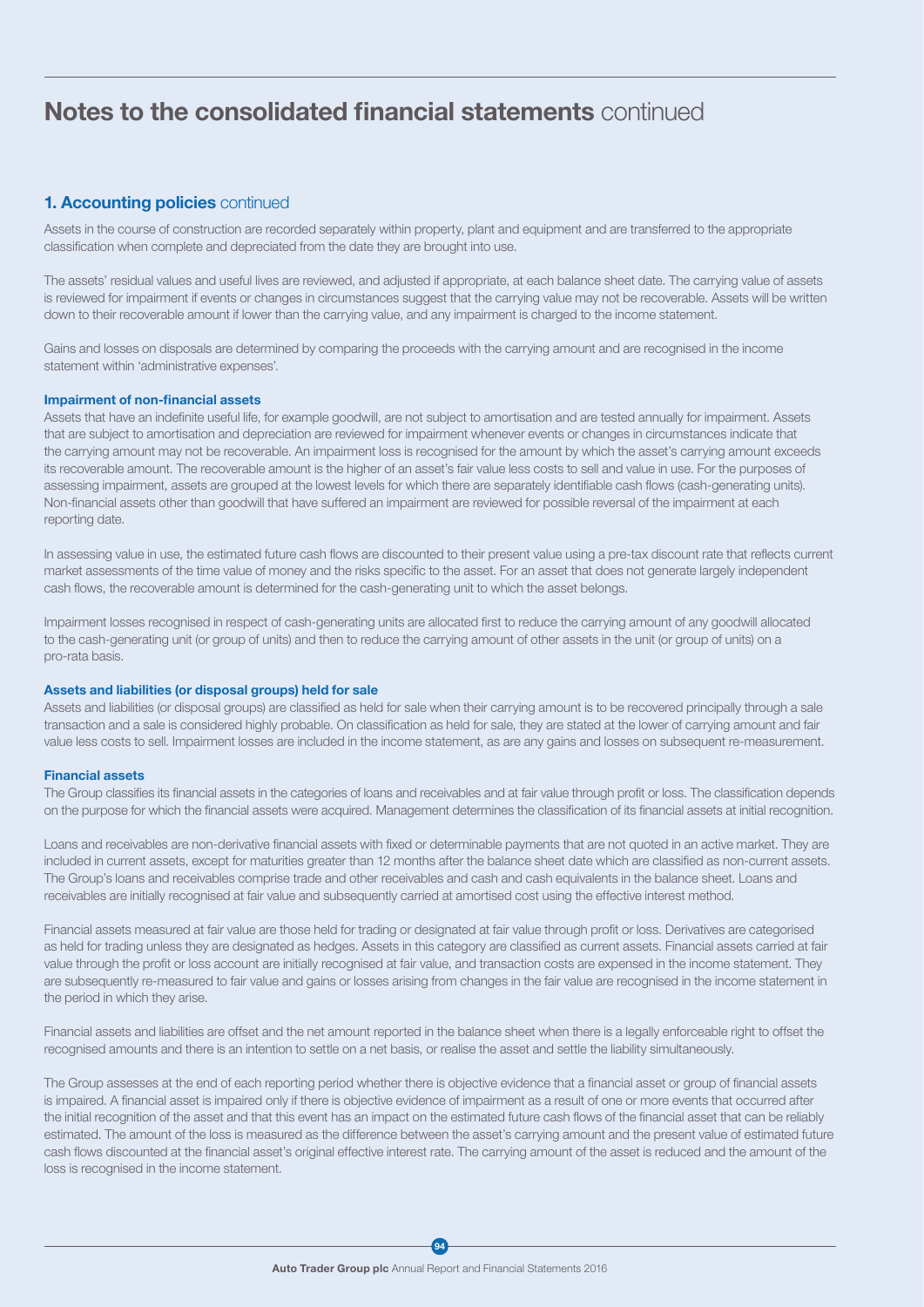If, in a subsequent period, the amount of the impairment loss decreased and the decrease can be related objectively to an event occurring after the impairment was recognised, the reversal of the previously recognised impairment loss is credited to the income statement.

#### Derivative financial instruments and hedging

The Group used derivative financial instruments in the year ended 31 March 2015 to hedge its exposure to foreign exchange and interest rate risks arising from operational, financing and investment activities. The Group does not use derivative financial instruments for speculative purposes.

Derivatives were initially recognised at fair value on the contract date and were subsequently re-measured at their fair value. Changes in the fair value of instruments that do not qualify for hedge accounting were recognised in the income statement as they arose.

The Group documented at the inception of the transaction the relationship between the hedging instrument and the hedged item. The Group also documented its assessment, both at hedge inception and on an ongoing basis, of whether the derivative used in the hedging transactions was highly effective in offsetting changes in the cash flows of the hedged item.

The full fair value of a hedging derivative is classified as a non-current asset or liability when the remaining maturity of the hedged item is more than 12 months, and a current asset or liability when the remaining maturity of the hedged item is less than 12 months.

The effective portion of changes in the fair value of derivatives that are designated and qualify as cash flow hedges are recognised in 'other comprehensive income'. The gain or loss relating to the ineffective portion is recognised immediately in the income statement within 'finance costs'. Amounts accumulated in equity are recycled in the income statement in the periods when the hedged item affects the profit or loss.

#### Trade receivables

Trade receivables are recognised initially at fair value and subsequently measured at amortised cost using the effective interest method. less provision for impairment. A provision for impairment of trade receivables is established when there is objective evidence that the Group will not be able to collect all amounts due according to the original terms of the receivables.

#### Cash and cash equivalents

Cash and cash equivalents include cash in hand, short-term deposits held on call with banks and bank overdrafts. Bank overdrafts are shown within borrowings in 'current liabilities' on the balance sheet.

#### Trade payables

Trade and other payables are recognised initially at fair value and subsequently measured at amortised cost using the effective interest method.

#### **Borrowings**

Borrowings are recognised initially at fair value, net of transaction costs incurred, and are subsequently carried at amortised cost, with any difference between the proceeds (net of transaction costs) and the redemption value being recognised in the income statement over the period of the borrowings using the effective interest method.

Finance and issue costs associated with the borrowings are charged to the income statement using the effective interest rate method from the date of issue over the estimated life of the borrowings to which the costs relate.

Borrowings are derecognised when the obligation under the liability is discharged, cancelled or expired. Where an existing financial liability is replaced by another from the same lender on substantially different terms, or the terms of an existing liability are substantially modified, such as an exchange or modification is treated as a de-recognition of the original liability and the recognition of a new liability, such that the difference in respective carrying amounts together with any costs or fees incurred are recognised in the income statement.

The buyback of bank borrowings represents the discharge of the obligation to repay the debt. The difference between the carrying amount of the financial liability extinguished and the consideration paid is recognised as an exceptional gain in the income statement, as it is a significant non-recurring item.

Preference shares are treated as borrowings where in substance they have the features of debt instruments; otherwise they are classified as equity. The related dividends are recognised as an interest expense for debt instruments and as dividends for equity instruments.

Borrowings are classified as current liabilities unless the Group has an unconditional right to defer settlement of the liability for at least 12 months after the balance sheet date.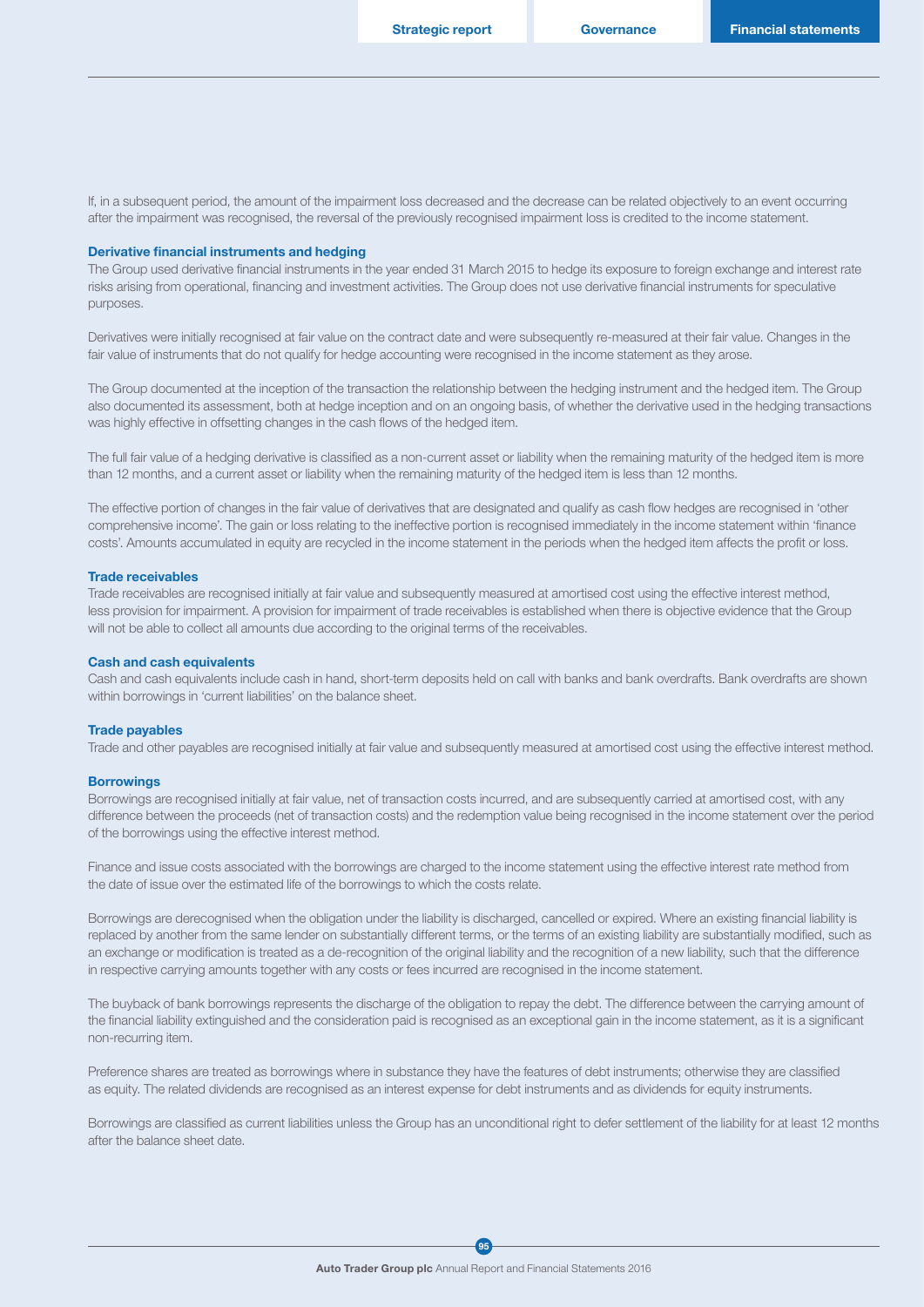## 1. Accounting policies continued

#### **Provisions**

A provision is recognised when a present legal or constructive obligation exists at the balance sheet date as a result of a past event, it is probable that an outflow of resources will be required to settle the obligation and a reliable estimate of that obligation can be made. Where there are a number of similar obligations, the likelihood that an outflow will be required in settlement is determined by considering the class of obligations as a whole. If the effect is material, provisions are determined by discounting the expected future cash flows at a pre-tax rate that reflects current market assessments of the time value of money and where appropriate the risks specific to the obligation.

Contingent liabilities are not recognised but are disclosed unless an outflow of resources is remote. Contingent assets are not recognised but are disclosed where an inflow of economic benefits is probable.

#### Leases

Leases in which a significant portion of the risks and rewards of ownership are retained by the lessor are classified as operating leases. Payments made under operating leases (net of any incentives received from the lessor) are charged to the income statement on a straight-line basis over the period of the lease.

#### Taxation

The tax expense for the period comprises current and deferred taxation. Tax is recognised in the income statement, except to the extent that it relates to items recognised in 'other comprehensive income' or directly in equity. In this case the tax is also recognised in 'other comprehensive income' or directly in equity, respectively. Management periodically evaluates positions taken in tax returns with respect to situations in which applicable tax regulation is subject to interpretation. It establishes provisions where appropriate on the basis of amounts expected to be paid to the tax authorities.

Current taxation is provided at amounts expected to be paid (or recovered) calculated using the rates of tax and laws that have been enacted or substantively enacted at the balance sheet date in the countries where the Group operates and generates taxable income.

Deferred taxation is provided in full, using the liability method, on temporary differences arising between the tax base of assets and liabilities and their carrying amounts in the consolidated financial statements.

Deferred taxation is determined using tax rates and laws that have been enacted or substantively enacted by the balance sheet date and are expected to apply when the related deferred tax asset is realised or the deferred tax liability is settled.

Deferred taxation assets are recognised only to the extent that it is probable that future taxable profit will be available against which the temporary differences can be utilised.

Deferred taxation is provided on temporary differences arising on investments in subsidiaries except where the timing of the reversal of the temporary difference is controlled by the Group and it is probable that the temporary difference will not reverse in the foreseeable future.

Deferred taxation assets and liabilities are offset when there is a legally enforceable right to offset current tax assets against current tax liabilities and when the deferred taxation assets and liabilities relate to taxes levied by the same taxation authority on either the taxable entity or different taxable entities where there is an intention to settle the balance on a net basis.

#### Share capital

Ordinary shares are classified as equity. Preference shares are classified as liabilities where in substance they have features of debt instruments, otherwise they are classified as equity. Incremental costs directly attributable to the issue of new shares are shown in equity as a deduction from the proceeds.

Where the Group purchases its own equity share capital, the consideration paid is deducted from equity attributable to the Group's shareholders until the shares are cancelled or reissued. Where such shares are subsequently reissued, any consideration received is included in equity attributable to the equity holders of the parent company until the shares are cancelled or reissued.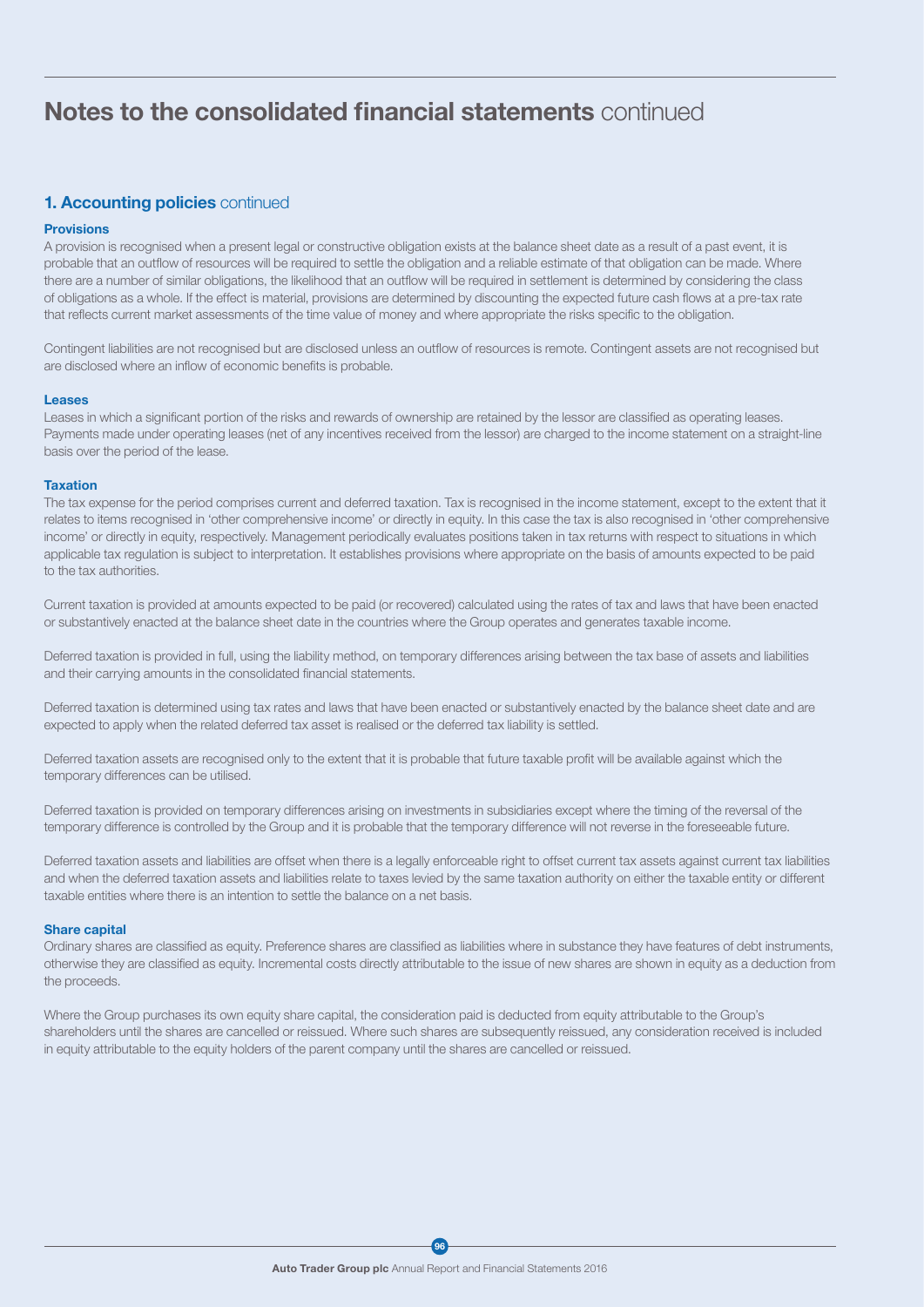#### Share premium and other reserves

The amount subscribed for the ordinary shares in excess of the nominal value of these new shares is recorded in 'share premium'. The amount subscribed for the preference shares in excess of the nominal value of these new preference shares is recorded in 'other reserves'.

Costs that directly relate to the issue of ordinary shares are deducted from share premium net of corporation tax.

The capital reorganisation reserve arises on consolidation as a result of the share-for-share exchange on 24 March 2015. It represents the difference between the nominal value of shares issued by Auto Trader Group plc in this transaction and the share capital and reserves of Auto Trader Holding Limited.

#### Earnings per share

The Group presents basic and diluted earnings per share ('EPS') for its ordinary shares. Basic EPS is calculated by dividing the profit attributable to ordinary shareholders by the weighted average number of ordinary shares outstanding during the period. For diluted EPS, the weighted average number of ordinary shares is adjusted to assume conversion of all dilutive potential ordinary shares.

As explained in the basis of preparation accounting policy, the Group's financial statements reflect the continuation of the pre-existing Group headed by Auto Trader Holding Limited. The 2015 weighted average number of shares has been stated as the weighted average number of shares in the period from the date of the Group capital reorganisation to the balance sheet date.

A reconciliation of the adjusted and alternative measure to the statutory measure required by IFRS is given in note 10.

#### Shares held by the Employee Share Option Trust

The Employee Share Option Trust ('ESOT') provides for the issue of shares to Group employees principally under share option schemes. The Group has control of the ESOT and therefore consolidates the ESOT in the Group financial statements. Accordingly, shares in the Company held by the ESOT are included in the balance sheet at cost as a deduction from equity.

### 2. Financial risk management

#### a)Financial risk factors

In the course of its business the Group is exposed to market risk (including foreign exchange risk and interest rate risk), credit risk, liquidity risk and technology risk. The Group's overall risk management strategy is to minimise potential adverse effects on the financial performance and net assets of the Group. These policies are set and reviewed by senior finance management and all significant financing transactions are authorised by the Board of Directors.

#### Market risk

#### i. Foreign exchange risk

The Group has no significant foreign exchange risk as 98% of the Group's revenue and 97% of costs are sterling-denominated.

The Group operates in Ireland. Foreign-currency-denominated net assets of overseas operations are not hedged as they represent a relatively small proportion of the Group's net assets. The Group operates a dividend policy ensuring any surplus cash is remitted to the UK and translated into sterling thereby minimising the impact of exchange volatility.

#### ii. Interest rate risk

The Group's interest rate risk arises from long-term borrowings under the new Syndicated Term Loan subject to floating rates of interest linked to LIBOR. Prior to the Group restructure in March 2015 the Group also had interest rate risk from borrowings under the former Syndicated Bank Loan ('former Senior Debt'), the Goldman Sachs Mezzanine Partners ('GSMP') Junior Debt ('former Junior Debt') and Shareholder Loan Notes subject to floating rates of interest linked to LIBOR.

Prior to the Group restructure interest rate risk on the bank borrowings was managed by using interest rate swaps to convert £335.0m of the debt from floating to fixed rates. Under the interest rate swaps the Group agreed with the other party to exchange on a monthly basis the difference between the fixed contract rate and the floating rate interest amounts calculated by reference to the agreed notional amounts.

The interest rate swaps held by the Group were settled as part of the Group restructure and were not replaced by any similar arrangements. The Group monitors interest rates on an ongoing basis but does not currently hedge interest rate risk.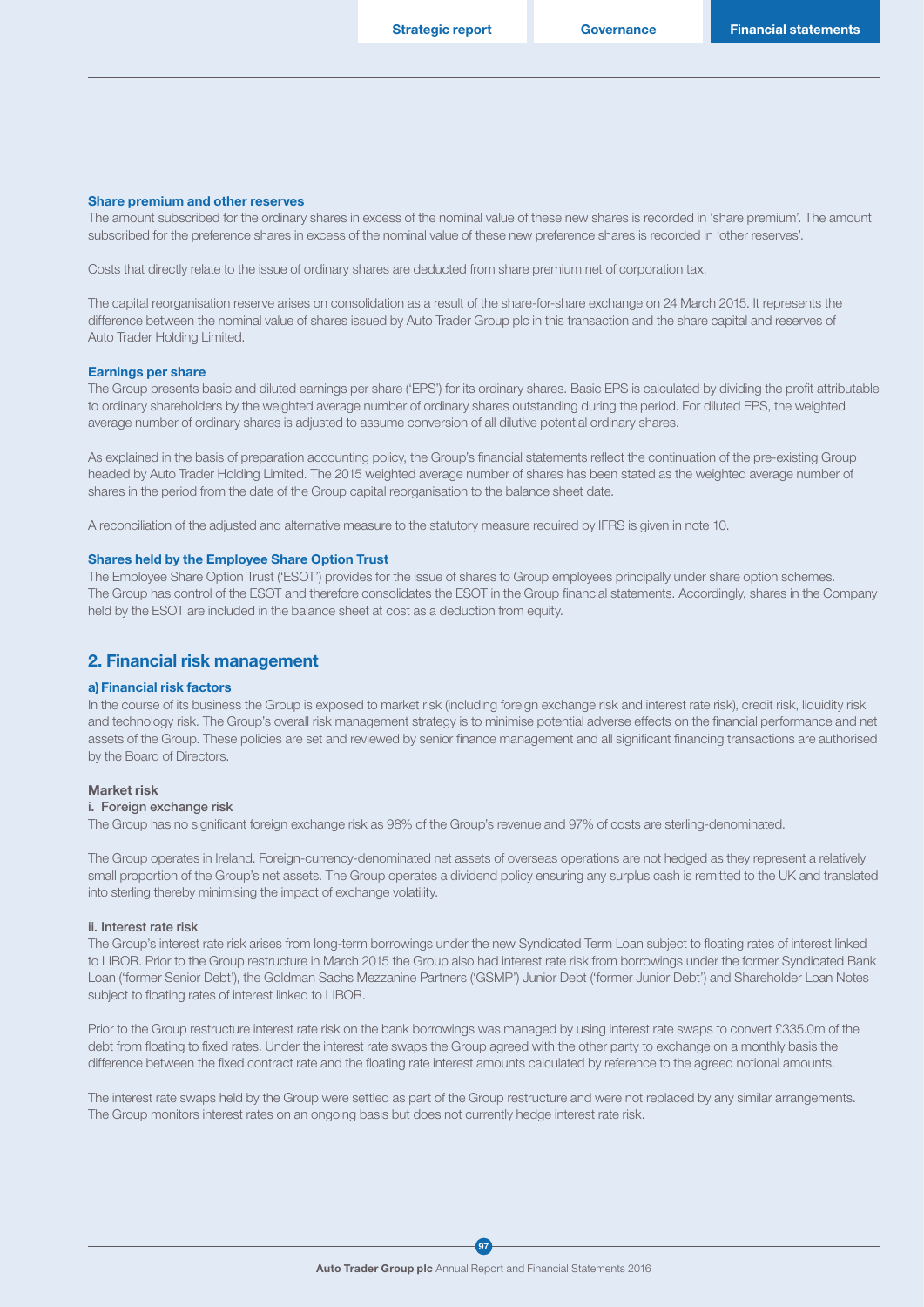## 2. Financial risk management continued

#### iii. Credit risk

Credit risk is the risk that financial loss arises from the failure of a customer or counterparty to meet its obligations under a contract. The Group has dedicated standards, policies and procedures to control and monitor all such risks. Although the Group is potentially exposed to credit loss in the event of non-performance by counterparties, such credit risk is controlled through credit rating reviews of the counterparties and by limiting the total amount of exposure to any one party. The Group does not believe it is exposed to any material concentrations of credit risk. As an example, the Group's borrowings are arranged with a syndicate of major banks and are committed until 2020.

Credit risk relating to trade receivables is managed centrally and the credit risk for new customers is analysed before standard payment terms and conditions are offered. Policies and procedures exist to ensure that existing customers have an appropriate credit history and a significant number of balances are prepaid or collected via direct debit. Sales to private customers are primarily settled using major debit or credit cards which reduces the risk in this area. Overall, the Group considers that it is not exposed to a significant amount of either customer credit or bad debt risk, due to the diversified and fragmented nature of the customer base.

The cost of bad debts for the year ended 31 March 2016 was 0.8% of revenue (for the year ended 31 March 2015: 0.8%).

#### iv. Liquidity risk

Cash flow forecasting is performed centrally by the Group treasury manager. Rolling forecasts of the Group's liquidity requirements are monitored to ensure it has sufficient cash to meet operational needs. Such forecasting takes into consideration the Group's debt financing plans.

Surplus cash held by operating entities over and above the balance required for working capital management is invested centrally in interestbearing current accounts and money market deposits with appropriate maturities or sufficient liquidity as required by the above-mentioned forecasts. At the balance sheet date the Group held money market deposits of £Nil (2015: £Nil) that are expected to generate cash inflows for managing liquidity risk.

The tables below analyses the Group's financial liabilities and undrawn commitments into relevant maturity groupings based on the remaining period at the balance sheet date to contractual maturity date. Derivative financial instruments are included in the analysis if their contractual maturities are essential for an understanding of the timing of the cash flows. The amounts disclosed in the table are the contractual undiscounted cash flows, except for derivative financial instruments cash flows.

| At 31 March 2016                              | Less than<br>1 vear<br>E <sub>m</sub> | <b>Between</b><br>1 and $2$<br>years<br>£m | <b>Between</b><br>$2$ and $5$<br>years<br>£m | Over<br>5 years<br>£m |
|-----------------------------------------------|---------------------------------------|--------------------------------------------|----------------------------------------------|-----------------------|
| <b>Borrowings</b>                             | $\overline{\phantom{a}}$              | $\qquad \qquad -$                          | 403.0                                        |                       |
| Trade and other payables                      | 8.5                                   | $-$                                        | $\qquad \qquad -$                            |                       |
| Undrawn revolving credit and other facilities | $\overline{\phantom{a}}$              | $\sim$                                     | 30.0                                         |                       |
| <b>Total</b>                                  | 8.5                                   | $\overline{\phantom{a}}$                   | 433.0                                        |                       |

| At 31 March 2015                              | Less than<br>1 year<br>£m | <b>Between</b><br>and 2<br>years<br>£m | <b>Between</b><br>$2$ and $5$<br>years<br>£m | Over<br>5 years<br>£m           |
|-----------------------------------------------|---------------------------|----------------------------------------|----------------------------------------------|---------------------------------|
| <b>Borrowings</b>                             | $\sim$                    | $\hspace{0.1mm}-\hspace{0.1mm}$        | 550.0                                        | $\hspace{0.1mm}-\hspace{0.1mm}$ |
| Trade and other payables                      | 6.4                       | $\hspace{0.1mm}-\hspace{0.1mm}$        | $\sim$                                       |                                 |
| Undrawn revolving credit and other facilities | $-$                       | $\overline{\phantom{a}}$               | 30.0                                         | $\overline{\phantom{a}}$        |
| Total                                         | 6.4                       | $\overline{\phantom{a}}$               | 580.0                                        |                                 |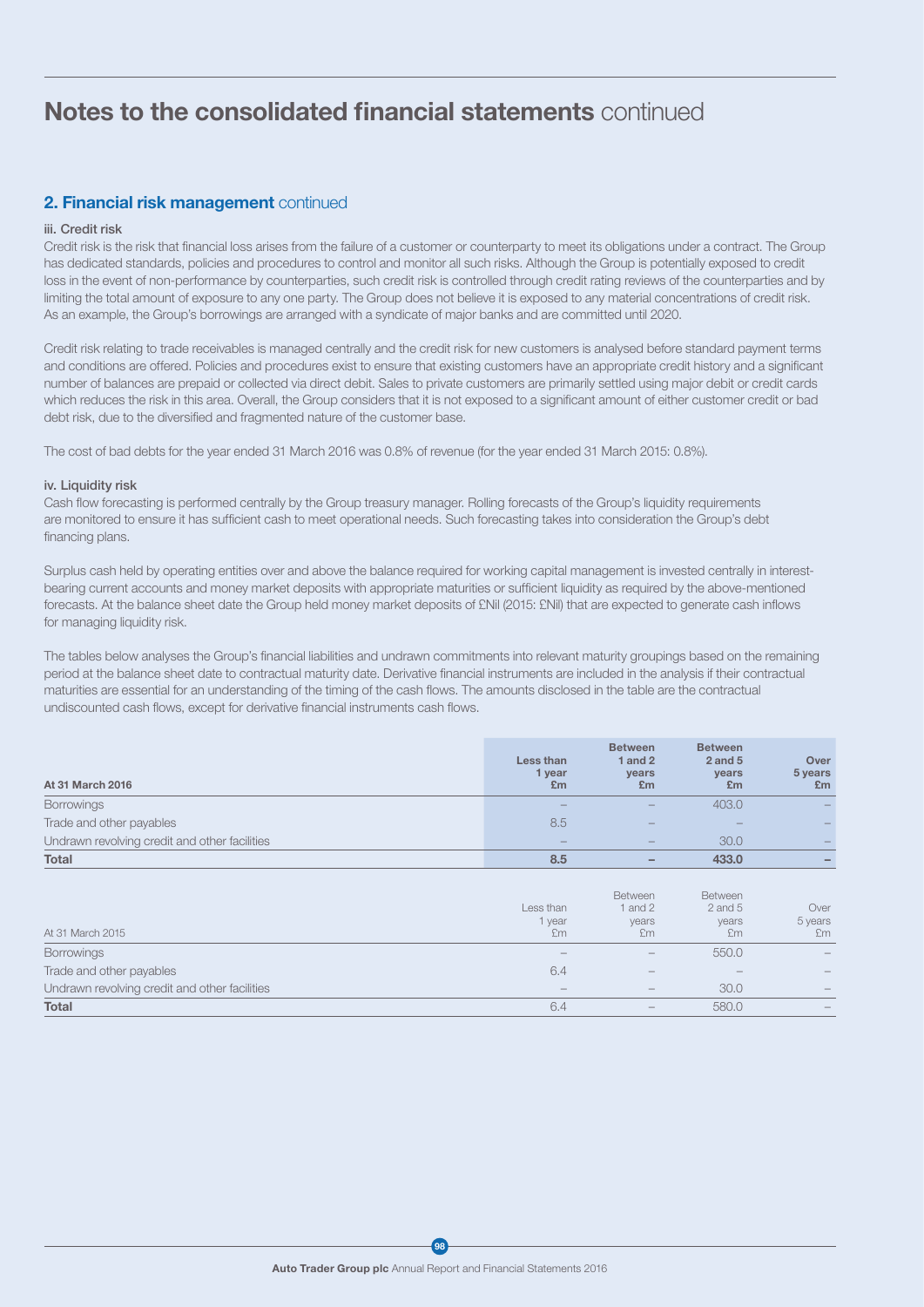#### b) Capital risk management

The Group considers capital to be net debt plus adjusted total equity. Net debt is defined as borrowings excluding debt issue costs less cash and short-term deposits. Adjusted total equity is defined as total equity excluding the capital reorganisation reserve, as shown in the consolidated balance sheet.

The calculation of total capital is shown in the table below:

|                                            | 2016    | 2015    |
|--------------------------------------------|---------|---------|
|                                            | Em      | £m      |
| Loans due within one year                  |         |         |
| Loans and overdrafts greater than one year | 403.0   | 550.0   |
| Less: Cash and cash equivalents            | (10.4)  | (22.1)  |
| Total net debt                             | 392.6   | 527.9   |
| Total equity                               | (51.5)  | (176.1) |
| Less: Capital reorganisation reserve       | 1.060.8 | 1,060.8 |
| <b>Adjusted total equity</b>               | 1.009.3 | 884.7   |
| <b>Total capital</b>                       | 1,401.9 | 1,412.6 |

The objectives for managing capital are to safeguard the Group's ability to continue as a going concern, in order to provide returns for shareholders and benefits for other stakeholders and to maintain an efficient capital structure to optimise the cost of capital.

The margin payable on the new Syndicated Term Loan interest is dependent on the consolidated leverage ratio of Auto Trader Group plc and its subsidiaries and this is calculated and reviewed on a semi-annual basis. Repayments can be made without penalty under the new Syndicated Term Loan Agreement and there is no requirement to settle all or part of the new Syndicated Term Loan earlier than its termination date of 2020.

#### c) Fair value estimation

As at 31 March 2016 the Group had no financial instruments held at fair value through profit and loss.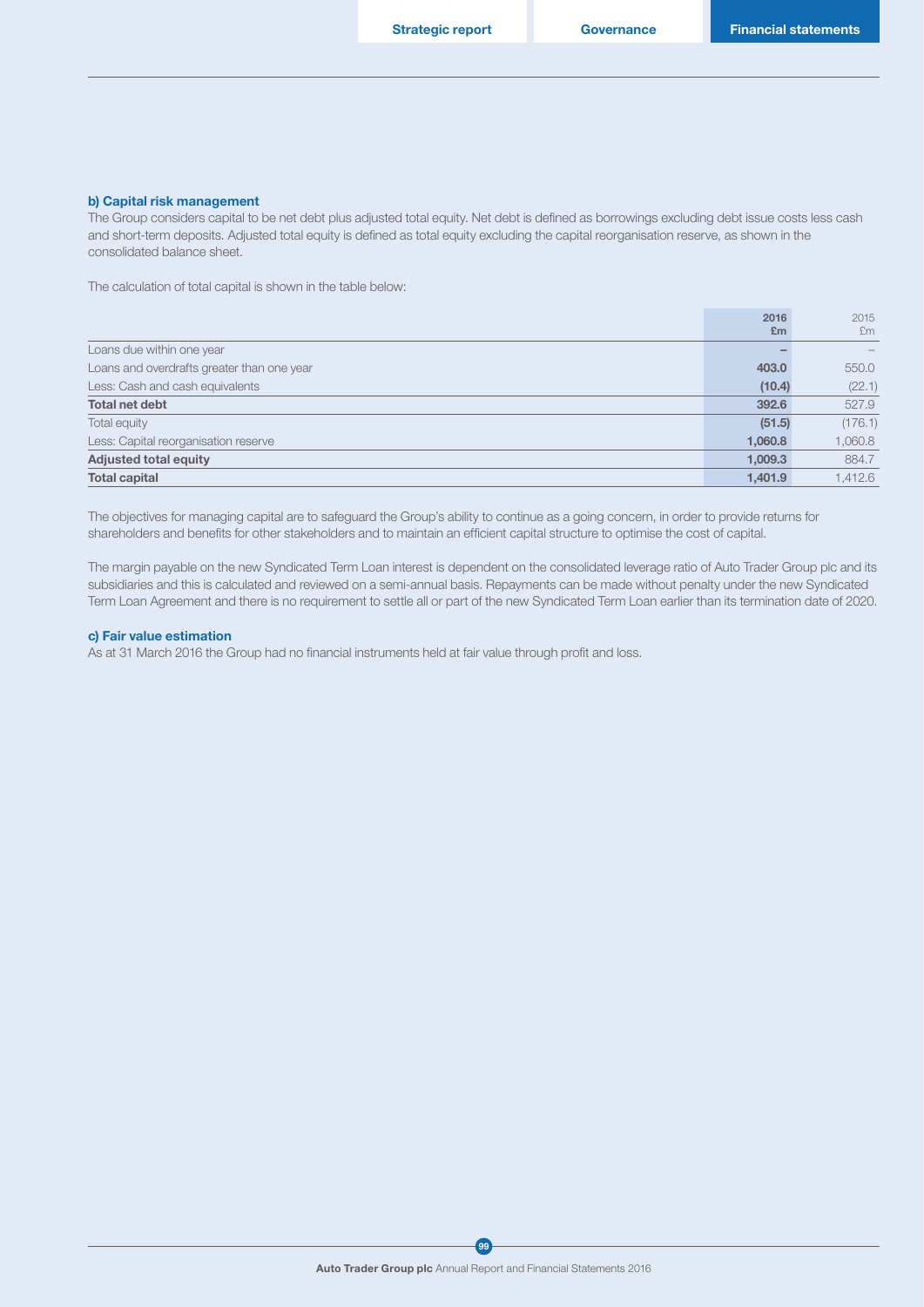## 3. Segmental information

IFRS 8 Operating segments requires the Group to determine its operating segments based on information which is provided internally. Based on the internal reporting information and management structures within the Group, it has been determined that there is only one operating segment, being the Group, as the information reported includes operating results at a consolidated Group level only. This reflects the nature of the business, where the major cost is to support the IT platforms upon which all of the Group's customers are serviced. These costs are borne centrally and are not attributable to any specific customer type or revenue stream. There is also considered to be only one reporting segment, which is the Group, the results of which are shown in the consolidated income statement.

Management has determined that there is one operating and reporting segment based on the reports reviewed by the Operational Leadership Team ('OLT') which is the chief operating decision-maker ('CODM'). The OLT is made up of the two Executive Directors and key management and is responsible for the strategic decision-making of the Group.

To assist in the analysis of the Group's revenue-generating trends, the OLT reviews revenue from three customer types as detailed below:

- Trade: revenue from retailer customers and revenue from other products and services provided to retailers and home traders to support their online activities;
- Consumer services: revenue from individuals for vehicle advertisements on the Group's websites. This category also includes revenue derived from third-party services directed at consumers relating to their motoring needs, such as insurance and loan finance; and
- Display advertising: revenue from customers and advertising agencies for placing display advertising on the Group's websites.

The reporting information provided to the OLT, which presents revenue by customer type, has been voluntarily disclosed below:

| Revenue                                  | 2016<br>£m | 2015<br>£m |
|------------------------------------------|------------|------------|
| Trade                                    | 236.4      | 214.8      |
| Consumer services                        | 30.3       | 29.0       |
| Display advertising                      | 14.9       | 12.1       |
| Total revenue from continuing operations | 281.6      | 255.9      |

The revenue from external parties reported to the OLT is measured in a manner consistent with that in the income statement.

#### Underlying operating profit

Operating costs, comprising administrative expenses, are managed on a Group basis. The OLT measures the overall performance of the Group by reference to the following non-GAAP measure:

• Underlying operating profit which is operating profit before share-based payments and associated NI, management incentive plans and exceptional items.

This adjusted profit measure is applied by the OLT to understand the earnings trend of the Group and is considered the most meaningful measure by which to assess the true operating performance of the Group.

Adjusted underlying EBITDA was previously used to reflect the underlying performance of the business as it reflected both the impact of non-underlying items and the change in approach to technology development that was implemented in September 2013 and which resulted in less of the Group's expenditure on internal development salaries meeting the requirements for capitalisation. As this approach to technology development has been consistent in both the current and prior periods, there is no requirement to make such an adjustment.

In addition, in order to provide comparability of results from period to period and with listed peer companies the Directors now consider Underlying operating profit to be a more appropriate indicator of the underlying performance of the business during the period.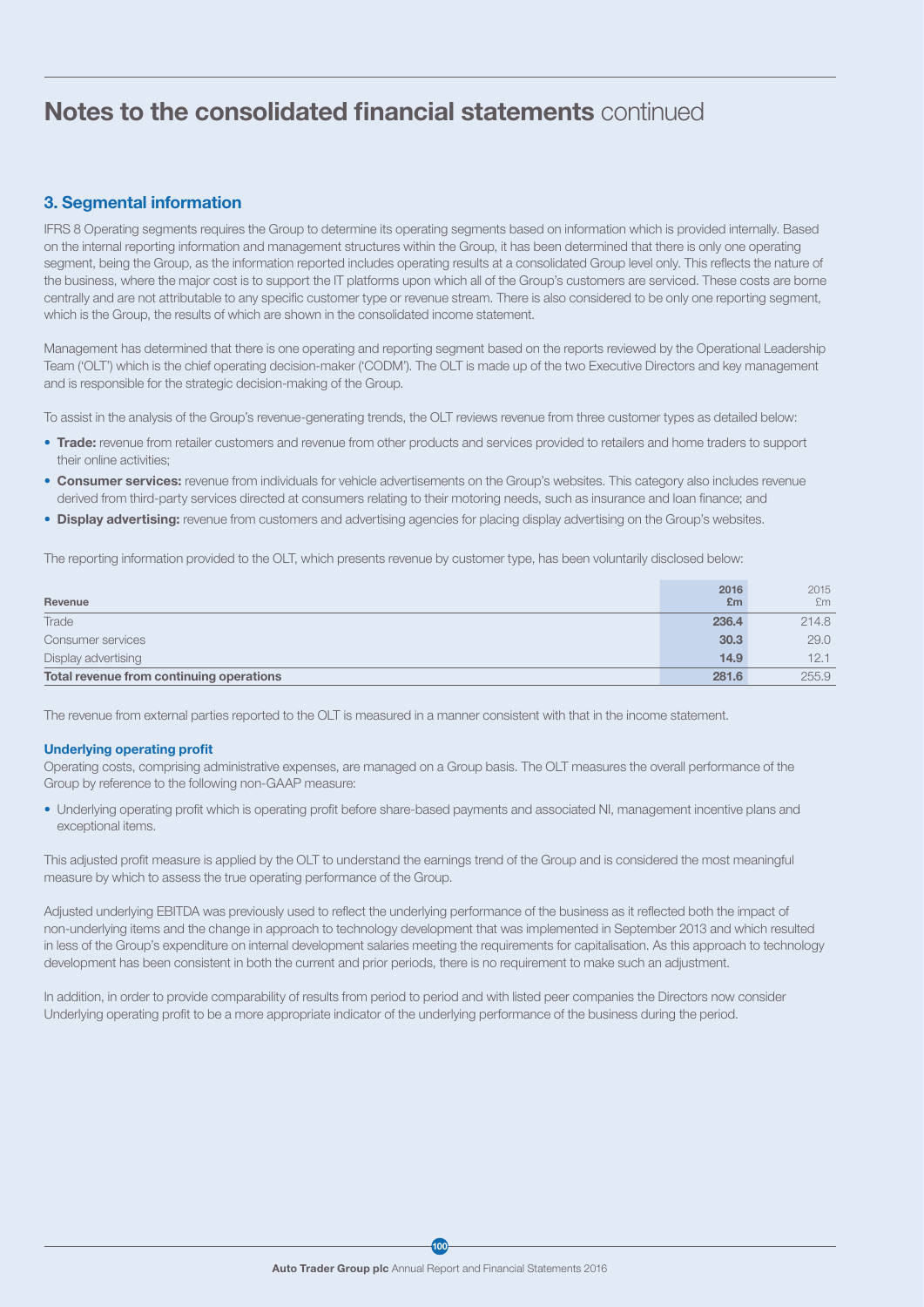|                                    | 2016  | 2015  |
|------------------------------------|-------|-------|
|                                    | Em    | £m    |
| <b>Operating profit</b>            | 169.6 | 133.1 |
| - Share-based payments             | 2.5   | 3.7   |
| - Management incentive plans       |       | 1.9   |
| - Exceptional items                | (0.8) | 5.4   |
| <b>Underlying operating profit</b> | 171.3 | 144.1 |
| - Depreciation                     | 2.8   | 2.5   |
| - Amortisation                     | 7.8   | 10.0  |
| <b>Adjusted underlying EBITDA</b>  | 181.9 | 156.6 |

A reconciliation of the total segment operating profit to the profit before tax and discontinued operations is provided as follows:

|                                               | 2016<br>Em | 2015<br>£m        |
|-----------------------------------------------|------------|-------------------|
| Total segment operating profit                | 169.6      | 133.1             |
| Finance costs – net                           | (14.6)     | (122.2)           |
| Profit before tax and discontinued operations | 155.0      | 10.9 <sub>1</sub> |

The OLT reviews the balance sheet information for the one operating segment. The segment's assets and liabilities are presented in a manner consistent with that of these financial statements.

The Group is domiciled in the UK and the following table details external sales by location of customers and non-current assets (excluding deferred tax) by geographic area:

|                                              | 2016<br>E <sub>m</sub> | 2015<br>£m               |
|----------------------------------------------|------------------------|--------------------------|
| Revenue:                                     |                        |                          |
| <b>UK</b>                                    | 277.0                  | 251.3                    |
| Ireland                                      | 4.6                    | 4.6                      |
| <b>Total continuing operations</b>           | 281.6                  | 255.9                    |
| Discontinued operations - UK                 |                        | $\overline{\phantom{0}}$ |
| Discontinued operations - Rest of world      |                        |                          |
| Total continuing and discontinued operations | 281.6                  | 255.9                    |
| Non-current assets:                          |                        |                          |
| <b>UK</b>                                    | 326.5                  | 333.2                    |
| Ireland                                      | 4.3                    | 5.3                      |
| <b>Total non-current assets</b>              | 330.8                  | 338.5                    |

Due to the large number of customers the Group serves, there are no individual customers whose revenue is greater than 10% of the Group's total revenue in all periods presented in these financial statements.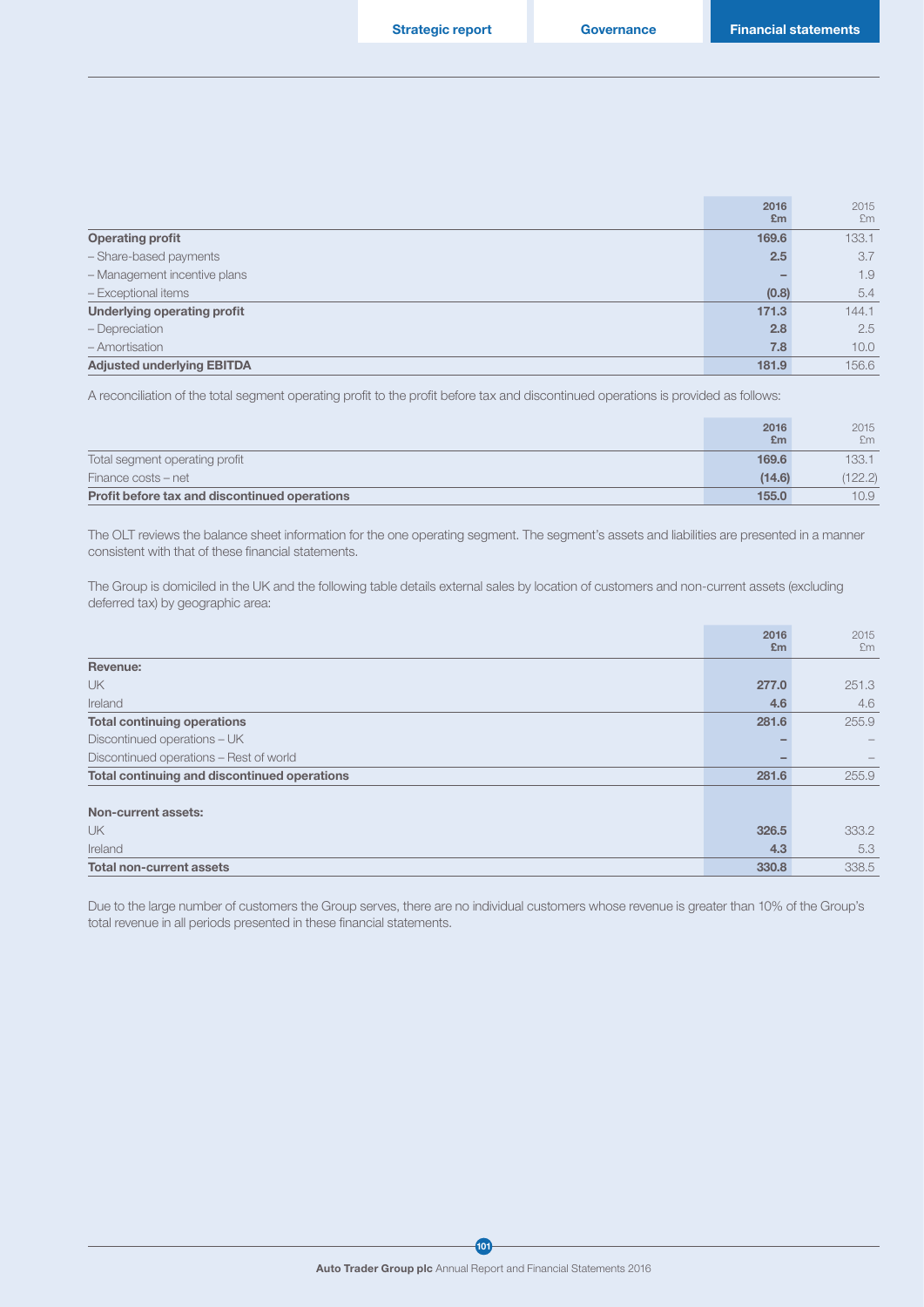## 4. Operating profit

Expenses by nature including exceptional items:

|                                                                              | 2016      | 2015   |
|------------------------------------------------------------------------------|-----------|--------|
| <b>Note</b>                                                                  | Em        | £m     |
| Staff costs                                                                  | 5<br>53.6 | 58.4   |
| Contractor costs                                                             | 0.4       | 1.4    |
| 12<br>Depreciation of property, plant and equipment                          | 2.8       | 2.5    |
| 11<br>Amortisation of intangibles                                            | 7.8       | 10.0   |
| Operating lease payments                                                     | 2.8       | 3.3    |
| Net foreign exchange losses                                                  |           | 0.1    |
| Marketing costs                                                              | 15.7      | 15.4   |
| IT and communication costs                                                   | 7.9       | 7.8    |
| Other expenses                                                               | 21.0      | 23.9   |
| <b>Total administrative expenses</b>                                         | 112.0     | 122.8  |
| Share-based payments and associated NI, management incentive plans and       |           |        |
| exceptional items                                                            | (1.7)     | (11.0) |
| Total administrative expenses before share-based payments and associated NI, |           |        |
| management incentive plans and exceptional items                             | 110.3     | 111.8  |

#### Exceptional items:

|                                   | 2016  | 2015 |
|-----------------------------------|-------|------|
|                                   | £m    | £m   |
| Restructuring of Group operations | (0.8) | 3.9  |
| <b>IPO</b> costs                  |       | 1.5  |
| <b>Total exceptional items</b>    | (0.8) | 5.4  |

Restructuring of Group operations relates to redundancy, property and other costs for the relocation of offices in the UK and other reorganisation costs. Exceptional income for the year ended 31 March 2016 relates to the reversal of provisions previously made for such restructuring costs that are no longer required.

Exceptional IPO costs relate to costs associated with the Initial Public Offering ('IPO') of Auto Trader Group plc shares on the London Stock Exchange on 24 March 2015.

## Services provided by the Company's auditors

During the year, the Group (including overseas subsidiaries) obtained the following services from the operating company's auditors:

|                                                                                 | 2016<br>E <sub>m</sub> | 2015<br>£m       |
|---------------------------------------------------------------------------------|------------------------|------------------|
| Fees payable for the audit of the Company and consolidated financial statements | 0.1                    |                  |
| Fees payable for other services:                                                |                        |                  |
| - the audit of the subsidiary undertakings pursuant to legislation              | 0.2                    | $0.2^{\circ}$    |
| - tax advisory services                                                         | 0.1                    |                  |
| - other assurance services                                                      |                        | 1.8              |
| - other non-audit services                                                      |                        | 0.8 <sub>0</sub> |
| <b>Total</b>                                                                    | 0.4                    | 2.9              |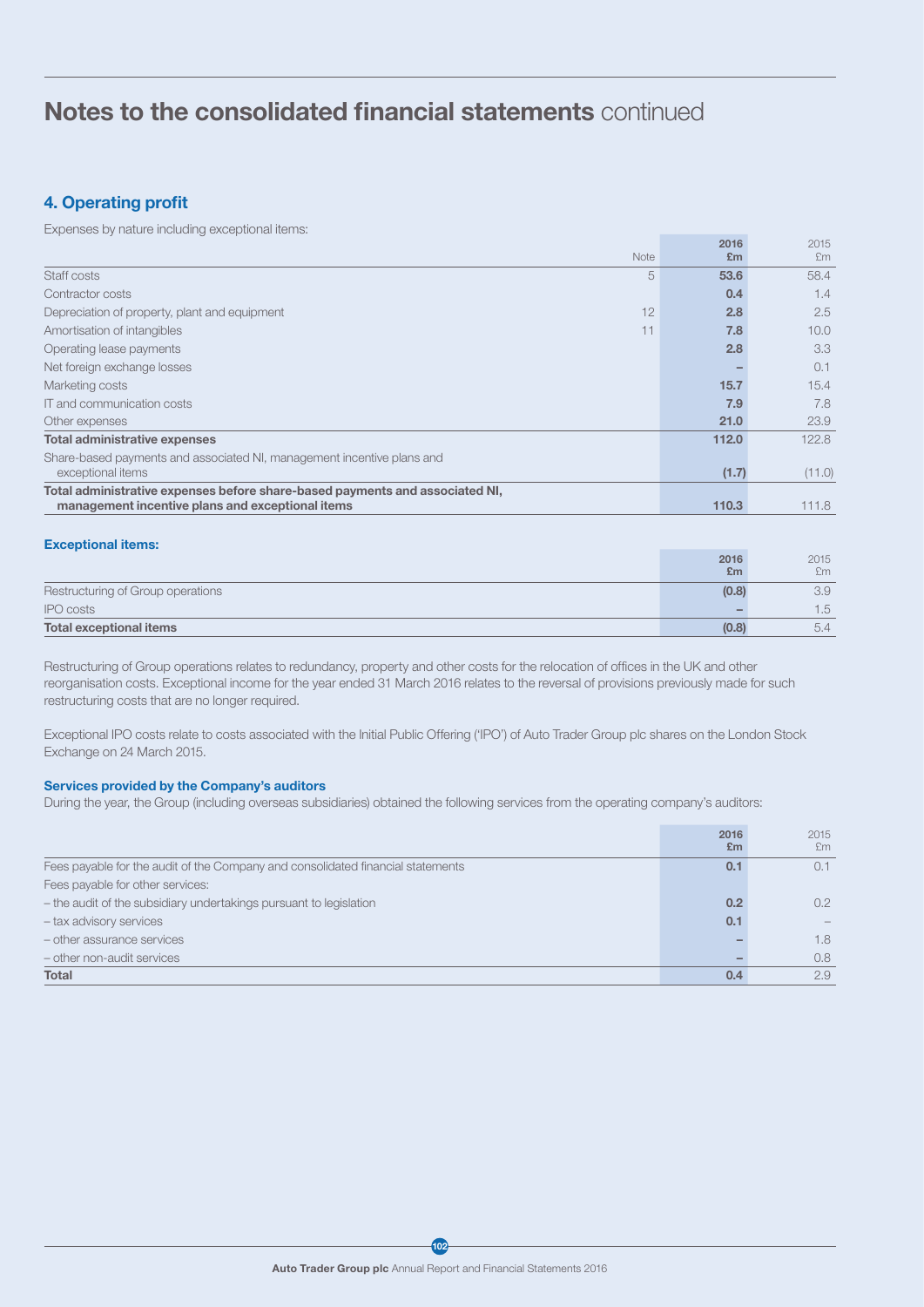### 5. Employees and Directors

|                                                  | 2016<br>Em | 2015<br>Em |
|--------------------------------------------------|------------|------------|
| Wages and salaries                               | 44.4       | 43.3       |
| Social security costs                            | 4.8        | 5.0        |
| Other pension costs (note 22)                    | 1.9        | 2.0        |
|                                                  | 51.1       | 50.3       |
| Share-based payments and associated NI (note 27) | 2.5        | 3.7        |
| Management incentive plans                       |            | 1.9        |
| Restructuring costs                              |            | 2.5        |
| <b>Total</b>                                     | 53.6       | 58.4       |

The average monthly number of employees (including Executive Directors and excluding third-party contractors) employed by the Group was as follows:

|                        | 2016          | 2015   |
|------------------------|---------------|--------|
|                        | <b>Number</b> | Number |
| Customer operations    | 395           | 403    |
| Product and technology | 295           | 326    |
| Display                | 41            | 36     |
| Corporate              | 123           | 133    |
| <b>Total</b>           | 854           | 898    |

## 6. Directors' and key management remuneration

The remuneration of Directors was as follows:

|                                 | 2016 | 2015          |
|---------------------------------|------|---------------|
|                                 | Em   | £m            |
| Aggregate Directors' emoluments | . .  | 1.8           |
| Share-based payments charge     | 0.8  | $2.2^{\circ}$ |
| Pension contributions           |      | 0.1           |
| Total                           |      | 4.1           |

During the year ended 31 March 2016 two Directors (2015: two Directors) were members of the Group's defined pension contribution scheme.

The remuneration of the highest paid Director was as follows:

|                             | 2016 | 2015          |
|-----------------------------|------|---------------|
|                             | Em   | £m            |
| Aggregate emoluments        | 0.9  | $0.4^{\circ}$ |
| Share-based payments charge | 0.5  | 1.9           |
| Pension contributions       |      | 0.1           |
| <b>Total</b>                |      | 2.4           |

During the year to 31 March 2016, Trevor Mather and Sean Glithero (2015: Trevor Mather and Sean Glithero) received remuneration in respect of their services as Directors of the Company and subsidiary undertakings. Ed Williams received remuneration in respect of his services as a Director of the Company and, to 8 January 2016, Auto Trader Holding Limited, a subsidiary undertaking. Chip Perry received remuneration in respect of his services as a Director of the Company, up to 7 March 2016 and, to 8 January 2016, Auto Trader Holding Limited, a subsidiary undertaking.

During the year to 31 March 2016, Tom Hall and Nick Hartman (2015: Tom Hall and Nick Hartman) received no remuneration in respect of their services as Directors of the Company and Auto Trader Holding Limited a subsidiary undertaking.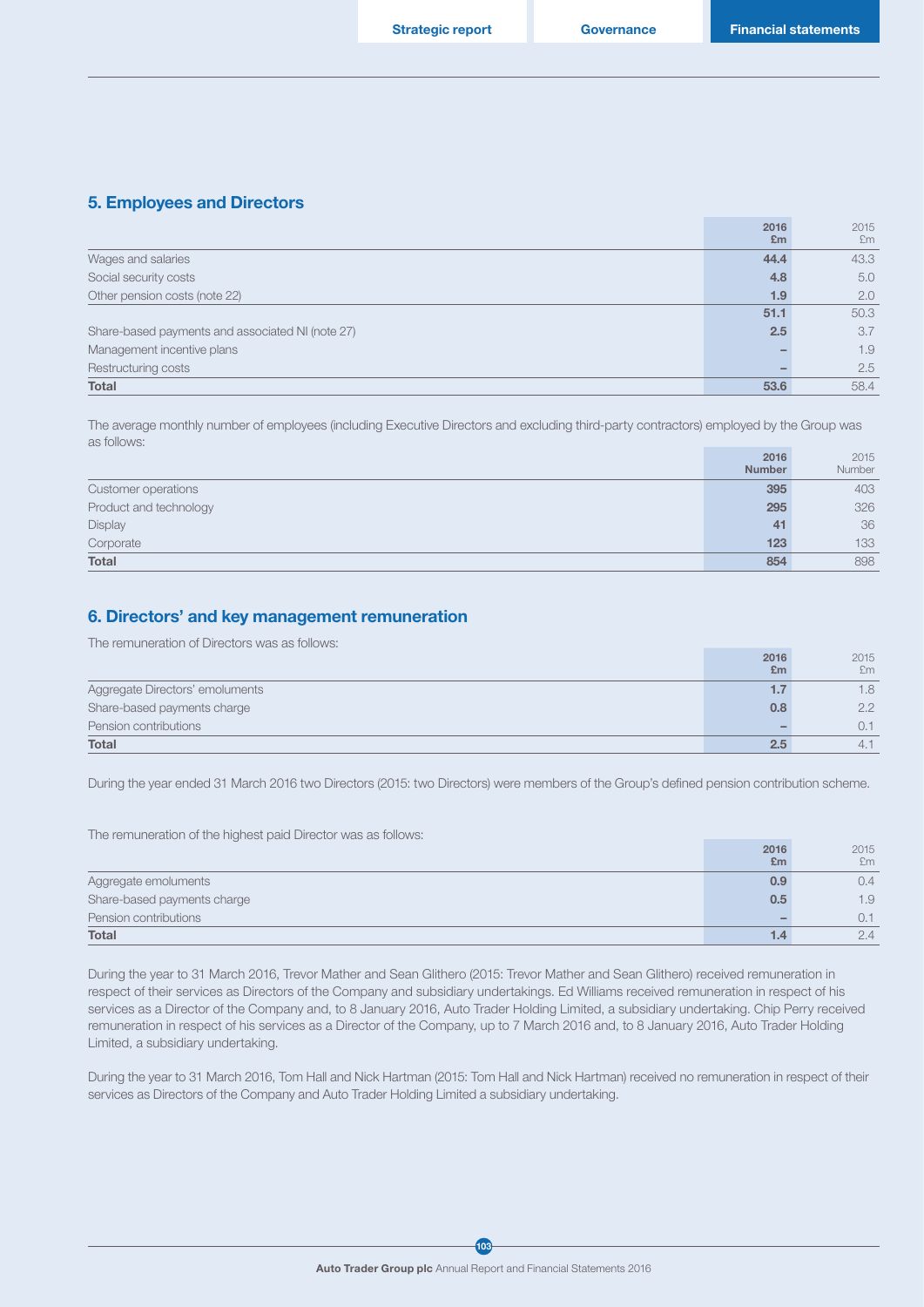### **6. Directors' and key management remuneration continued**

### Key management compensation

During the year to 31 March 2016, key management comprised the members of the OLT (2015: OLT). The remuneration of all key management (including Directors) was as follows:

|                                 | 2016<br>Em | 2015<br>Em |
|---------------------------------|------------|------------|
| Short-term employee benefits    | 5.7        | 6.5        |
| Share-based payments            | 1.4        | 3.7        |
| Management incentive plans      |            | 0.3        |
| Compensation for loss of office | 0.2        |            |
| Pension contributions           | 0.2        | 0.3        |
| <b>Total</b>                    | 7.5        | 10.8       |

## 7. Discontinued operations

The magazines division in the UK/Ireland was closed at the end of June 2013. For the purposes of the financial statements, the magazines division has been presented as a discontinued operation in 2015 and 2016.

The analysis of the results of discontinued operations is as follows:

|                                                              | 2016<br>Em | 2015<br>£m |
|--------------------------------------------------------------|------------|------------|
| Revenue                                                      |            |            |
| Expenses                                                     |            | 0.1        |
| Exceptional items: restructuring credit                      |            | 0.5        |
| Exceptional items: profit on disposal of held-for-sale asset |            | 1.3        |
| Result/profit before tax of discontinued operations          |            | 1.9        |
| Taxation charge                                              |            |            |
| Result/profit for the year from discontinued operations      |            | 1.9        |

Cash generated from discontinued operations is shown in note 26 of these financial statements.

## 8. Finance income and finance costs

|                                                | 2016 | 2015  |
|------------------------------------------------|------|-------|
|                                                | Em   | Em    |
| <b>Finance income</b>                          |      |       |
| On bank balances                               |      | 0.1   |
| Total                                          |      | 0.1   |
|                                                |      |       |
| <b>Finance costs</b>                           |      |       |
| On bank loans and overdrafts                   | 12.7 | 65.3  |
| On shareholders' loans                         |      | 12.9  |
| Net losses on derivative financial instruments |      | 2.7   |
| Amortised debt issue costs                     | 1.9  | 12.0  |
| Exceptional: early repayment premium (note 19) |      | 26.2  |
| Exceptional: settlement of derivatives         |      | 3.2   |
| <b>Total</b>                                   | 14.6 | 122.3 |

The exceptional early repayment premium incurred in 2015 related to the settlement of the former Goldman Sachs Mezzanine Partners ('GSMP') Junior Debt. The former GSMP Junior Debt was settled in full as part of the Group restructure on 24 March 2015 (note 19).

The Group opted to settle its interest rate swap agreements as part of the Group restructure. The Group incurred a charge as a result of the transaction which was expensed in full in the year ended 31 March 2015 and classified as an exceptional item.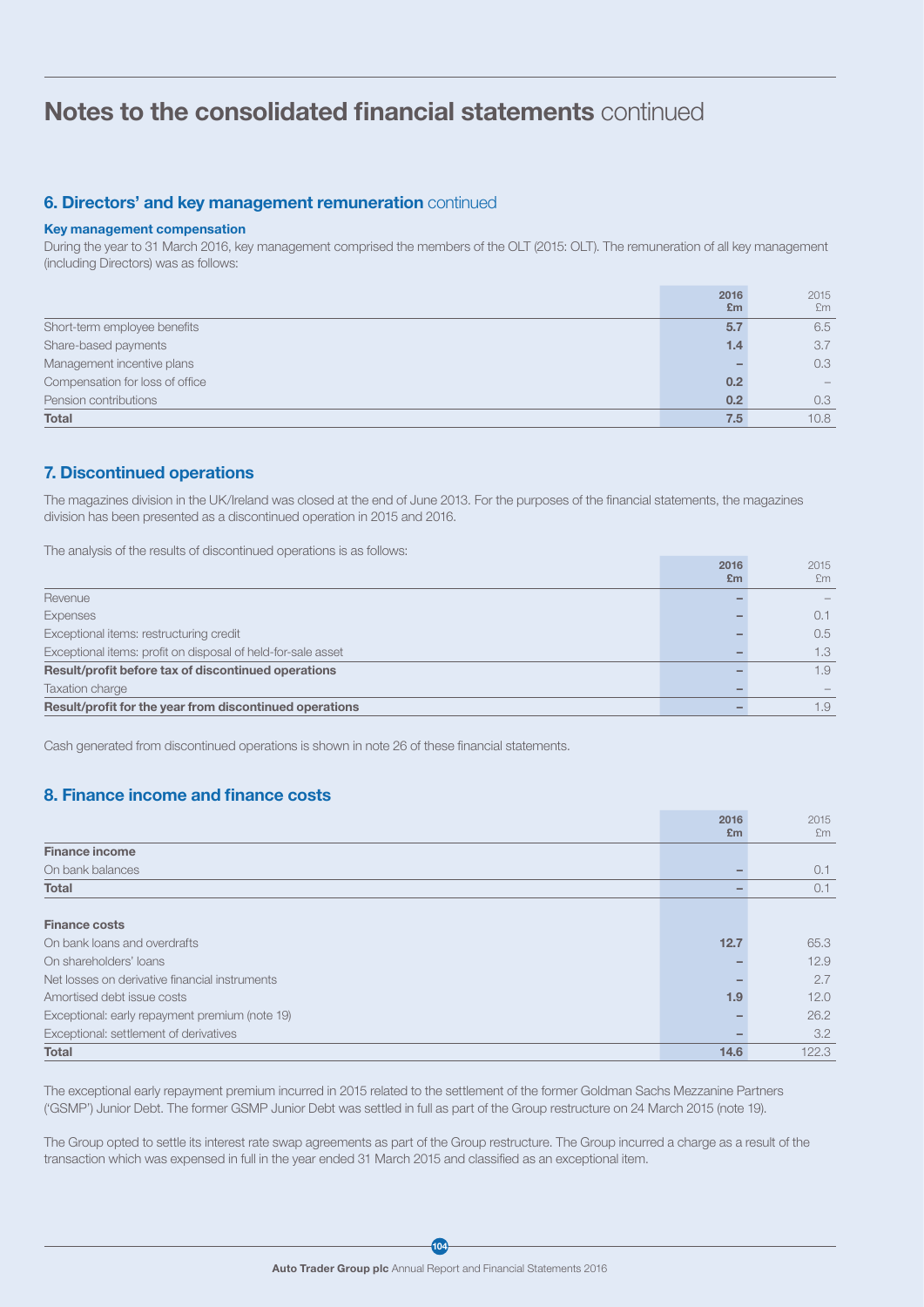## 9. Taxation

|                                                   | 2016<br>Em | 2015<br>Em |
|---------------------------------------------------|------------|------------|
| <b>Current taxation</b>                           |            |            |
| UK corporation taxation                           | 28.6       | 2.2        |
| Foreign taxation                                  | 0.3        | 0.1        |
| Adjustments in respect of prior years             | (0.7)      | 0.1        |
| <b>Total current taxation</b>                     | 28.2       | 2.4        |
|                                                   |            |            |
| Deferred taxation                                 |            |            |
| Origination and reversal of temporary differences | (0.3)      |            |
| Effect of rate changes on deferred taxation       | 0.4        |            |
| <b>Total deferred taxation</b>                    | 0.1        |            |
| <b>Total taxation charge</b>                      | 28.3       | 2.4        |

The differences between the total taxation shown above and the amount calculated by applying the standard UK corporation taxation rate to the profit before taxation on continuing operations are set out below. The Group earns its profits primarily in the UK, therefore the rate used for taxation is the standard rate for UK corporation tax.

|                                                                                                 | 2016<br>Em | 2015<br>£m    |
|-------------------------------------------------------------------------------------------------|------------|---------------|
| Profit before taxation                                                                          | 155.0      | 10.9          |
| Tax on profit on ordinary activities at the standard UK corporation tax rate of 20% (2015: 21%) | 31.0       | 2.3           |
| Non-taxable income                                                                              |            | (0.5)         |
| Expenses not deductible for taxation purposes                                                   | 0.3        | $0.6^{\circ}$ |
| Adjustments in respect of foreign tax rates                                                     | (0.1)      | (0.1)         |
| Other permanent differences                                                                     | (2.6)      |               |
| Effect of rate changes on deferred taxation                                                     | 0.4        |               |
| Adjustments in respect of prior years                                                           | (0.7)      | 0.1           |
| <b>Total taxation charge</b>                                                                    | 28.3       | 2.4           |

Taxation on items taken directly to equity was a credit of £0.1m relating to deferred tax on share-based payments. Taxation on items taken directly to equity in 2015 was a credit of £0.4m relating to financial derivatives and IPO costs recognised in share premium.

The tax charge for the year is based on the effective rate of UK corporation tax for the period of 20% (2015: 21%). Changes to the UK corporation tax rates were announced on 8 July 2015. These changes were substantively enacted as part of the Finance Bill 2015 on 26 October 2015 and include reductions to the main rate to 19% from 1 April 2017 and to 18% from 1 April 2020. On 16 March 2016 further changes to the UK corporation tax rate were announced including a further reduction in the UK corporation tax rate to 17% from 2020, which supersedes the change enacted on 26 October 2015. However, this further change was not substantively enacted as at 31 March 2016 and has not therefore been reflected in these financial statements.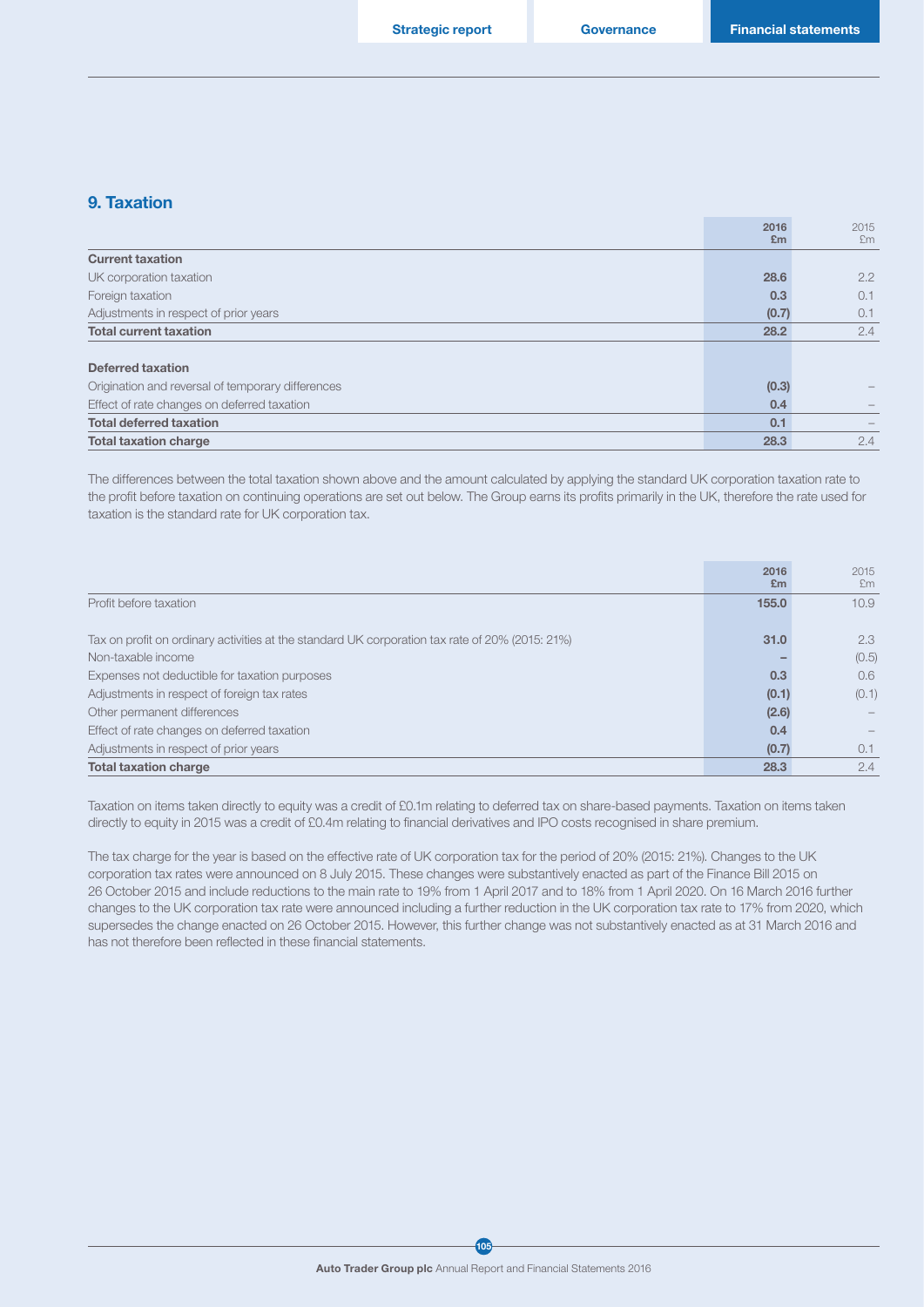## 10. Earnings per share

### a) Basic and diluted earnings per share

Basic earnings per share and diluted earnings per share are calculated by dividing profit for the year attributable to equity holders of the parent by the weighted average number of shares in issue.

| <b>Continuing operations</b>   | <b>Weighted average</b><br>number of<br>ordinary shares | <b>Total</b><br>earnings<br>Em | Pence<br>per share |
|--------------------------------|---------------------------------------------------------|--------------------------------|--------------------|
| Year ended 31 March 2016       |                                                         |                                |                    |
| <b>Basic EPS</b>               | 1,000,002,803                                           | 126.7                          | 12.67              |
| <b>Diluted EPS</b>             | 1,001,394,111                                           | 126.7                          | 12.65              |
| <b>Adjusted basic EPS</b>      | 1,000,002,803                                           | 128.6                          | 12.86              |
| Adjusted diluted EPS           | 1,001,394,111                                           | 128.6                          | 12.84              |
| Year ended 31 March 2015       |                                                         |                                |                    |
| Basic and diluted EPS          | 1,000,000,000                                           | 8.5                            | 0.85               |
| Adjusted basic and diluted EPS | 1.000.000.000                                           | 41.2                           | 4.12               |

Basic and diluted earnings per share for the year ended March 2015 are the same as there was no difference between the basic and the diluted number of shares. The weighted average number of shares for the year to March 2015 has been stated as if the Group reorganisation completed on 24 March 2015 had occurred at the beginning of the 2015 financial year. The weighted average number of shares in issue in the period from 24 March 2015 to the year end was 1,000 million.

The difference between the basic and diluted weighted average number of shares represents the dilutive effect of the Share Incentive Plan, Performance Share Plan and the Sharesave scheme. Shares issued to satisfy the Share Incentive Plan were subsequently purchased by the Employee Share Option Trust ('ESOT') and are entitled to dividends under the scheme rules. The number of shares in issue at the start of the year is reconciled to the basic and diluted weighted average number of shares below:

| Year ended 31 March 2016                          | Weighted average<br>number of shares |
|---------------------------------------------------|--------------------------------------|
| Issued ordinary shares at 30 March 2015           | 1,000,000,000                        |
| Weighted effect of issued ordinary shares         | 991,024                              |
| Less weighted effect of shares held by the ESOT   | (988, 221)                           |
| Weighted average number of shares for basic EPS   | 1,000,002,803                        |
| Dilutive impact of share options outstanding      | 1,391,308                            |
| Weighted average number of shares for diluted EPS | 1,001,394,111                        |

The average market value of the Group's shares for the purposes of calculating the dilutive effect of share-based incentives was based on quoted market prices for the period during which the share-based incentives were outstanding.

#### b)Adjusted earnings per share

Adjusted EPS is calculated before the charge for share-based payments and associated NI, management incentive plans and exceptional items and net of the tax effect in respect of these items. A reconciliation of the basic earnings for the period to the underlying earnings is presented below:

| <b>Continuing operations</b>     | 2016<br>Em | 2015<br>£m |
|----------------------------------|------------|------------|
| Earnings for the period          | 126.7      | 8.5        |
| Share-based payments             | 2.5        | 3.7        |
| Management incentive plans       |            | 1.9        |
| Exceptional items                | (0.8)      | 5.4        |
| Exceptional finance cost         |            | 29.4       |
| Tax effect                       | 0.2        | (7.7)      |
| Adjusted earnings for the period | 128.6      | 41.2       |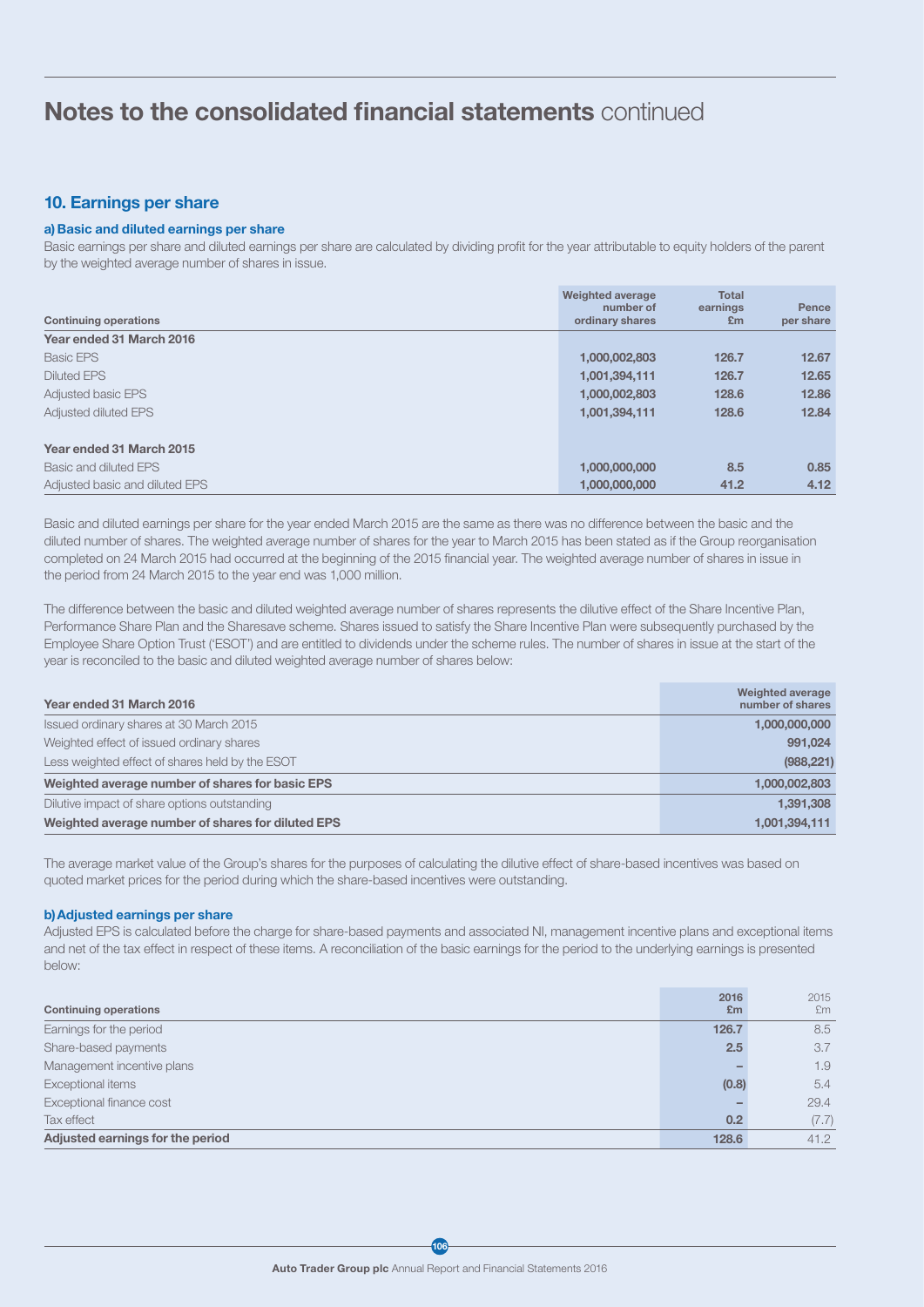### 11. Intangible assets

| <b>At 31 March 2016</b> | 433.6                    | 54.0                                                  | 11.6                       | 5.8                             | 5.6                      | 1.9                                    | 512.5       |
|-------------------------|--------------------------|-------------------------------------------------------|----------------------------|---------------------------------|--------------------------|----------------------------------------|-------------|
| Exchange differences    | 0.4                      | $\hspace{0.1mm}-\hspace{0.1mm}$                       | $\overline{\phantom{a}}$   |                                 | $\overline{\phantom{a}}$ |                                        | 0.4         |
| <b>Additions</b>        | $\sim$                   | 0.3                                                   | 0.5                        |                                 |                          |                                        | 0.8         |
| At 31 March 2015        | 433.2                    | 53.7                                                  | 11.1                       | 5.8                             | 5.6                      | 1.9                                    | 511.3       |
| Exchange differences    | (0.6)                    | (0.1)                                                 | $\overline{\phantom{a}}$   |                                 |                          |                                        | (0.7)       |
| <b>Disposals</b>        | $\qquad \qquad -$        | (0.7)                                                 | $\overline{\phantom{a}}$   |                                 |                          |                                        | (0.7)       |
| <b>Additions</b>        | $\overline{\phantom{a}}$ | 0.4                                                   | 1.9                        |                                 |                          |                                        | 2.3         |
| <b>At 31 March 2014</b> | 433.8                    | 54.1                                                  | 9.2                        | 5.8                             | 5.6                      | 1.9                                    | 510.4       |
|                         | Goodwill<br>£m           | Software and<br>website<br>development<br>costs<br>£m | Financial<br>systems<br>£m | Customer<br>relationships<br>£m | Technology<br>£m         | Trade<br>names and<br>trademarks<br>£m | Total<br>£m |

#### Accumulated amortisation

| and impairments                 |                          |       |                          |     |                          |     |       |
|---------------------------------|--------------------------|-------|--------------------------|-----|--------------------------|-----|-------|
| <b>At 31 March 2014</b>         | 120.8                    | 42.1  |                          | 4.9 | 3.2                      | 1.0 | 172.0 |
| Amortisation charge             | $\overline{\phantom{a}}$ | 6.9   | 1.7                      | 0.4 | 0.8                      | 0.2 | 10.0  |
| <b>Disposals</b>                | $\overline{\phantom{a}}$ | (0.7) | $\overline{\phantom{a}}$ |     | $\overline{\phantom{a}}$ |     | (0.7) |
| <b>At 31 March 2015</b>         | 120.8                    | 48.3  | 1.7                      | 5.3 | 4.0                      | 1.2 | 181.3 |
| Amortisation charge             | $\overline{\phantom{a}}$ | 4.0   | 2.5                      | 0.4 | 0.7                      | 0.2 | 7.8   |
| <b>At 31 March 2016</b>         | 120.8                    | 52.3  | 4.2                      | 5.7 | 4.7                      | 1.4 | 189.1 |
| Net book value at 31 March 2016 | 312.8                    | 1.7   | 7.4                      | 0.1 | 0.9                      | 0.5 | 323.4 |
| Net book value at 31 March 2015 | 312.4                    | 5.4   | 9.4                      | 0.5 | 1.6                      | 0.7 | 330.0 |
| Net book value at 31 March 2014 | 313.0                    | 12.0  | 9.2                      | 0.9 | 2.4                      | 0.9 | 338.4 |
|                                 |                          |       |                          |     |                          |     |       |

At 31 March 2016, £0.1m of software and website development costs (31 March 2015: £0.1m) represented assets under construction. Amortisation of these assets will commence when they are brought into use.

For the year to 31 March 2016, the amortisation charge of £7.8m (2015: £10.0m) has been charged to administrative expenses in the income statement and £Nil (2015: £Nil) has been charged to the results from the discontinued operations.

Goodwill, which has an indefinite useful life, is subject to annual impairment testing, or more frequent testing if there are indicators of impairment.

Goodwill is allocated to the appropriate cash-generating units ('CGUs') based on the smallest identifiable group of assets that generates cash inflows independently in relation to the specific goodwill.

The recoverable amounts of the CGUs are determined from value-in-use calculations that use cash flow projections from the latest three-year plan approved by the Directors. Following the closure of the magazine business in 2013 all assets have been allocated to the Auto Trader Digital CGU.

Key assumptions in the budgets and plans include future revenue growth rates, associated future levels of marketing support and directly associated overheads. These assumptions are based on historical trends and future market expectations. Cash flows beyond the three-year period are extrapolated using the estimated long-term growth rate of 2.0% (2015: 2.0%). The pre-tax discount rate which has been applied in determining value in use for individual CGUs for potential impairments is 8.0% (2015: 8.0%).

Significant headroom exists in the CGUs that have not been fully impaired. There are no reasonable possible changes to the assumptions presented above that would result in any impairment recorded in each of the years presented in these financial statements.

Intangible assets have a finite useful life and are carried at cost less accumulated amortisation. Amortisation of these intangible assets is calculated using the straight-line method to allocate the cost of the assets over their estimated useful lives (three to fifteen years). The longest estimated useful life remaining at 31 March 2016 is five years.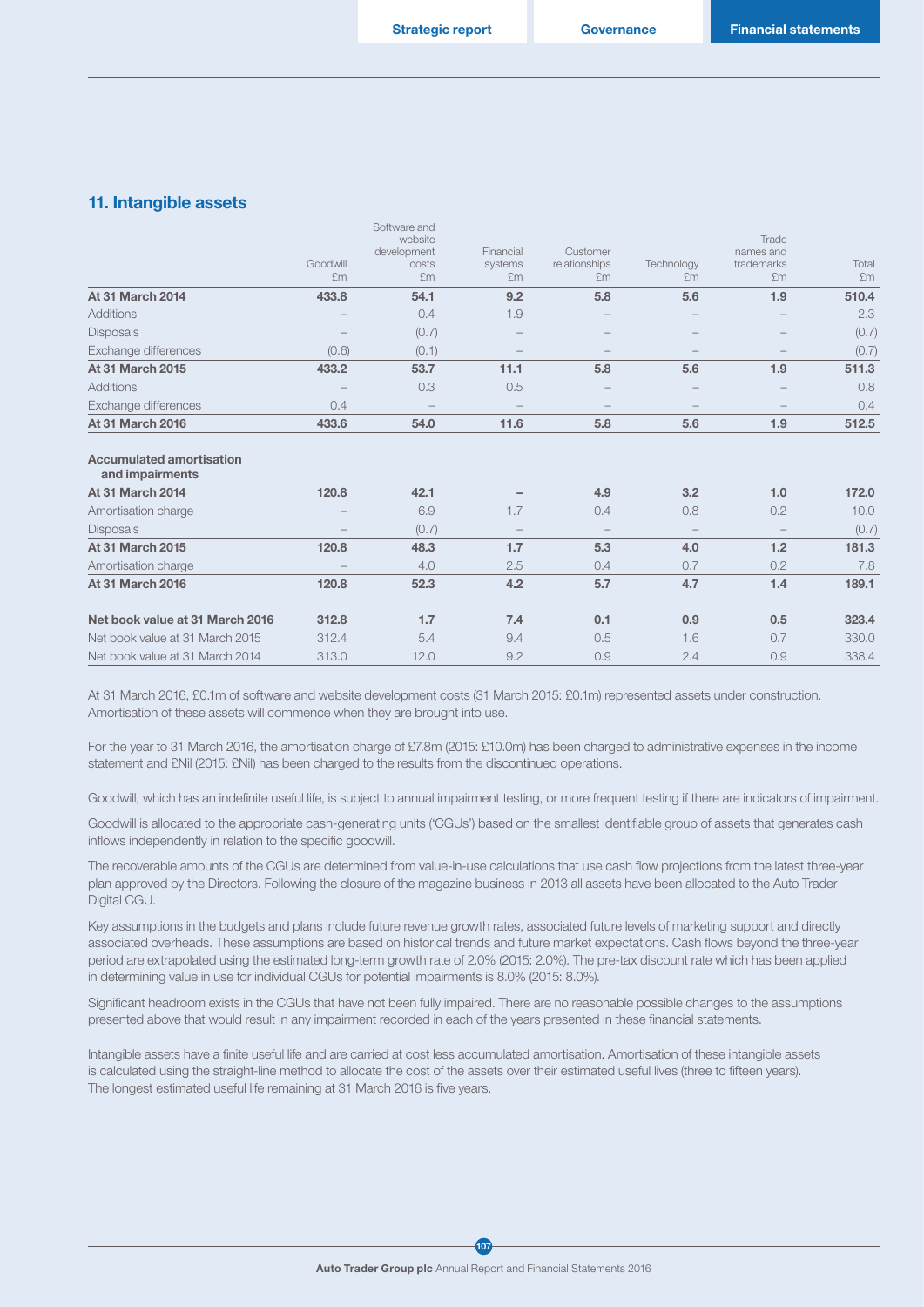## 12. Property, plant and equipment

|                                                    | Assets under<br>construction<br>£m | Land, buildings and<br>leasehold<br>improvements<br>£m | Plant and<br>equipment<br>Em | Total<br>£m |
|----------------------------------------------------|------------------------------------|--------------------------------------------------------|------------------------------|-------------|
| Cost                                               |                                    |                                                        |                              |             |
| At 31 March 2014                                   | 1.0                                | 2.3                                                    | 15.5                         | 18.8        |
| Additions                                          | 6.1                                |                                                        | 1.0                          | 7.1         |
| Reclassification                                   | (6.9)                              | 3.3                                                    | 3.6                          |             |
| Transfer to disposal group held for sale (note 16) |                                    | (0.8)                                                  |                              | (0.8)       |
| <b>Disposals</b>                                   |                                    | (0.6)                                                  | (4.3)                        | (4.9)       |
| At 31 March 2015                                   | 0.2                                | 4.2                                                    | 15.8                         | 20.2        |
| Additions                                          |                                    |                                                        | 2.0                          | 2.0         |
| Reclassification                                   | (0.2)                              |                                                        | 0.2                          |             |
| Transfer to disposal group held for sale (note 16) |                                    | (0.3)                                                  |                              | (0.3)       |
| <b>Disposals</b>                                   |                                    |                                                        | (0.1)                        | (0.1)       |
| <b>At 31 March 2016</b>                            | $\overline{\phantom{0}}$           | 3.9                                                    | 17.9                         | 21.8        |
| <b>Accumulated depreciation</b>                    |                                    |                                                        |                              |             |
| At 31 March 2014                                   |                                    | 1.6                                                    | 12.9                         | 14.5        |
| Charge for the year                                |                                    | 0.2                                                    | 2.3                          | 2.5         |
| Transfer to disposal group held for sale (note 16) |                                    | (0.5)                                                  |                              | (0.5)       |
| <b>Disposals</b>                                   |                                    | (0.5)                                                  | (4.3)                        | (4.8)       |
| <b>At 31 March 2015</b>                            |                                    | 0.8                                                    | 10.9                         | 11.7        |
| Charge for the year                                |                                    | 0.3                                                    | 2.5                          | 2.8         |
| <b>Disposals</b>                                   |                                    |                                                        | (0.1)                        | (0.1)       |
| <b>At 31 March 2016</b>                            | $\overline{\phantom{0}}$           | 1.1                                                    | 13.3                         | 14.4        |
| Net book value at 31 March 2016                    |                                    | 2.8                                                    | 4.6                          | 7.4         |
| Net book value at 31 March 2015                    | 0.2                                | 3.4                                                    | 4.9                          | 8.5         |
| Net book value at 31 March 2014                    | 1.0                                | 0.7                                                    | 2.6                          | 4.3         |

The depreciation expense of £2.8m for the year to 31 March 2016 and the depreciation expense of £2.5m for the year ended 31 March 2015 have been recorded in administrative expenses.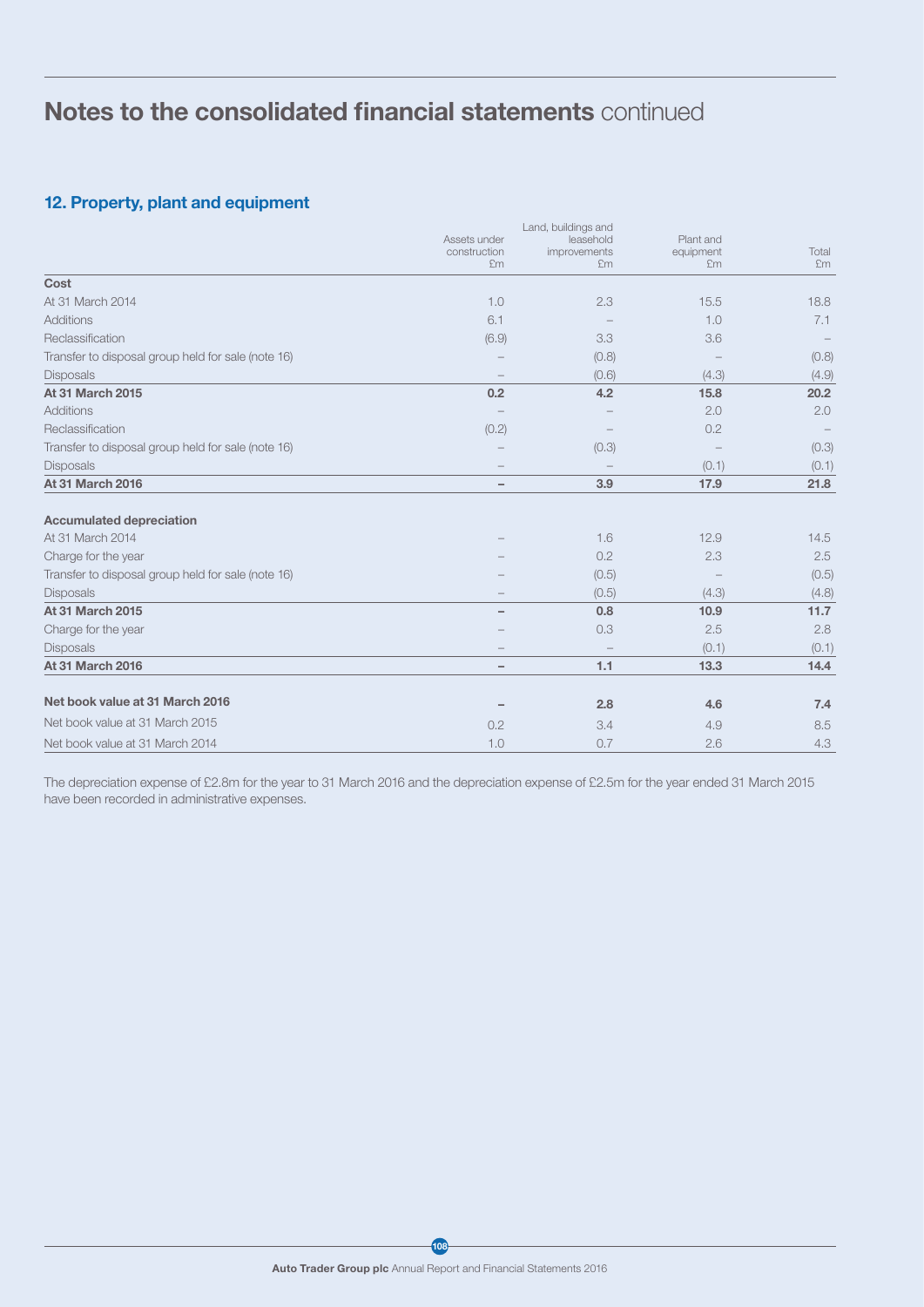£m

### 13. Investments

#### Shares in other undertakings

At 31 March 2016 and 31 March 2015 3.2

#### Provision for impairment

At 31 March 2016 and 31 March 2015 3.2

#### Net book value at 31 March 2016 –

Net book value at 31 March 2015 –

At the balance sheet date the Group holds a 19.4% (2015: 19.4%) interest in the preferred share capital of IAUTOS Company Limited. IAUTOS Company Limited is an intermediate holding company through which are held trading companies incorporated in the People's Republic of China. It is not considered an associate as the Group does not have significant influence over this entity. This investment was fully impaired in the year to 31 March 2014 as the Chinese trading companies are loss-making with forecast future cash outflows.

#### Subsidiary undertakings

At 31 March 2016 the Group's related undertakings were:

| Subsidiary undertakings                      | Country of registration or<br>incorporation | Principal activity         | Class of shares<br>held | Percentage<br>owned by the<br>parent | Percentage<br>owned by the<br>Group |
|----------------------------------------------|---------------------------------------------|----------------------------|-------------------------|--------------------------------------|-------------------------------------|
| <b>Auto Trader Holding Limited</b>           | <b>England and Wales</b>                    | Financing company          | Ordinary                | 100%                                 | 100%                                |
| Auto Trader Limited                          | <b>England and Wales</b>                    | <b>Classified listings</b> | Ordinary                |                                      | 100%                                |
| <b>Trader Licensing Limited</b>              | <b>England and Wales</b>                    | Dormant company            | Ordinary                |                                      | 100%                                |
| <b>Trader Media Holdings Ireland Limited</b> | Republic of Ireland                         | Holding company            | Ordinary                |                                      | 100%                                |
| <b>Trader Media Ireland</b>                  | Republic of Ireland                         | Holding company            | Ordinary                |                                      | 100%                                |
| Webzone Limited                              | Republic of Ireland                         | Holding company            | Ordinary                |                                      | 100%                                |
| Trader Media Group Holdings Limited*         | <b>England and Wales</b>                    | Holding company            | Ordinary                |                                      | 100%                                |
| Trader Media Group (2003) Limited*           | <b>England and Wales</b>                    | Holding company            | Ordinary                |                                      | 100%                                |
| Trader Finance (2009) Limited*               | <b>England and Wales</b>                    | Holding company            | Ordinary                |                                      | 100%                                |
| Trader Media Corporation (2003) Limited*     | <b>England and Wales</b>                    | Holding company            | Ordinary                |                                      | 100%                                |
| Trader Media Corporation Limited*            | <b>England and Wales</b>                    | Holding company            | Ordinary                |                                      | 100%                                |
| Trader Media Finance Limited*                | <b>England and Wales</b>                    | Holding company            | Ordinary                |                                      | 100%                                |
| Trader Media Holdings Limited*               | <b>England and Wales</b>                    | Dormant company            | Ordinary                |                                      | 100%                                |
| Ironglove Limited*                           | <b>England and Wales</b>                    | Dormant company            | Ordinary                |                                      | 100%                                |
| Trader Media Property Limited*               | <b>England and Wales</b>                    | Dormant company            | Ordinary                |                                      | 100%                                |
| Trader Media (Earls Court) Group Limited*    | <b>England and Wales</b>                    | Dormant company            | Ordinary                |                                      | 100%                                |
| Trader Media (Earls Court) Holdings Limited* | <b>England and Wales</b>                    | Dormant company            | Ordinary                |                                      | 100%                                |
| Midland Auto Trader Limited*                 | <b>England and Wales</b>                    | Dormant company            | Ordinary                |                                      | 100%                                |
| Auto Trader Holland Limited*                 | <b>England and Wales</b>                    | Dormant company            | Ordinary                |                                      | 100%                                |
| Trademail Holdings Limited*                  | <b>England and Wales</b>                    | Dormant company            | Ordinary                |                                      | 100%                                |
| Autotrade-mail Limited*                      | <b>England and Wales</b>                    | Dormant company            | Ordinary                |                                      | 100%                                |
| Trader Systems Limited*                      | <b>England and Wales</b>                    | Dormant company            | Ordinary                |                                      | 100%                                |
| 2nd Byte Limited*                            | <b>England and Wales</b>                    | Dormant company            | Ordinary                |                                      | 100%                                |
| Faxpress Limited*                            | <b>England and Wales</b>                    | Dormant company            | Ordinary                |                                      | 100%                                |
| Deltapoint Limited*                          | <b>England and Wales</b>                    | Dormant company            | Ordinary                |                                      | 100%                                |
| Tradr Media Limited*                         | <b>England and Wales</b>                    | Dormant company            | Ordinary                |                                      | 100%                                |
| Trader Publishing Limited*                   | <b>England and Wales</b>                    | Dormant company            | Ordinary                |                                      | 100%                                |
| Hurst Italia Limited*                        | <b>England and Wales</b>                    | Dormant company            | Ordinary                |                                      | 100%                                |
| Trader Media Group Limited*                  | <b>England and Wales</b>                    | Dormant company            | Ordinary                |                                      | 100%                                |
| Irish Auto Trader Limited*                   | Northern Ireland                            | Dormant company            | Ordinary                |                                      | 100%                                |

\* As at 31 March 2016 the denoted companies were in the process of members' voluntary liquidation as part of a Group structuring project. As such they are not required to undertake a statutory audit or prepare individual company financial statements.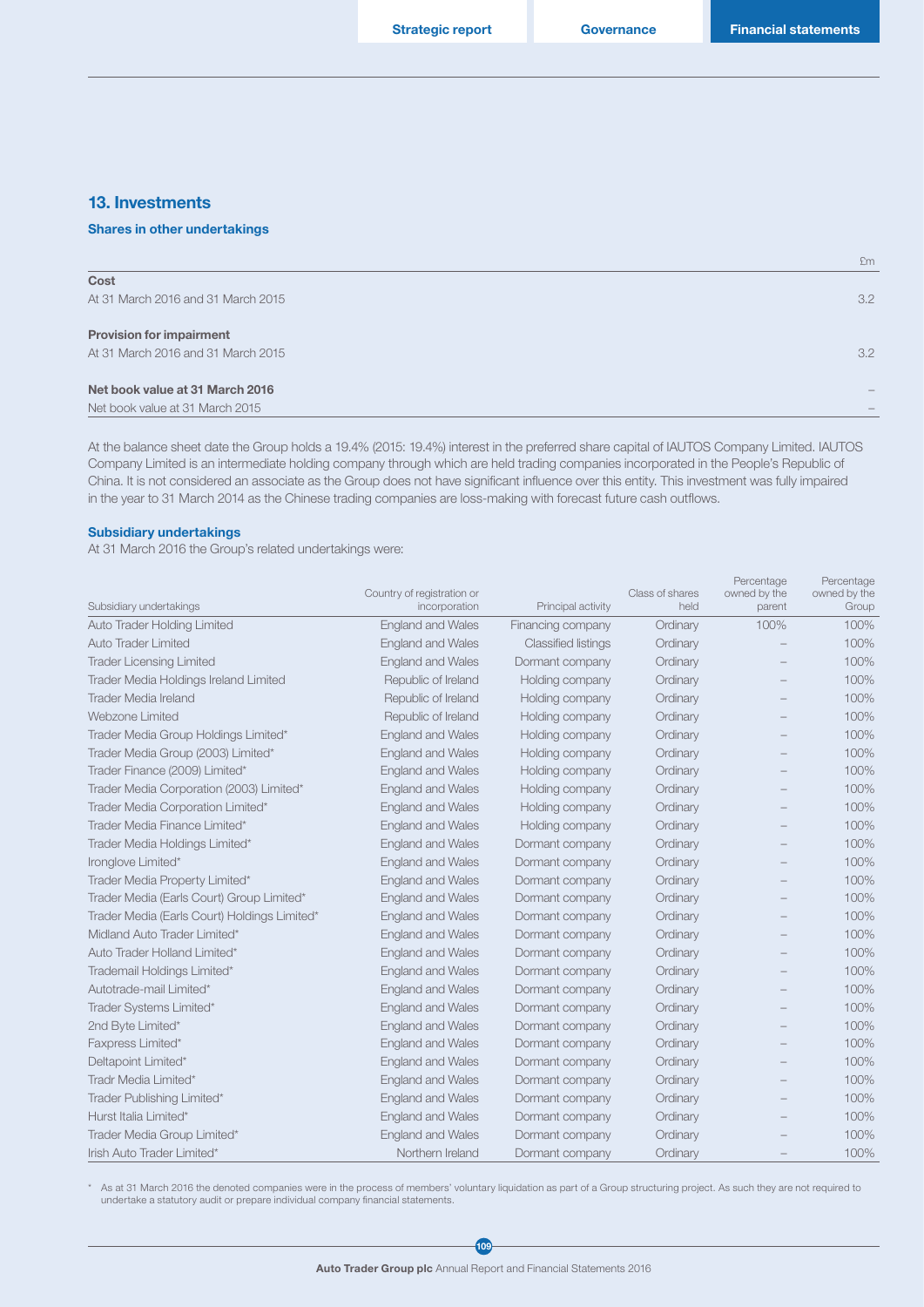## 13. Investments continued

A guarantee exists in respect of the three wholly owned subsidiaries that are incorporated in the Republic of Ireland and consolidated within these financial statements. They have availed themselves of an exemption from filing their individual financial statements in accordance with Section 357 of the Companies (Amendment) Act, 2014, Ireland.

## 14. Financial instruments by category

The accounting policies for financial instruments have been applied to the line items below:

| 31 March 2016                          | Loans and<br>receivables<br>£m | Non-financial<br>assets<br>£m | Total<br>£m |
|----------------------------------------|--------------------------------|-------------------------------|-------------|
| Financial assets as per balance sheet: |                                |                               |             |
| Trade and other receivables            | 29.4                           | 22.3                          | 51.7        |
| Cash and cash equivalents              | 10.4                           | $\sim$                        | 10.4        |
| <b>Total</b>                           | 39.8                           | 22.3                          | 62.1        |

| 31 March 2016                               | <b>Financial liabilities</b><br>measured at<br>amortised cost<br>£m | Non-financial<br>liabilities<br>£m | <b>Total</b><br>£m |
|---------------------------------------------|---------------------------------------------------------------------|------------------------------------|--------------------|
| Financial liabilities as per balance sheet: |                                                                     |                                    |                    |
| <b>Borrowings</b>                           | (395.6)                                                             | $\sim$                             | (395.6)            |
| Trade and other payables                    | (8.5)                                                               | (28.1)                             | (36.6)             |
| <b>Total</b>                                | (404.1)                                                             | (28.1)                             | (432.2)            |

| 31 March 2015                          | Loans and<br>receivables<br>£m | Non-financial<br>assets<br>£m | Total<br>£m |
|----------------------------------------|--------------------------------|-------------------------------|-------------|
| Financial assets as per balance sheet: |                                |                               |             |
| Trade and other receivables            | 32.9                           | 16.1                          | 49.0        |
| Cash and cash equivalents              | 22.1                           | $\overline{\phantom{a}}$      | 22.1        |
| Total                                  | 55.0                           | 16.1                          |             |

| 31 March 2015                               | <b>Financial liabilities</b><br>measured at<br>amortised cost<br>£m | Non-financial<br>liabilities<br>£m | Total<br>£m |
|---------------------------------------------|---------------------------------------------------------------------|------------------------------------|-------------|
| Financial liabilities as per balance sheet: |                                                                     |                                    |             |
| <b>Borrowings</b>                           | (540.7)                                                             | $\sim$                             | (540.7)     |
| Trade and other payables                    | (6.4)                                                               | (34.0)                             | (40.4)      |
| Total                                       | (547.1)                                                             | (34.0)                             | (581.1)     |

Non-financial assets include prepayments and accrued income. Non-financial liabilities include other taxes and social security and accruals and deferred income.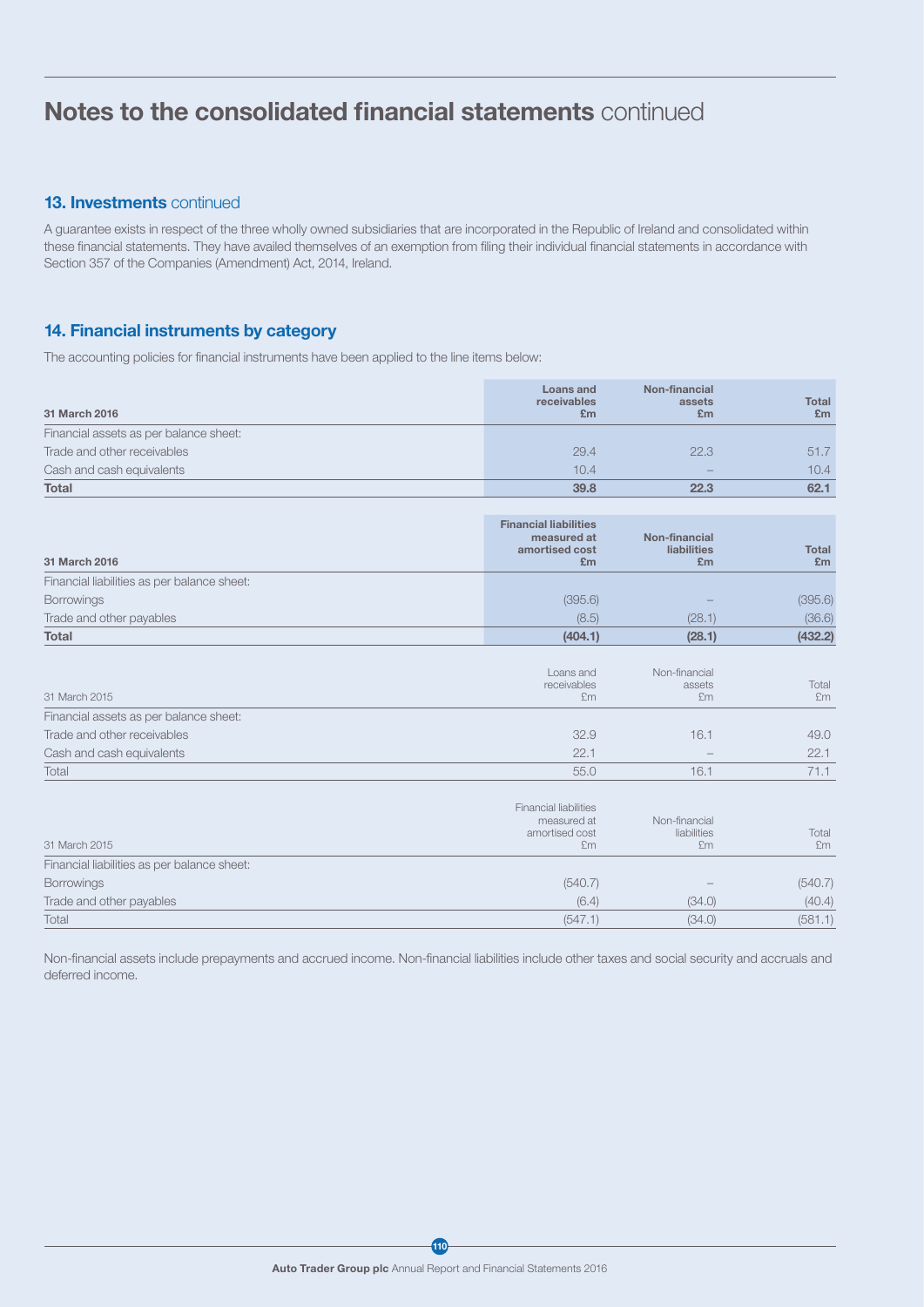### 15. Trade and other receivables

|                                                     | 2016           | 2015  |
|-----------------------------------------------------|----------------|-------|
|                                                     | E <sub>m</sub> | £m    |
| Trade receivables                                   | 32.5           | 35.7  |
| Less: provision for impairment of trade receivables | (3.2)          | (2.9) |
| Trade receivables - net                             | 29.3           | 32.8  |
| Other receivables                                   | 0.1            | 0.1   |
| Prepayments and accrued income                      | 22.3           | 16.1  |
| <b>Total</b>                                        | 51.7           | 49.0  |

The ageing analysis of trade receivables is as follows:

|                                                  | 2016<br>£m | 2015<br>£m |
|--------------------------------------------------|------------|------------|
| Fully performing                                 | 21.3       | 25.3       |
| Past due but not impaired:<br>Up to three months | 7.4        | 6.9        |
| Impaired                                         | 3.8        | 3.5        |
| Total                                            | 32.5       | 35.7       |

It was assessed that a portion of the impaired receivables is expected to be recovered.

Movements on the provision for impairment of trade receivables are as follows:

|                                                          | 2016  | 2015  |
|----------------------------------------------------------|-------|-------|
|                                                          | £m    | £m    |
| At beginning of year                                     | 2.9   | 2.6   |
| Provision for receivables impairment                     | 1.9   | 2.0   |
| Receivables written off during the year as uncollectible | (1.6) | (1.7) |
| <b>Total</b>                                             | 3.2   | 2.9   |

The creation and release of the provision for impaired trade receivables is included in administrative expenses in the income statement.

The other classes within 'trade and other receivables' do not contain impaired assets.

The maximum exposure to credit risk at the reporting date is the carrying value of each class of receivable included within 'trade and other receivables'. The Group does not hold any collateral as security. Due to the large number of customers the Group services, the credit quality of trade receivables is not deemed a significant risk.

The carrying amount of the Group's trade receivables is denominated in the following currencies:

|              | 2016 | 2015 |
|--------------|------|------|
|              | £m   | £m   |
| Sterling     | 31.6 | 35.0 |
| Euro         | 0.9  | 0.7  |
| <b>Total</b> | 32.5 | 35.7 |

At 31 March 2016 and 31 March 2015 all other financial receivables are primarily denominated in sterling.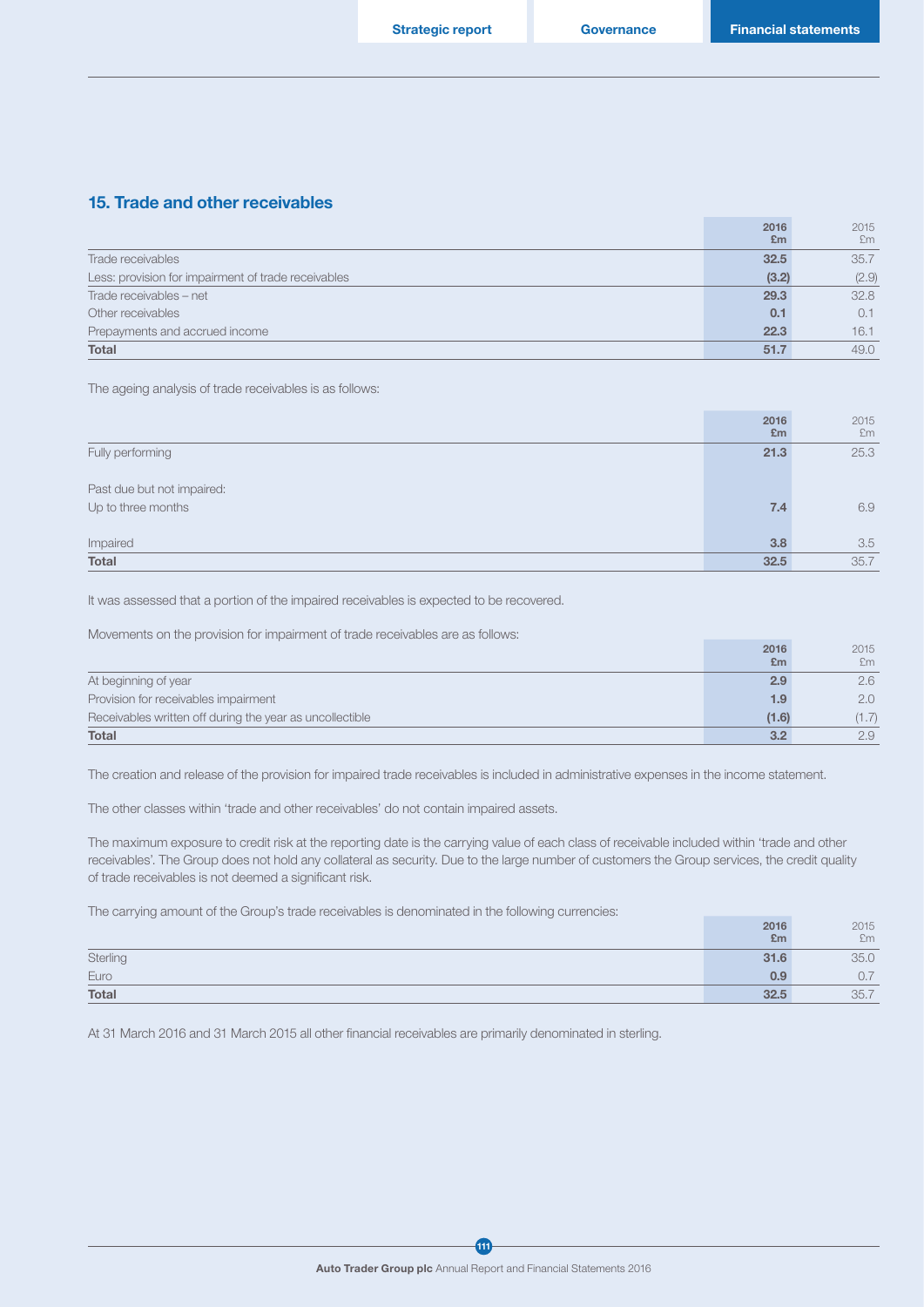## 16. Assets of disposal group classified as held for sale

Unoccupied properties no longer required by the Group have been placed for sale and are held at cost less accumulated depreciation and any impairment loss.

|                                   | 2016<br>£m | 2015<br>fm. |
|-----------------------------------|------------|-------------|
| Non-current assets held for sale: |            |             |
| Property, plant and equipment     |            | $J_{\nu}$   |

## 17. Cash and cash equivalents

|                          | 2016 | 2015              |
|--------------------------|------|-------------------|
|                          | £m   | £m                |
| Cash at bank and in hand | 10.4 | $\cap$<br>$- - -$ |

The Group's credit risk on cash and cash equivalents is limited as the counterparties are well-established banks with high credit ratings. At 31 March 2016 and 31 March 2015, the cash and cash equivalents are primarily denominated in sterling.

## 18. Trade and other payables

|                                 | 2016 | 2015 |
|---------------------------------|------|------|
|                                 | £m   | Em   |
| Trade payables                  | 7.8  | 5.3  |
| Other taxes and social security | 10.9 | 10.1 |
| Other payables                  | 0.2  | 0.6  |
| Accruals and deferred income    | 17.2 | 23.9 |
| Accrued interest payable        | 0.5  | 0.5  |
| <b>Total</b>                    | 36.6 | 40.4 |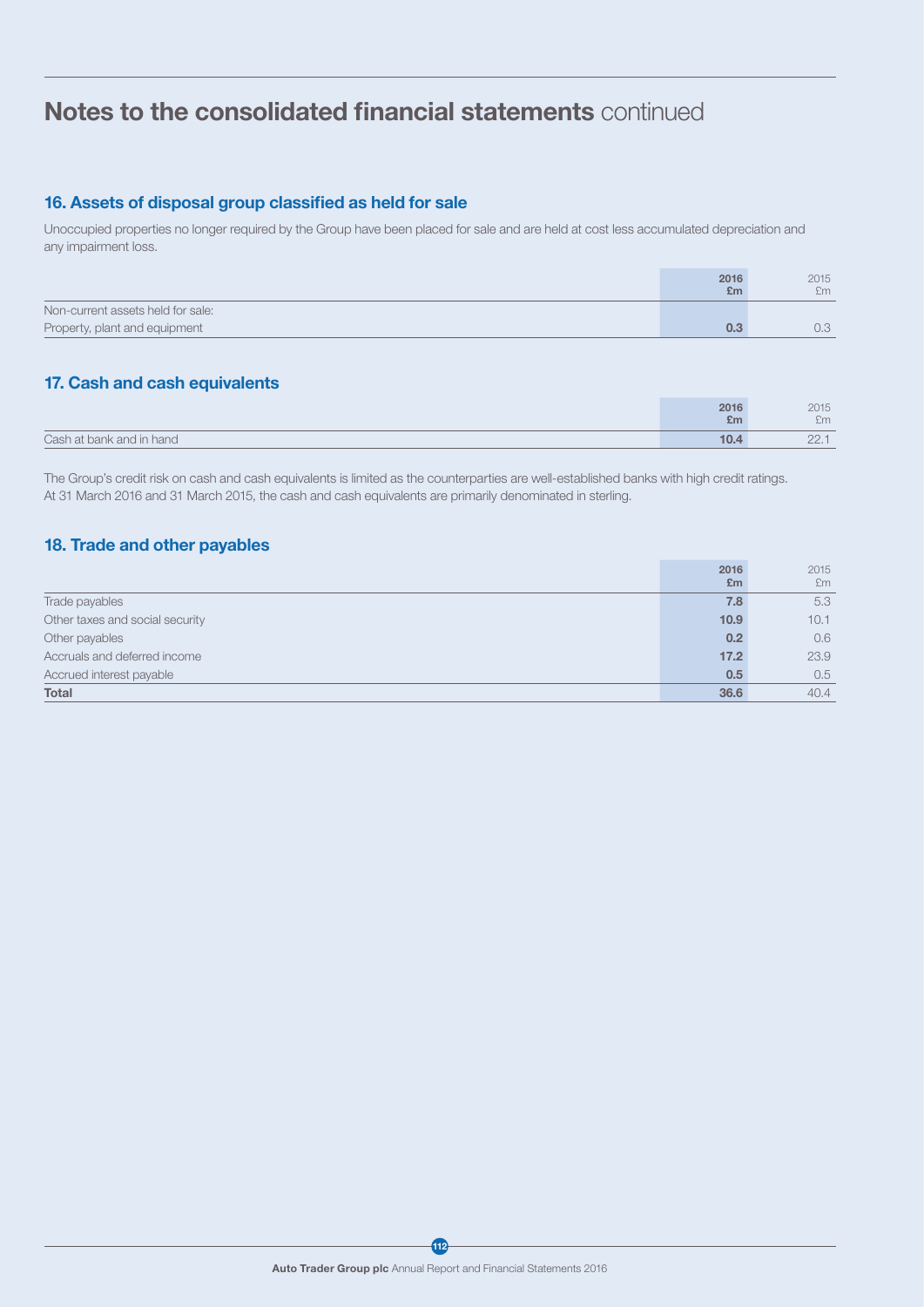$0016$ 

 $0.25$ 

### 19. Borrowings

| Non-current                                                | 2016<br>E <sub>m</sub> | 2015<br>£m |
|------------------------------------------------------------|------------------------|------------|
| Syndicated Term Loan gross of unamortised debt issue costs | 403.0                  | 550.0      |
| Unamortised debt issue costs                               | (7.4)                  | (9.3)      |
| <b>Total</b>                                               | 395.6                  | 540.7      |

The Syndicated Term Loan is repayable as follows:

|                          | ----  | $-0.10$ |
|--------------------------|-------|---------|
|                          | £m    | £m      |
| Within two to five years | 403.0 | 550.0   |
| <b>Total</b>             | 403.0 | 550.0   |

The carrying amounts of borrowings approximate their fair values.

### Syndicated Term Loan (the debt under the terms of the new Senior Facilities Agreement)

On 24 March 2015, the Company and a subsidiary undertaking, Auto Trader Holding Limited, entered into a £550.0m Senior Facilities Agreement as part of the Group restructure. The associated debt transaction costs were £9.4m. The first utilisation was made on 24 March 2015 when £550.0m was drawn.

Interest on the Syndicated Term Loan is charged at LIBOR plus a margin of between 1.5% and 3.25% depending on the consolidated leverage ratio of the Group. There is no requirement to settle all or part of the debt earlier than the termination date in March 2020.

Under the Senior Facilities Agreement, the lenders also made available to the Company and Auto Trader Holding Limited a £30.0m revolving credit facility (the 'RCF'). Other than an ancillary facility of £0.6m, the RCF was undrawn at 31 March 2016 (2015: undrawn). Cash drawings under the RCF would incur interest at LIBOR, plus a margin of between 1.25% and 3.0% depending on the consolidated leverage of the Group (31 March 2015: 1.25% and 3.0%). A commitment fee of 35% of the margin applicable to the RCF from time to time is payable quarterly in arrears on the unutilised amounts of the RCF.

During the year to 31 March 2016 the Group repaid £147.0m of the Syndicated Term Loan (2015: £Nil).

#### Senior Bank Debt ('former Senior Debt') (the debt under the terms of the former Senior Facilities Agreement)

On 24 March 2015 the Group repaid the full £632.0m of the former Senior Debt (together with accrued interest, break costs and other costs payable under the terms of the former Senior Facilities Agreement) as part of the overall restructuring of the Group. Interest on the former Senior Debt was charged at LIBOR plus a margin of between 4.25% and 4.5% based on the consolidated leverage ratio of Trader Media Group Holdings Limited, a subsidiary company. This calculation encompasses the former GSMP Junior Debt of £358.4m described below.

#### GSMP Junior Debt ('former Junior Debt') (the debt under the terms of the former GSMP Junior Debt Agreement)

On 24 March 2015 the Group repaid the full £358.4m of the former Junior Debt (together with accrued interest, break costs and other costs payable under the terms of the GSMP Junior Debt Agreement) as part of the overall restructuring of the Group. A premium of £26.2m was recognised in finance costs in the year to 31 March 2015 (note 8). Interest on the former Junior Debt was charged at LIBOR with a floor of 1% plus a fixed margin of 8.75%.

#### Series A, B and C Shareholder Loan Notes

On 24 March 2015, as part of the overall Group restructure, the Group settled the full £128.8m of Shareholder Loan Notes in exchange for ordinary shares in Auto Trader Holding Limited. Interest was charged at LIBOR plus a margin of 9% on the Series A, B and C Shareholder Loan Notes. Interest was payable annually in arrears in June on the anniversary of the issue date, however the interest was rolled up into the principal every year since issue.

The exposure of the Group's borrowings (excluding debt issue costs) to LIBOR rate changes and the contractual repricing dates at the balance sheet date are as follows:

|                   | 2016  | 2015  |
|-------------------|-------|-------|
|                   | £m    | £m    |
| One month or less | 403.0 | 550.0 |
| Total             | 403.0 | 550.C |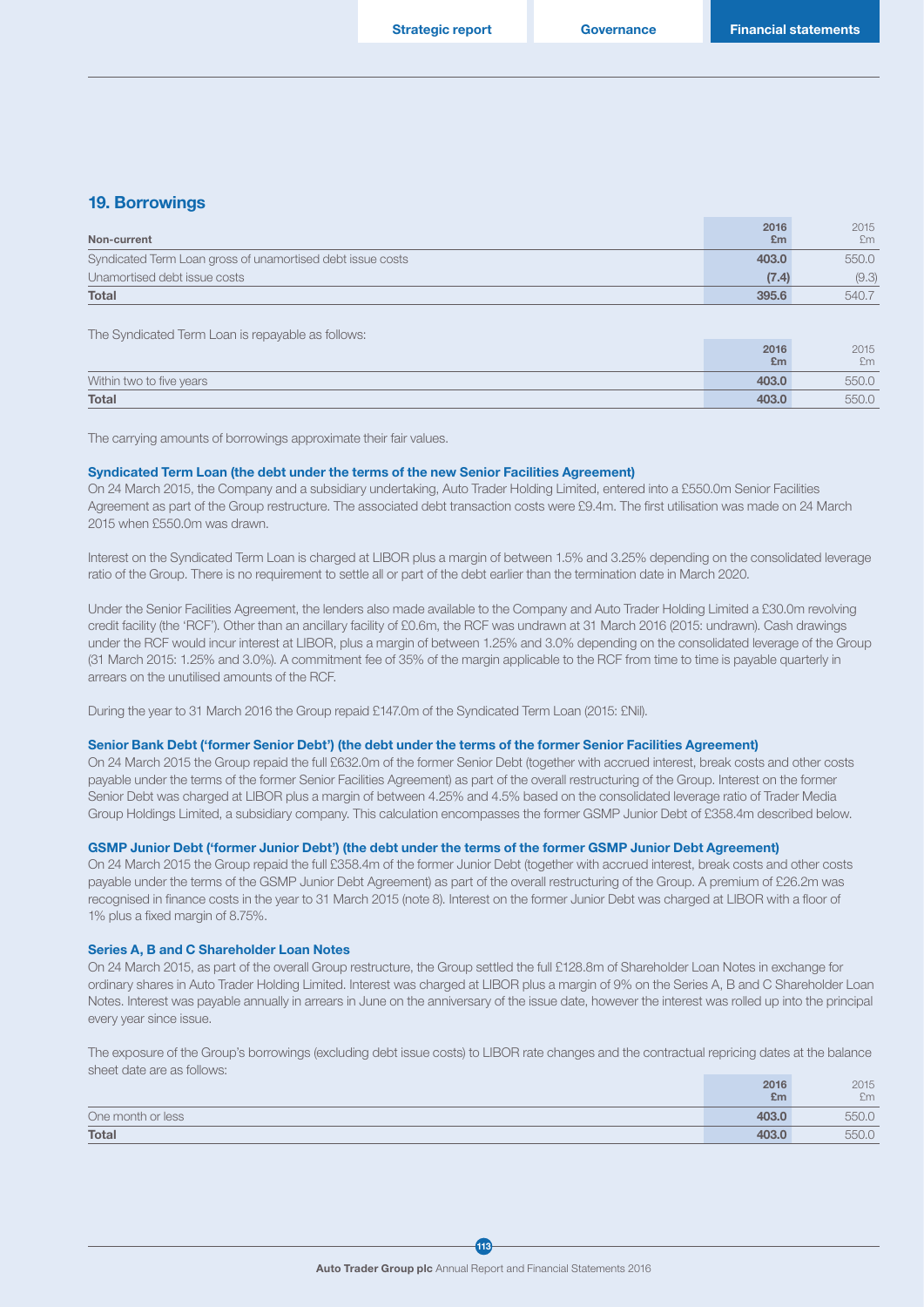## 20. Provisions for other liabilities and charges

|                                        | Onerous lease<br>and dilapidations<br>provision<br>£m | Restructuring<br>provision<br>£m | Management<br>incentive plan<br>provision<br>£m | Holiday pay<br>provision<br>£m | Total<br>£m |
|----------------------------------------|-------------------------------------------------------|----------------------------------|-------------------------------------------------|--------------------------------|-------------|
| At 31 March 2014                       | 6.2                                                   | 4.6                              | 2.8                                             | 0.3                            | 13.9        |
| Charged to the income statement        | 0.2                                                   | 0.7                              | 1.9                                             | 0.3                            | 3.1         |
| Credited to other comprehensive income |                                                       |                                  | (0.5)                                           |                                | (0.5)       |
| Utilised in the year                   | (2.4)                                                 | (2.8)                            | (3.8)                                           | (0.3)                          | (9.3)       |
| Released in the year                   | (0.1)                                                 | (0.9)                            | $\qquad \qquad -$                               |                                | (1.0)       |
| At 31 March 2015                       | 3.9                                                   | 1.6                              | 0.4                                             | 0.3                            | 6.2         |
| Charged to the income statement        | 0.7                                                   |                                  |                                                 | 0.3                            | 1.0         |
| Utilised in the year                   | (3.0)                                                 | (1.1)                            | (0.4)                                           | (0.3)                          | (4.8)       |
| Released in the year                   | (0.5)                                                 | (0.3)                            |                                                 |                                | (0.8)       |
| <b>At 31 March 2016</b>                | 1.1                                                   | 0.2                              | -                                               | 0.3                            | 1.6         |
|                                        |                                                       |                                  |                                                 | 2016<br>£m                     | 2015<br>£m  |
| Current                                |                                                       |                                  |                                                 | 0.5                            | 3.9         |
| Non-current                            |                                                       |                                  |                                                 | 1.1                            | 2.3         |
| <b>Total</b>                           |                                                       |                                  |                                                 | 1.6                            | 6.2         |

The onerous lease provision has been provided for future payments under property leases in respect of unoccupied properties no longer suitable for the Group's use. Dilapidations have been provided for all UK and Ireland properties based on the estimate of costs upon exit of the leases, which expire between April 2016 and February 2029.

The restructuring provision relates to redundancy and other costs concerning key relocations and reorganisations in the UK and is expected to be fully utilised by March 2017.

At 31 March 2015 the management incentive plan provision comprised amounts that are payable to senior management under long-term management incentive plans.

The holiday pay provision relates to liabilities for holiday pay in relation to the UK and Ireland operations for leave days accrued and not yet taken at the end of the financial year.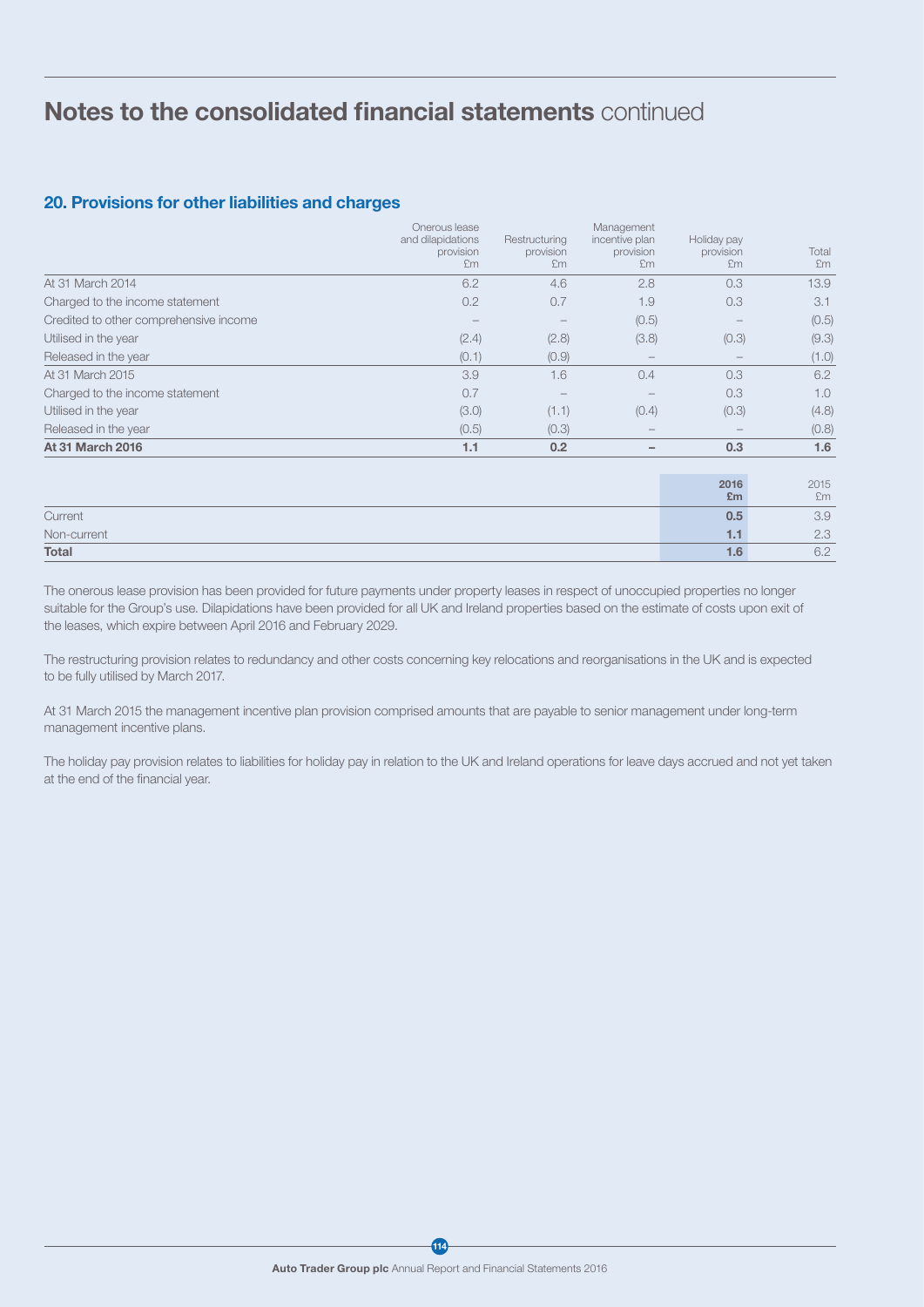### 21. Deferred taxation

The movement in deferred taxation assets and liabilities during the year, without taking into consideration the offsetting of balances within the same tax jurisdiction, is as follows:

|                                             | Share-based | Accelerated<br>capital | Other<br>temporary |       |
|---------------------------------------------|-------------|------------------------|--------------------|-------|
|                                             | payments    | allowances             | differences        | Total |
| <b>Deferred taxation assets</b>             | £m          | Em                     | £m                 | Fm    |
| At 31 March 2014                            |             | 4.4                    | 0.4                | 4.8   |
| Charged to the income statement             |             | 0.2                    |                    | 0.2   |
| Charged directly to equity                  |             |                        | (0.4)              | (0.4) |
| At 31 March 2015                            |             | 4.6                    |                    | 4.6   |
| Credited/(charged) to the income statement  | 0.3         | (0.2)                  |                    | 0.1   |
| Credited directly to equity                 | 0.1         |                        |                    | 0.1   |
| Effect of rate changes on deferred taxation |             | (0.5)                  |                    | (0.5) |
| <b>At 31 March 2016</b>                     | 0.4         | 3.9                    |                    | 4.3   |
| <b>Deferred taxation liabilities</b>        |             |                        |                    |       |
| At 31 March 2014                            |             |                        | 0.8                | 0.8   |
| Credited to the income statement            |             |                        | (0.2)              | (0.2) |
| At 31 March 2015                            |             |                        | 0.6                | 0.6   |
| Credited to the income statement            |             |                        | (0.2)              | (0.2) |
| Effect of rate changes on deferred taxation |             |                        | (0.1)              | (0.1) |
| <b>At 31 March 2016</b>                     |             |                        | 0.3                | 0.3   |

The Group has estimated that £Nil of the Group's net deferred income tax asset will be realised in the next 12 months. This is management's current best estimate and may not reflect the actual outcome in the next 12 months.

### 22. Retirement benefit obligations

Across the UK and Ireland the Group operates several pension schemes. All except one are defined contribution schemes. Within the UK, all pension schemes set up prior to 2001 have been closed to new members and only one defined contribution scheme is now open to new employees.

In the year to 31 March 2016 the pension contributions to the Group defined contribution scheme amounted to £1.9m (2015: £2.0m) including the contributions related to the discontinued operations. At 31 March 2016, there are £0.3m (31 March 2015: £0.3m) of pension contributions outstanding relating to the Group's defined contribution scheme.

The defined benefit pension scheme provides benefits based on final pensionable pay and this scheme was closed to new joiners with effect from May 2002. New employees after that date have been offered membership of the Group's defined contribution scheme.

The most recent actuarial valuation of the defined benefit obligations was performed as at 31 March 2016 by a qualified independent actuary.

The amounts recognised in the balance sheet are determined as follows:

|                                               | 2016<br>E <sub>m</sub> | 2015<br>£m |
|-----------------------------------------------|------------------------|------------|
| Present value of funded obligations           | 17.5                   | 19.1       |
| Fair value of plan assets                     | (18.4)                 | (19.6)     |
| Effect of surplus cap                         | 0.9                    | 0.5        |
| Net liability recognised in the balance sheet |                        |            |

The surpluses of £0.9m as at 31 March 2016 and £0.5m as at 31 March 2015 were not recognised as assets as they were not deemed to be recoverable by the Group.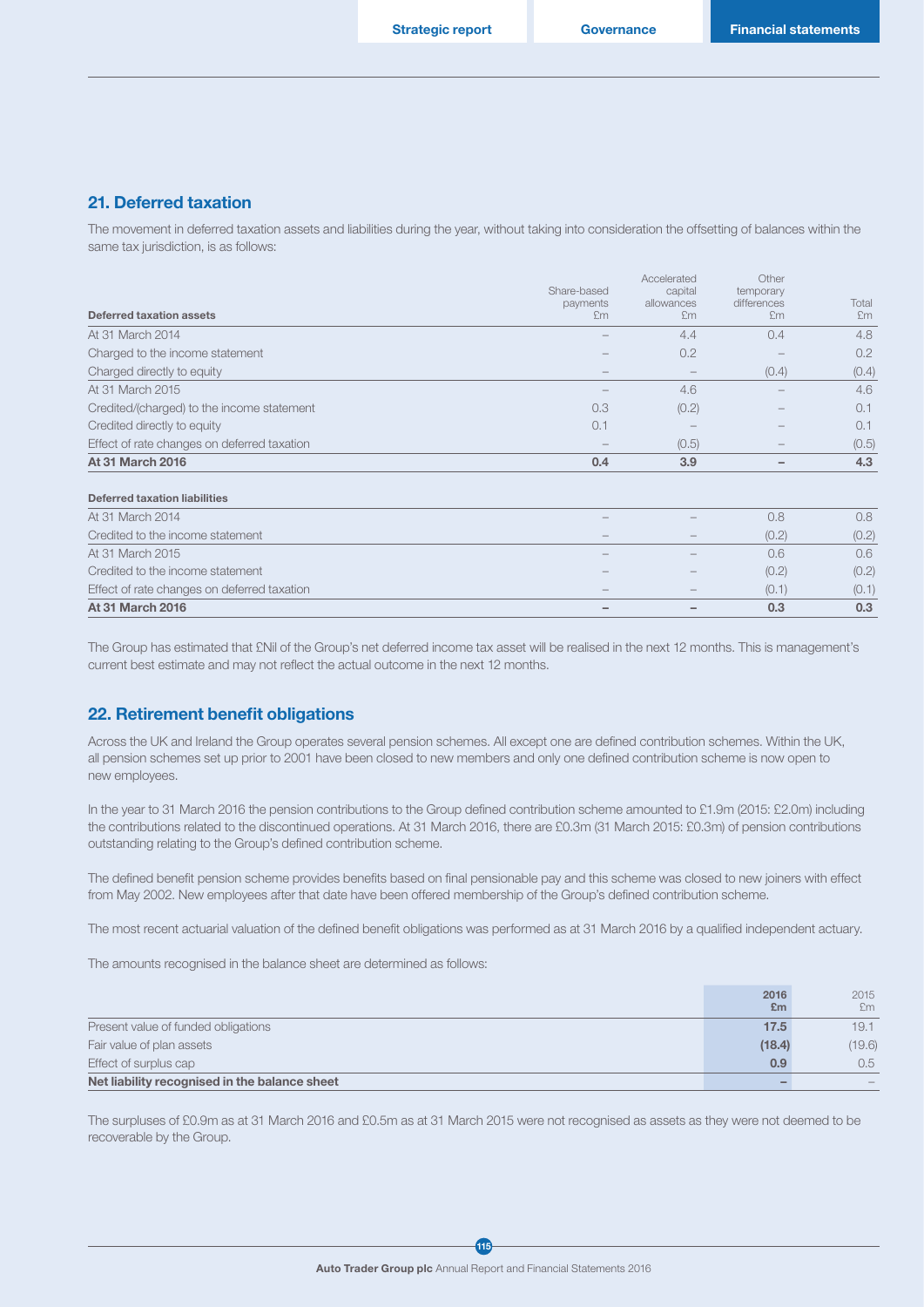## 22. Retirement benefit obligations continued

The net retirement benefit income before taxation recognised in the income statement in respect of the defined benefit schemes is summarised as follows:

|                                                   | 2016 | 2015 |
|---------------------------------------------------|------|------|
|                                                   | £m   | £m   |
| Interest income on net defined benefit obligation |      |      |
| Administration expenses paid by the scheme        |      |      |
| Net retirement benefit income before taxation     |      |      |

The amounts recognised in the statement of other comprehensive income are as follows:

|                                                                  | 2016  | 2015  |
|------------------------------------------------------------------|-------|-------|
|                                                                  | £m    | £m    |
| Remeasurement gains/(losses) recognised in the year (before tax) |       | (0.8) |
| Effect of surplus cap                                            | (0.4) | 0.8   |
| <b>Total</b>                                                     |       |       |

The movement in the defined benefit obligations over the year is as follows:

|                                                                      | Present value<br>of obligation<br>£m | Fair value<br>of plan assets<br>£m | Total<br>Em |
|----------------------------------------------------------------------|--------------------------------------|------------------------------------|-------------|
| At 31 March 2014                                                     | 15.7                                 | (15.7)                             |             |
| Interest expense/(income)                                            | 0.7                                  | (0.7)                              |             |
| Remeasurements:                                                      |                                      |                                    |             |
| Loss from changes in financial assumptions                           | 3.1                                  |                                    | 3.1         |
| Return on plan assets, excluding amounts included in interest income |                                      | (2.3)                              | (2.3)       |
| Benefits paid                                                        | (0.4)                                | 0.4                                |             |
| Effect of surplus cap                                                |                                      | (0.8)                              | (0.8)       |
| At 31 March 2015                                                     | 19.1                                 | (19.1)                             |             |
| Interest expense/(income)                                            | 0.6                                  | (0.6)                              |             |
| Remeasurements:                                                      |                                      |                                    |             |
| Gain from changes in financial assumptions                           | (1.6)                                |                                    | (1.6)       |
| Return on plan assets, excluding amounts included in interest income |                                      | 1.2                                | 1.2         |
| Benefits paid                                                        | (0.6)                                | 0.6                                |             |
| Effect of surplus cap                                                |                                      | 0.4                                | 0.4         |
| <b>At 31 March 2016</b>                                              | 17.5                                 | (17.5)                             |             |

During the year to 31 March 2016, the Group did not contribute to the defined benefit scheme (2015: £Nil). No contributions to this scheme are expected in the next financial year and there are no minimum funding requirements. As at 31 March 2016, approximately 65% of the liabilities (2015: 70%) are attributable to former employees who have yet to reach retirement and 35% to current pensioners (2015: 30%).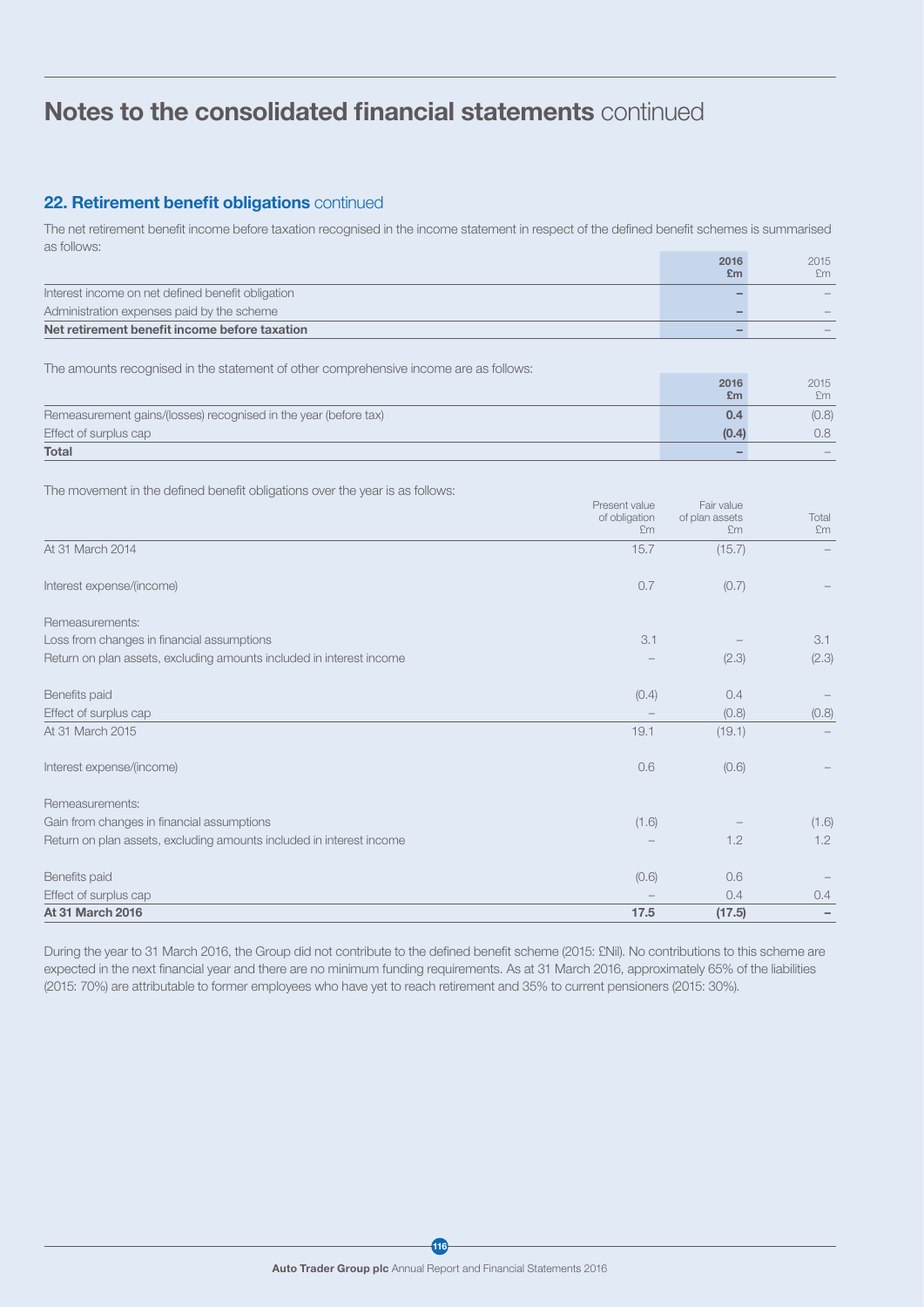The significant actuarial assumptions were as follows:

|                        | 2016     | 2015  |
|------------------------|----------|-------|
| Discount rate          | $3.55\%$ | 3.30% |
| Pension growth rate    | 2.15%    | 2.20% |
| Inflation rate ('RPI') | 3.25%    | 3.30% |

Sensitivity to key assumptions has not been disclosed as any reasonable possible changes would not result in a significant change to the amounts recorded in the financial statements.

The Group has assumed that mortality will be in line with nationally published mortality table S1NA related to members' years of birth with a long-term rate of improvement of 1.5% per annum. These tables translate into an average life expectancy for a pensioner retiring at age 65 as follows:

|                                            | 2016                 |                 | 2015          |                 |
|--------------------------------------------|----------------------|-----------------|---------------|-----------------|
|                                            | <b>Male</b><br>Years | Female<br>Years | Male<br>Years | Female<br>Years |
| Member aged 65 (current life expectancy)   | 88                   | 90              | 88            | 90              |
| Member aged 45 (life expectancy at age 65) | 90                   | 92              | 90            | 93              |

Plan assets are comprised as follows:

|                 | 2016 |               | 2015 |       |
|-----------------|------|---------------|------|-------|
|                 | £m   | $\frac{0}{0}$ | £m   | %     |
| Equities        | 10.1 | 54.9          | 10.8 | 55.1  |
| Corporate bonds | 7.4  | 40.2          | 7.9  | 40.3  |
| Real estate     | 0.9  | 4.9           | 0.9  | 4.6   |
| <b>Total</b>    | 18.4 | 100.0         | 19.6 | 100.0 |

This defined benefit pension scheme exposes the Group to a number of risks, the most significant of which are:

#### Asset volatility

The scheme liabilities are calculated using a discount rate set with reference to corporate bond yields; if assets underperform this yield, this will create a deficit. The scheme holds a significant proportion of equities, which are expected to outperform corporate bonds in the long term while creating volatility and risk in the short term. The allocation to equities is monitored to ensure it remains appropriate given the scheme's long-term objectives.

#### Changes in bond yields

A decrease in corporate bond yields will increase the scheme liabilities, although this will be partially offset by an increase in the value of the scheme's bond holdings.

#### Inflation risk

A proportion of the scheme's benefit obligations are linked to inflation and higher inflation will lead to higher liabilities (although in most cases caps on the level of inflationary increases are in place to protect against extreme inflation). The majority of the assets are either unaffected by or only loosely correlated with inflation, meaning that an increase in inflation will also increase the deficit.

#### Life expectancy

The majority of the scheme's obligations are to provide benefits for the life of the member, so increases in life expectancy will result in an increase in the liabilities.

The weighted average duration of the defined benefit obligation is 22 years.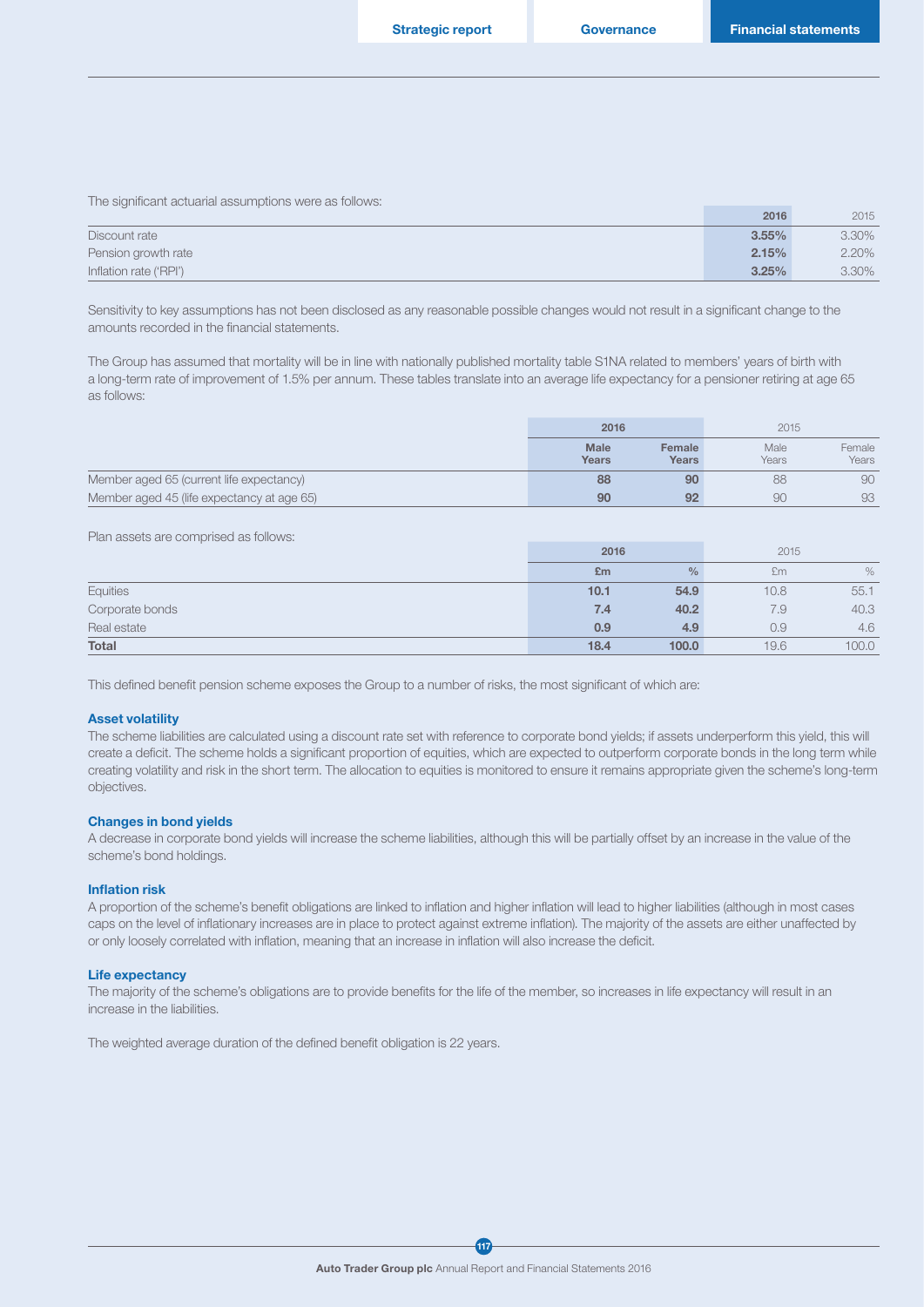## 23. Share capital

|                                                | 2016                   |              | 2015                   |              |
|------------------------------------------------|------------------------|--------------|------------------------|--------------|
| Share capital                                  | <b>Number</b><br>'000' | Amount<br>£m | <b>Number</b><br>'000' | Amount<br>£m |
| Allotted, called-up and fully paid             |                        |              |                        |              |
| Ordinary shares of 1p each (2015: £1.50 eachl) | 1.001.052              | 10.0         | 1.000.000              | 1,500.0      |
| <b>Total</b>                                   | 1.001.052              | 10.0         | 1,000,000              | .500.0       |

On 23 April 2015 the Company issued and allotted 1,051,699 shares of £1.50 each in connection with the Auto Trader Group plc Share Incentive Plan and these were admitted for trade on the London Stock Exchange on 24 April 2015. The total number of shares in issue at March 2016 was 1,001,051,699.

On 29 July 2015 the Company completed a reduction of share capital and share premium (the 'Capital Reduction'), whereby the entire amount outstanding on the Company's share premium account was cancelled and the nominal value of each issued ordinary share in the capital of the Company was reduced from £1.50 to £0.01. The Capital Reduction has created a significant amount of distributable reserves for the Company.

## 24. Employee Share Option Trust

The ESOT purchases shares to fund the Share Incentive Plan. At 31 March 2016, the trust held 1,021,224 (2015: nil) ordinary shares with a book value of £1.5m (2015: £Nil). The market value of these shares as at 31 March 2015 was £4.0m (2015: £Nil). During the year the ESOT purchased 1,051,699 shares of the Company at a cost of £1.6m (2015: £nil) representing 0.1% of issued share capital. At 31 March 2016, 1,021,224 shares relating to the SIP remain in the ESOT with a historical cost of £1.5m.

## 25. Dividends

|                                                                                     | 2016<br>£m    | 2015<br>£m                      |
|-------------------------------------------------------------------------------------|---------------|---------------------------------|
| Amounts recognised as distributions to ordinary shareholders in the year comprise:  |               |                                 |
| Interim dividend for the year ended 31 March 2016 of 0.5p per ordinary share        | $5.0^{\circ}$ | $\hspace{0.1mm}-\hspace{0.1mm}$ |
| Proposed final dividend for the year ended 31 March 2016 of 1.0p per ordinary share | 10.0          |                                 |

The proposed final dividend for the year ended 31 March 2016 is subject to approval by shareholders at the Annual General Meeting and hence has not been included as liabilities in the financial statements at 31 March 2016.

Prior to the Group restructure on 24 March 2015, ordinary dividends of £3.6 million were paid in respect of the year ended March 2015 to the shareholders of Auto Trader Holding Limited. Dividends paid were declared on shares of the Group's previous parent, Auto Trader Holding Limited, and were settled via the waiver of amounts due from shareholders.

The Directors' policy with regards to future dividends is set out in the Strategic report on pages 2 to 43.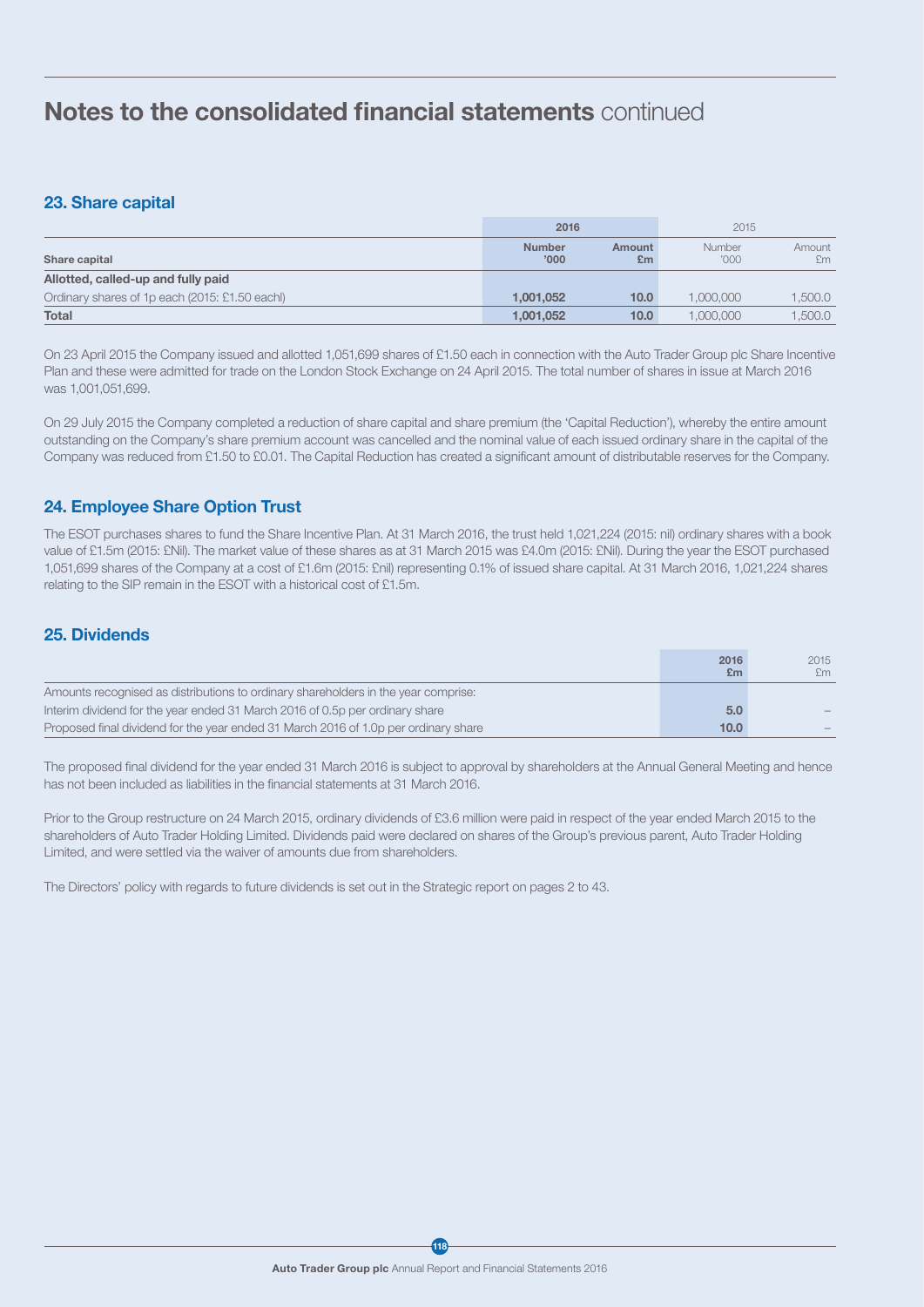## 26. Cash generated from operations

|                                                                                                            | 2016<br>E <sub>m</sub> | 2015<br>Em        |
|------------------------------------------------------------------------------------------------------------|------------------------|-------------------|
| Profit before taxation including discontinued operations                                                   | 155.0                  | 12.8              |
| Adjustments for:                                                                                           |                        |                   |
| Depreciation                                                                                               | 2.8                    | 2.5               |
| Amortisation                                                                                               | 7.8                    | 10.0 <sub>1</sub> |
| Profit on disposal of property, plant and equipment                                                        |                        | (1.2)             |
| Share-based payments charge (excluding associated NI)                                                      | 2.3                    | 3.7               |
| Finance costs                                                                                              | 14.6                   | 122.3             |
| Finance income                                                                                             |                        | (0.1)             |
| <b>IPO</b> costs                                                                                           |                        | 1.5               |
| Changes in working capital (excluding the effects of disposals and exchange differences on consolidation): |                        |                   |
| Trade and other receivables                                                                                | (2.6)                  | (1.5)             |
| Trade and other payables                                                                                   | 5.3                    | 2.3               |
| Provisions                                                                                                 | (5.1)                  | (7.5)             |
| Cash generated from operations                                                                             | 180.1                  | 144.8             |
|                                                                                                            |                        |                   |

The cash flows of discontinued operations are as follows:

| THE CASH HOWS OF GISCO RIFIGEO OPCREDIO TO ALC AS TOILOWS. | 2016<br>E <sub>m</sub> | 2015<br>Em |
|------------------------------------------------------------|------------------------|------------|
|                                                            |                        |            |
| Cash generated from operations                             |                        | (0.1)      |
| Taxation                                                   |                        | (0.1)      |
| Operating cash flows                                       |                        | (0.2)      |
| Investing cash flows                                       |                        | 3.4        |
| <b>Total cash flows</b>                                    |                        | 3.2        |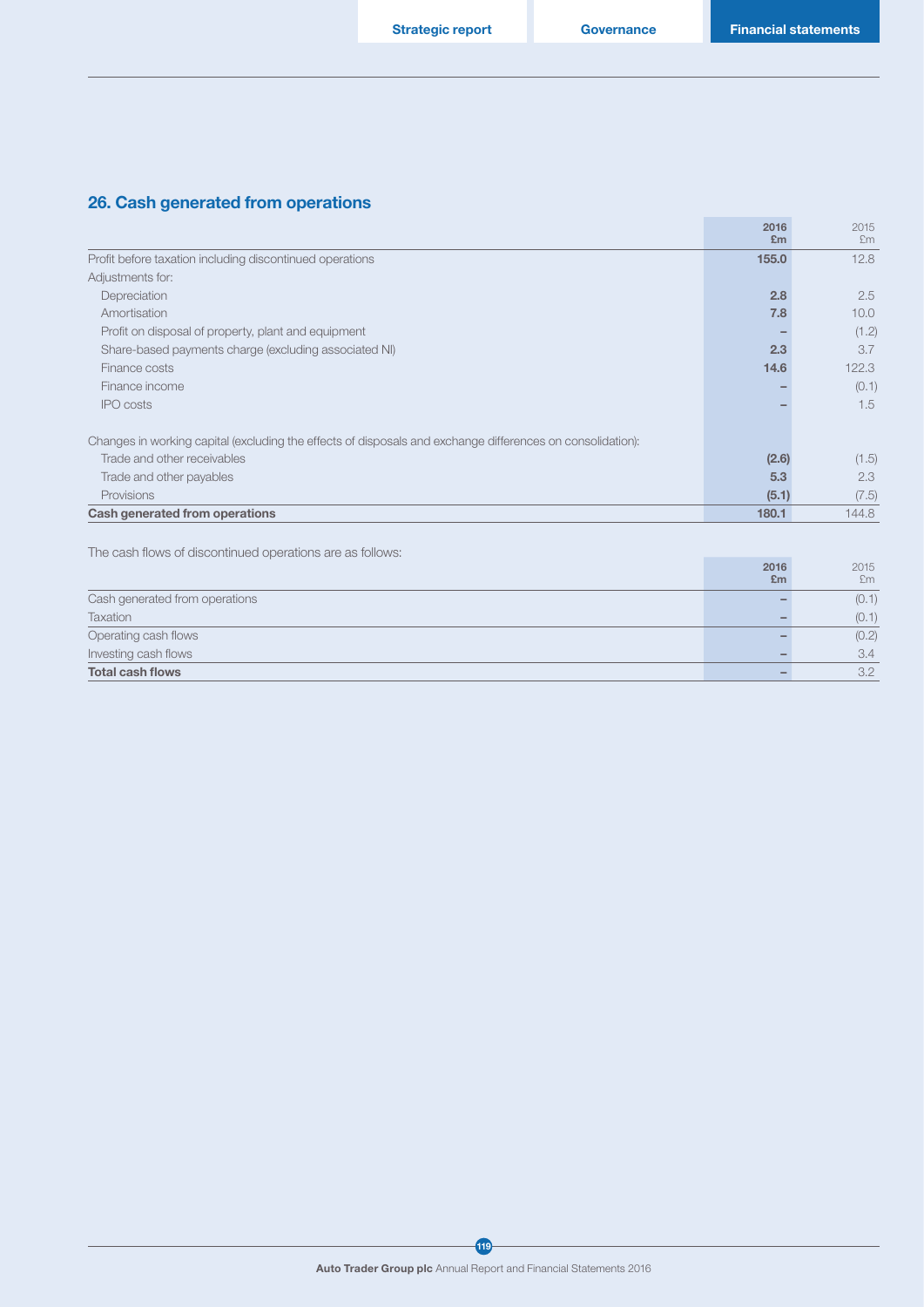## 27. Share-based payments

Share options are granted to senior executives and other individuals throughout the organisation. The Group currently operates four share schemes and these are the Performance Share Plan, Deferred Annual Bonus Plan, Share Incentive Plan and the Sharesave scheme. The total charge in the year relating to the four schemes including associated national insurance ('NI') charges was £2.5m.

All share-based incentives are subject to service conditions. Such conditions are not taken into account in the fair value of the service received. The fair value of services received in return for share-based incentives is measured by reference to the fair value of share-based incentives granted. The estimate of the fair value of the share-based incentives is measured using either the Monte Carlo or Black-Scholes pricing model as is most appropriate for each scheme.

NI is being accrued, where applicable, at a rate of 13.8%, which management expects to be the prevailing rate when the awards are exercised, based on the share price at the reporting date. NI for the year ended 31 March 2016 relating to all awards was a charge of £0.2m. The Company NI charge for the year was £0.1m.

#### Share Incentive Plan

The Group operates a Share Incentive Plan ('SIP') scheme that was made available to all eligible employees following admission to the London Stock Exchange in March 2015. On 20 April 2015, all eligible employees were awarded free shares valued at £3,600 each based on the share price at the time of Admission. A total of 1,051,699 shares were awarded under the scheme, subject to a three-year service period ('Vesting Period').

The SIP awards have been valued using the Black-Scholes model and the resulting share-based payments charge spread evenly over the Vesting Period. The SIP shareholders are entitled to dividends over the Vesting Period. No performance criteria are applied to the vesting of S IP shares. Fair value at the grant date was measured to be £2.72.

|                                         | <b>Number</b> | <b>Weighted average</b><br>exercise price  |
|-----------------------------------------|---------------|--------------------------------------------|
| Outstanding at 1 April 2015             |               |                                            |
| Awarded                                 | 1,051,699     |                                            |
| Forfeited                               | (107, 307)    | $\qquad \qquad \overline{\qquad \qquad }$  |
| Vested                                  | (30, 475)     | $\qquad \qquad \overline{\qquad \qquad }$  |
| Outstanding at 31 March 2016            | 913,917       | $\qquad \qquad \overline{\qquad \qquad }%$ |
| Vested and Outstanding at 31 March 2016 |               |                                            |

Shares vested relate to those attributable to good leavers as defined by the scheme rules.

The total charge in the year, included in operating profit, in relation to these awards was £0.7m (2015: £Nil). The Company charge for the year was £Nil.

#### Performance Share Plan

The Group operates a Performance Share Plan ('PSP') for Executive Directors and certain key senior executives. On 19 June 2015, the Group awarded 1,641,267 nil cost options under the PSP scheme. The extent to which such awards vest will depend upon the Group's performance over a three-year period following the award date. The vesting in March 2018 ('Vesting Date') of 25% of the 2015 PSP award will be dependent on a relative TSR performance condition measured over the performance period and the vesting of the 75% of the 2015 PSP award will be dependent on the satisfaction of a cumulative Underlying operating profit ('UOP') target measured over the performance period.

The PSP awards have been valued using the Monte Carlo model for the TSR element and the Black-Scholes model for the Underlying operating profit element and the resulting share-based payments charge is being spread evenly over the period between the grant date and the Vesting Date.

|                              | Share price at<br>grant date | Exercise<br>price | Expected<br>volatility<br>(% ) | <b>Option</b><br>life<br>(years) | <b>Risk free</b><br>rate<br>(% ) | Dividend<br>vield<br>(% ) | Non-vesting<br>condition<br>(9/0) | Fair value<br>per option |
|------------------------------|------------------------------|-------------------|--------------------------------|----------------------------------|----------------------------------|---------------------------|-----------------------------------|--------------------------|
| 19 June 2015 (TSR dependent) | 3.06                         | Nil               | 30.0                           | 3.0                              | 0.9                              |                           | 0.0                               | 2.08                     |
| 19 June 2015 (UOP dependent) | 3.06                         | Nil               | n/a                            | 3.0                              | 0.9                              |                           | 0.0                               | 3.06                     |

Expected volatility is estimated by considering historic average share price volatility at the grant date.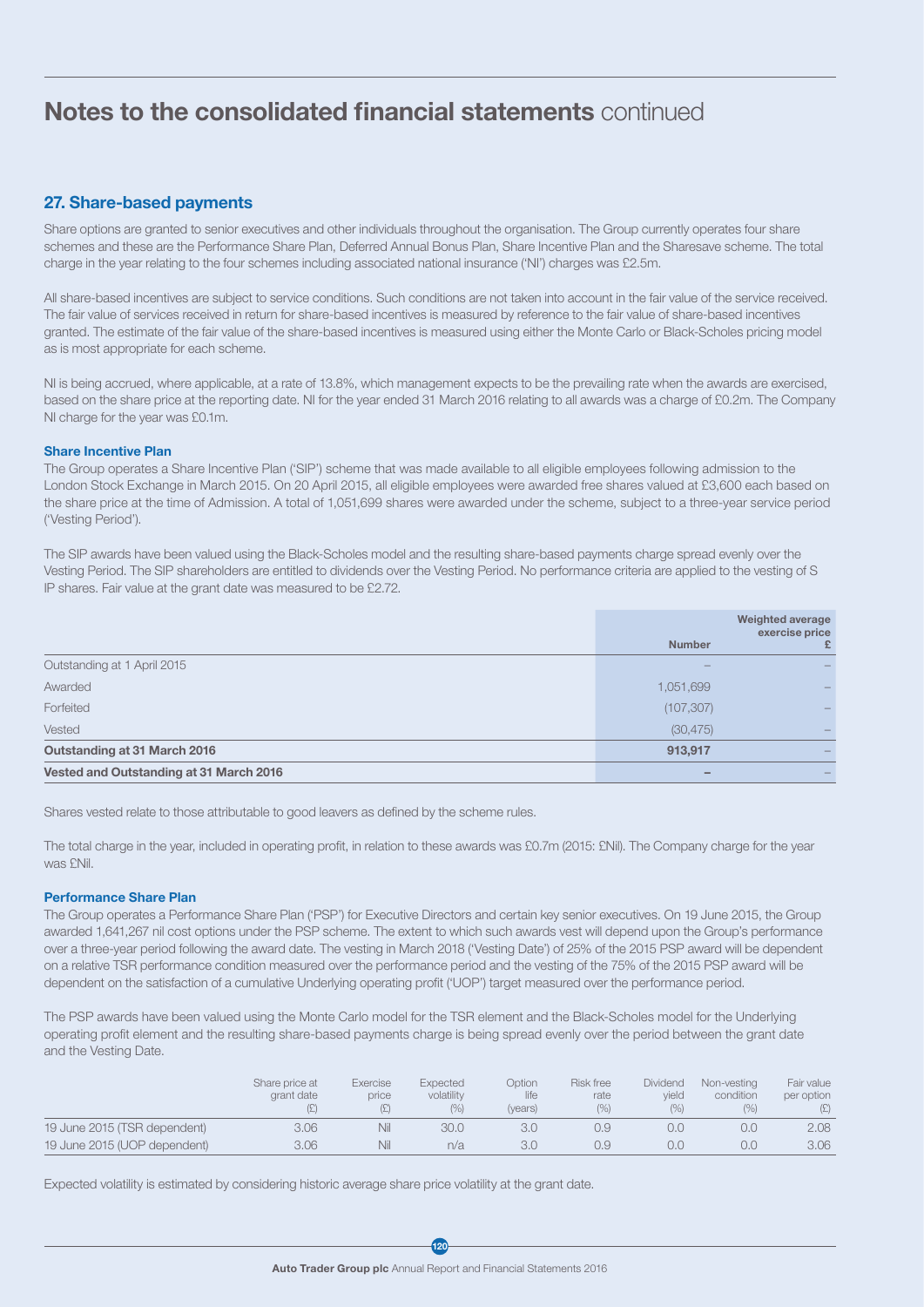|                              | 2016<br><b>Number</b> |
|------------------------------|-----------------------|
| Outstanding at 1 April 2015  |                       |
| Options granted in the year  | 1,641,267             |
| Outstanding at 31 March 2016 | 1,641,267             |
| Exercisable at 31 March 2016 |                       |

Expected volatility is estimated by considering historic average share price volatility at the grant date. The share-based payments charge for the year ended 31 March 2016 is £1.2m (2015: £Nil). The Company charge for the year was £0.7m (2015: £Nil).

#### Sharesave scheme

The Group operates a Sharesave ('SAYE') scheme for all employees under which employees are granted an option to purchase ordinary shares in the Company at up to 20% less than the market price at invitation, in three years' time, dependent on their entering into a contract to make monthly contributions into a savings account over the relevant period. Options are granted and are linked to a savings contract with a term of three years. These funds are used to fund the option exercise. No performance criteria are applied to the exercise of Sharesave options. The assumptions used in the measurement of the fair value at grant date of the Sharesave Plan are as follows:

|                   | Share price at<br>grant date | Exercise<br>price | Expected<br>volatility<br>(0/0) | <b>Option</b><br>life<br>(years) | Risk free<br>rate<br>(%) | Dividend<br>vield<br>(% ) | Non-vesting<br>condition<br>(0/0) | Fair value<br>per option |
|-------------------|------------------------------|-------------------|---------------------------------|----------------------------------|--------------------------|---------------------------|-----------------------------------|--------------------------|
| 23 September 2015 | 3.28                         | 2.64              | 30.0                            |                                  |                          | O.C                       | 33.0                              | 0.96                     |

Expected volatility is estimated by considering historic average share price volatility at the grant date. The requirement that an employee has to save in order to purchase shares under the Sharesave Plan is a non-vesting condition. This feature has been incorporated into the fair value at grant date by applying a discount to the valuation obtained from the Black-Scholes pricing model.

|                              | <b>Number</b><br>of share<br>options | Weighted average<br>exercise price |
|------------------------------|--------------------------------------|------------------------------------|
| Outstanding at 1 April 2015  | $\sim$                               |                                    |
| Options granted in the year  | 1.096.112                            | 2.64                               |
| Lapsed                       | (35, 887)                            | 2.64                               |
| Outstanding at 31 March 2016 | 1,060,225                            | 2.64                               |
| Exercisable at 31 March 2016 | $\overline{\phantom{a}}$             |                                    |

| Range of prices                              | Price per share | Weighted average<br>exercise price<br>£                           |
|----------------------------------------------|-----------------|-------------------------------------------------------------------|
| 31 March 2016                                | 2.64            | 2.64                                                              |
|                                              |                 |                                                                   |
| Weighted average contractual remaining life: | <b>Number</b>   | <b>Weighted average</b><br>of share options contract term (years) |
| 31 March 2016                                | 1,060,225       | 2.7                                                               |

The share-based payments charge for Sharesave options for the year ended 31 March 2016 is £0.1m (2015: £Nil). The Company charge for the year was £Nil (2015: £Nil).

#### Deferred Annual Bonus Plan ('DABP')

In June 2015 a DABP scheme was established which allows Executive Directors and other selected senior management the opportunity to earn a bonus determined as a percentage of base salary settled in nil cost deferred shares. The award of shares under the plan is contingent on the satisfaction of pre-set internal targets relating to financial and operational objectives. The right to the shares is deferred for two years from the date of the award (the 'Vesting Period') and potentially forfeitable during that period should the employee leave employment. The charge is being spread evenly over the combined Performance Period and Vesting Period of the shares, being three years.

As of 31 March 2016 no options had been awarded for the June 2015 scheme. The share-based payments charge for the year in respect of the Performance Period is £0.3m (2015: £Nil). The Company charge for the year was £0.2m (2015: £Nil).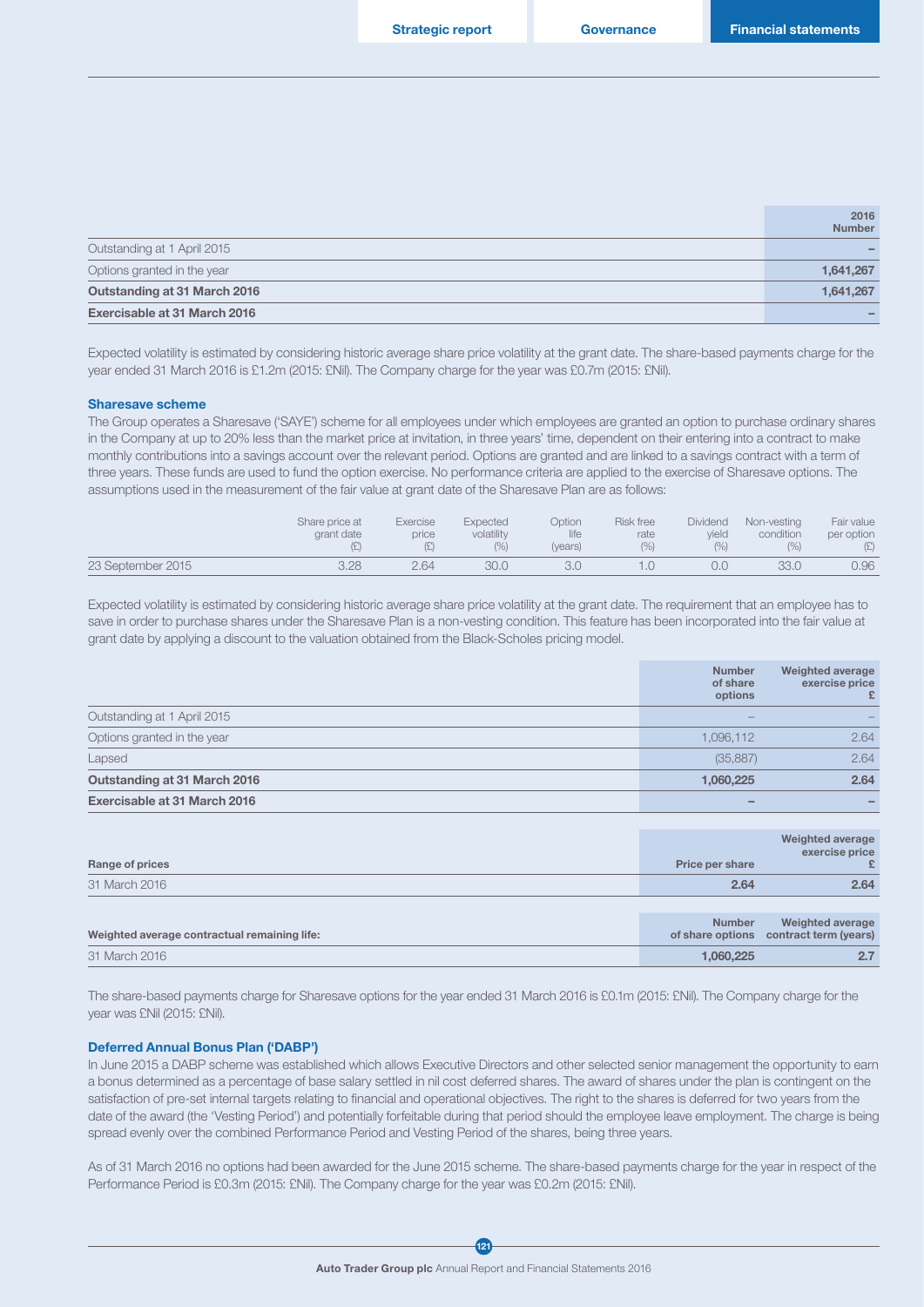### 28. Contingent liabilities and guarantees

A number of the Group's entities provide guarantees under the Group's Syndicated Term Loan agreement. The amount borrowed under this agreement at 31 March 2016 was £403.0m (2015: £550.0m).

## 29. Operating lease commitments

At the balance sheet date, the Group had outstanding commitments for future aggregate minimum lease payments under non-cancellable operating leases, which fall due as follows:

|                                                  | Land and buildings     |            | Other                  |            |
|--------------------------------------------------|------------------------|------------|------------------------|------------|
|                                                  | 2016<br>E <sub>m</sub> | 2015<br>£m | 2016<br>E <sub>m</sub> | 2015<br>£m |
| No later than one year                           | 1.1                    | 6.1        | 0.5                    | 0.4        |
| Later than one year and no later than five years | 8.9                    | 7.9        | 1.0                    | 0.3        |
| Later than five years                            | 14.8                   | 17.3       |                        |            |
| <b>Total</b>                                     | 24.8                   | 26.8       | $1.5^{\circ}$          |            |

At 31 March 2016, £14.8m (2015: £17.3m) of future lease payments payable after five years relate to the new Manchester and London properties. The lease terms on these properties are between 10 and 15 years and both lease agreements are renewable at the end of the lease period at market rate.

## 30. Related party transactions

Prior to 24 March 2015 a subsidiary company Auto Trader Holding Limited was jointly controlled by Crystal A Holdco S.à r.l. and Crystal B Holdco S.à r.l. The shareholder companies had made loans to and held preference shares in Auto Trader Holding Limited. Ed Williams and Chip Perry, Directors of Auto Trader Holding Limited, had also issued Shareholder Loan Notes to and held preference shares in Auto Trader Holding Limited.

On 24 March 2015, as part of the overall restructuring of the Group, the Shareholder Loan Notes and related accrued interest, preference shares, preference share premium and accrued dividends were converted into share capital of Auto Trader Holding Limited. On 24 March 2015 all shares in Auto Trader Holding Limited were exchanged for shares in Auto Trader Group plc via a share-for-share exchange.

The balances at the end of the period including accrued interest, dividends payable on these debt and equity instruments and the premium on the preference shares are disclosed below:

|                                                  | 2016<br>£m | 2015<br>Em |
|--------------------------------------------------|------------|------------|
| Shareholder loans and accrued interest           |            |            |
| Crystal A Holdco S.à r.l.                        |            |            |
| Crystal B Holdco S.à r.l.                        |            |            |
| <b>Ed Williams</b>                               |            |            |
| Chip Perry                                       |            |            |
| Preference shares, premium and accrued dividends |            |            |
| Crystal A Holdco S.à r.l.                        |            |            |
| Crystal B Holdco S.à r.l.                        |            |            |
| Ed Williams                                      |            |            |
| Chip Perry                                       |            |            |
| Interest charged to the income statement         |            |            |
| Crystal A Holdco S.à r.l.                        |            | (4.9)      |
| Crystal B Holdco S.à r.l.                        |            | (8.0)      |
| Ed Williams                                      |            |            |
| Chip Perry                                       |            |            |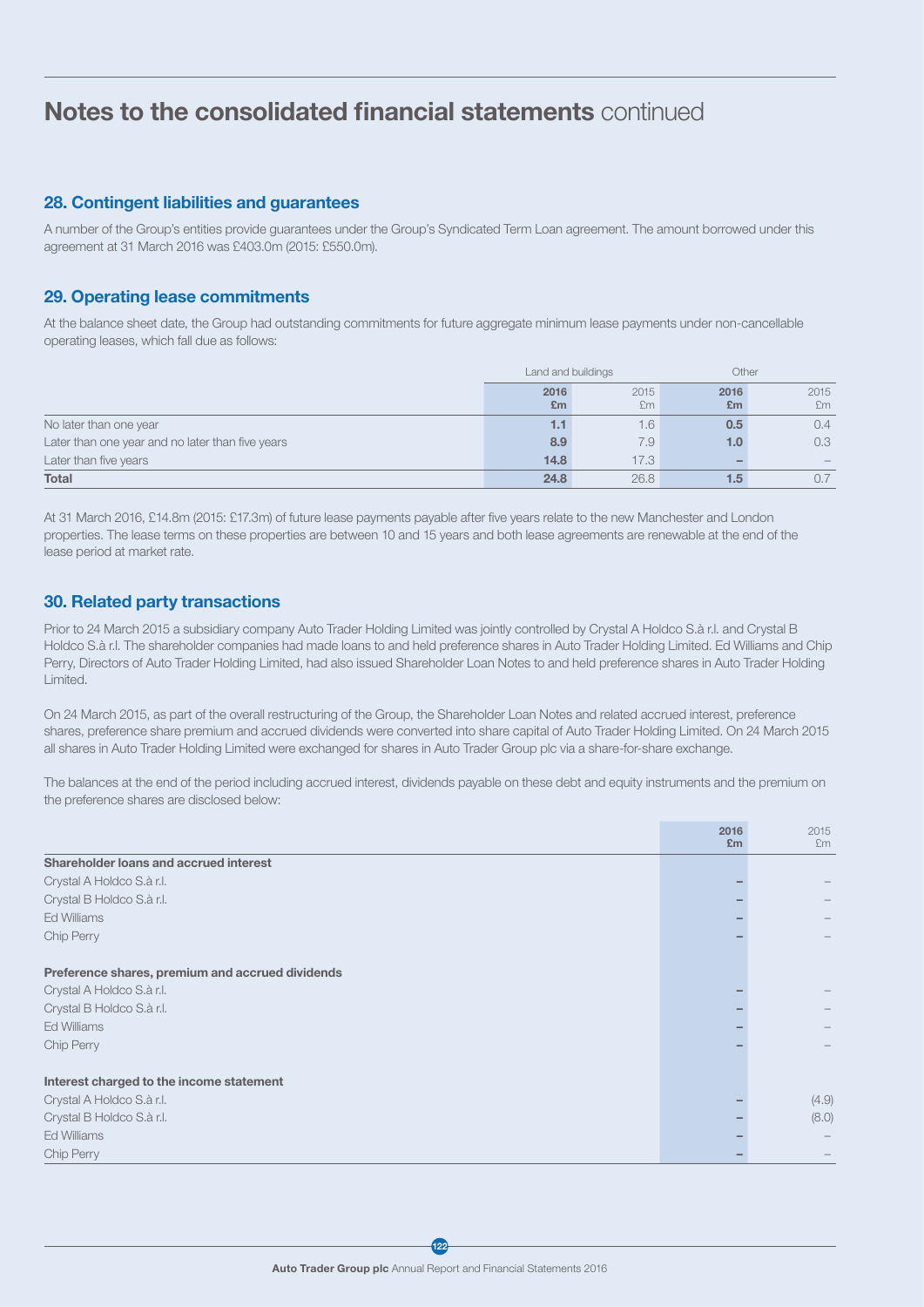The annual interest accrued on the Shareholder Loan Notes has been rolled into the principal each year since issue (note 19). Interest accrued on Shareholder Loan Notes was rolled up into the principal on 24 March 2015 prior to the Group restructure.

During the year ended 31 March 2015 additional loans of £15.7m were made to Crystal B Holdco S.à r.l. These loans were unsecured, non-interest bearing and repayable on demand. The total loan balance of £20.9 million was waived and released as payment for the repurchase of A ordinary shares during the year ended 31 March 2015.

During the year ended 31 March 2015 a subsidiary undertaking, Auto Trader Holding Limited, made loans of £1.4m and £2.2m to Crystal A Holdco S.à r.l. and Crystal B Holdco S.à r.l. respectively. These loans were unsecured, non-interest bearing and repayable on demand. On 6 March 2015 the loans were settled through the issue of a dividend in kind.

Apax Europe VIII GP Co. Limited, a fund advised by Apax Partners LLP, received £Nil for the provision of Directors' services to the Group during the year (31 March 2015: £0.1m). The balance outstanding at the end of the year was £Nil (31 March 2015: £Nil).

Prior to 24 March 2015 funds advised by Apax Partners LLP held £15.0m of the former Junior Debt. The fund received interest and was subject to the same terms of the GSMP Junior Debt Agreement as all other former syndicate members (note 19).

In the year ended 31 March 2015 certain Group companies traded with companies in which the funds advised by Apax Partners LLP have an interest. Trading was in the normal course of operations and on an arm's length basis. During the year to 31 March 2015 funds advised by Apax recharged £0.1m of costs to the Group. A balance of £Nil was outstanding at 31 March 2015.

#### Transactions with Directors and key management

Loans made on an arm's length basis in a previous year to certain members of key management were fully repaid in the year ended 31 March 2015.

On 4 July 2014 Auto Trader Holding Limited gifted 19,838 E Ordinary shares of £0.001 each to certain Directors and members of key management. The nominal value of these shares of £19.84 was fully paid up in cash by a third-party individual.

On the same day the following shares were issued to certain Directors and members of key management for aggregate cash consideration of:

|                                             |                  | Aggregate cash<br>consideration |
|---------------------------------------------|------------------|---------------------------------|
|                                             | Number of shares |                                 |
| E ordinary shares of £0.001 each            | 11,073           | 465,665                         |
| A2 ordinary shares of £0.001 each           | 191              | 8.032                           |
| A2 Preferred ordinary shares of £0.001 each | 15.891           | 668,282                         |
| F ordinary shares of £700 each              | b                | 3,500                           |

On 25 February 2015 Auto Trader Holding Limited gifted 196 E ordinary shares of £0.001 each to certain Directors and members of key management. The nominal value of these shares of £0.20 was fully paid up in cash.

On 25 February 2015 Auto Trader Holding Limited issued 398 E ordinary shares of £0.001 each to certain Directors and members of key management for cash consideration of £16,738. The nominal value of these shares of £0.40 was fully paid up in cash.

On 24 March 2015 all Directors and key management exchanged their shareholding in Auto Trader Holding Limited for shares in Auto Trader Group plc.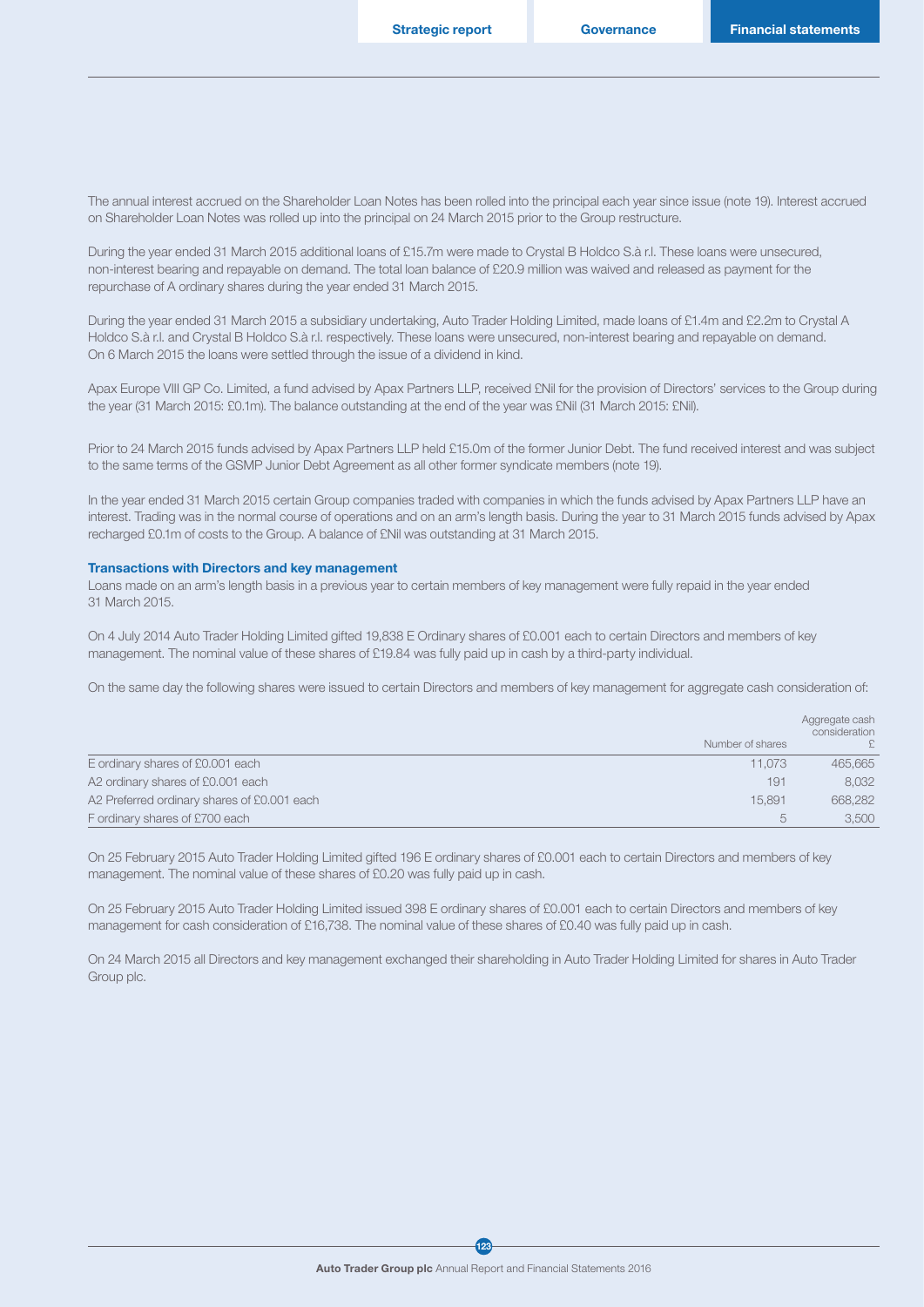## Independent auditors' report to the members of Auto Trader Group plc

## Report on the Company financial statements

#### Our opinion

In our opinion, Auto Trader Group plc's Company financial statements (the "financial statements"):

- give a true and fair view of the state of the Company's affairs as at 27 March 2016;
- have been properly prepared in accordance with United Kingdom Generally Accepted Accounting Practice; and
- have been prepared in accordance with the requirements of the Companies Act 2006.

#### What we have audited

The financial statements, included within the Annual Report and Financial Statements (the "Annual Report"), comprise:

- the Company balance sheet as at 27 March 2016; and
- the notes to the financial statements, which include a summary of significant accounting policies and other explanatory information.

Certain required disclosures have been presented elsewhere in the Annual Report, rather than in the notes to the financial statements. These are cross referenced from the financial statements and are identified as audited.

The financial reporting framework that has been applied in the preparation of the financial statements is United Kingdom Accounting Standards, comprising FRS 102 "The Financial Reporting Standard applicable in the UK and Republic of Ireland", and applicable law (United Kingdom Generally Accepted Accounting Practice).

### Other required reporting

## Consistency of other information

### Companies Act 2006 opinion

In our opinion, the information given in the Strategic report and the Directors' report for the financial period for which the financial statements are prepared is consistent with the financial statements.

#### ISAs (UK & Ireland) reporting

Under International Standards on Auditing (UK and Ireland) ("ISAs (UK & Ireland)") we are required to report to you if, in our opinion, information in the Annual Report is:

- materially inconsistent with the information in the audited financial statements; or
- apparently materially incorrect based on, or materially inconsistent with, our knowledge of the Company acquired in the course of performing our audit; or
- otherwise misleading.

We have no exceptions to report arising from this responsibility.

#### Adequacy of accounting records and information and explanations received

Under the Companies Act 2006 we are required to report to you if, in our opinion:

- we have not received all the information and explanations we require for our audit; or
- adequate accounting records have not been kept by the Company, or returns adequate for our audit have not been received from branches not visited by us; or
- the financial statements and the part of the Directors' remuneration report to be audited are not in agreement with the accounting records and returns.

We have no exceptions to report arising from this responsibility.

#### Directors' remuneration

Directors' remuneration report – Companies Act 2006 opinion In our opinion, the part of the Directors' remuneration report to be audited has been properly prepared in accordance with the Companies Act 2006.

#### Other Companies Act 2006 reporting

Under the Companies Act 2006 we are required to report to you if, in our opinion, certain disclosures of Directors' remuneration specified by law are not made. We have no exceptions to report arising from this responsibility.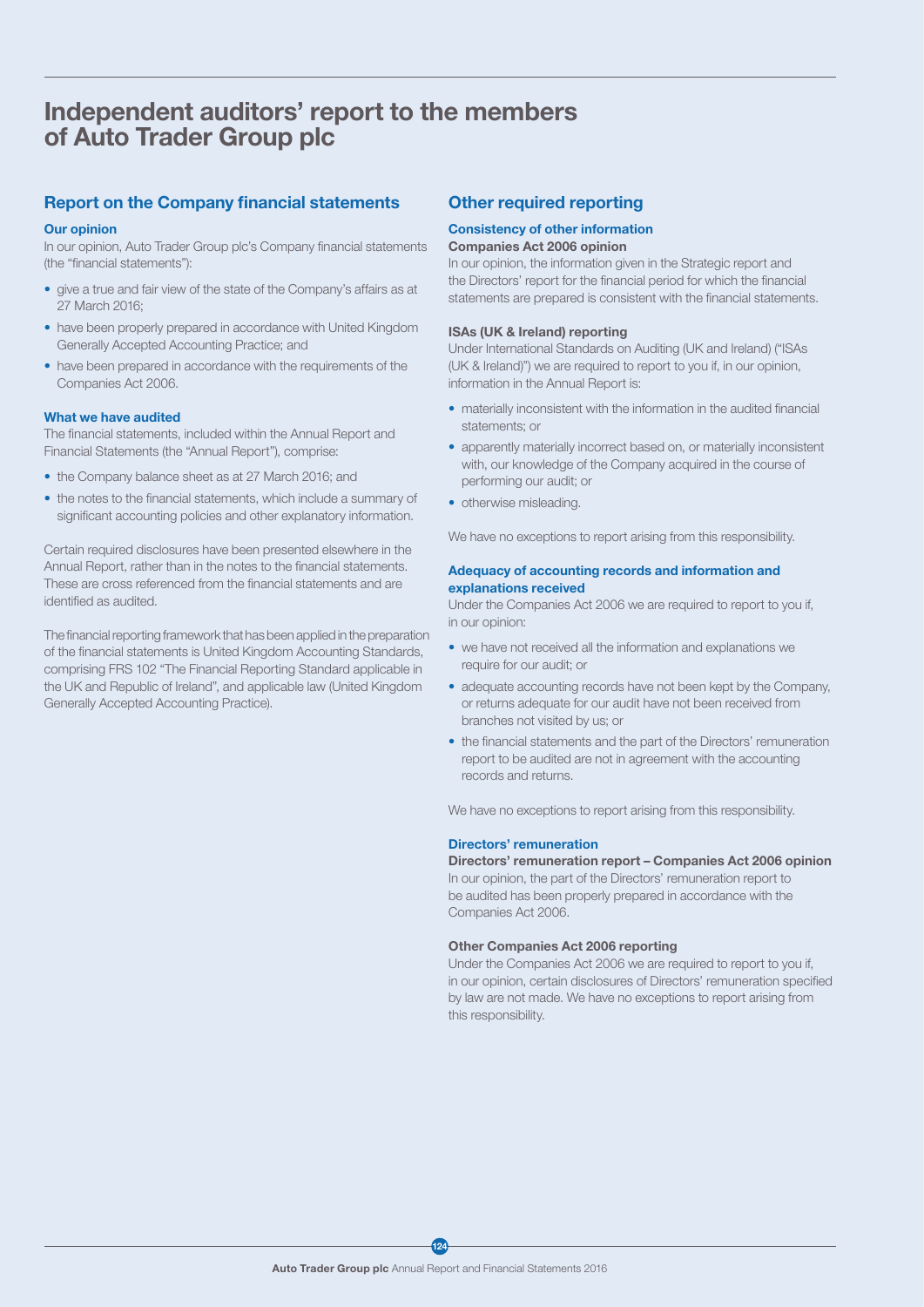**Governance** 

### Responsibilities for the financial statements and the audit

#### Our responsibilities and those of the Directors

As explained more fully in the Directors' responsibilities statement set out on page 77, the Directors are responsible for the preparation of the financial statements and for being satisfied that they give a true and fair view.

Our responsibility is to audit and express an opinion on the financial statements in accordance with applicable law and ISAs (UK & Ireland). Those standards require us to comply with the Auditing Practices Board's Ethical Standards for Auditors.

This report, including the opinions, has been prepared for and only for the Company's members as a body in accordance with Chapter 3 of Part 16 of the Companies Act 2006 and for no other purpose. We do not, in giving these opinions, accept or assume responsibility for any other purpose or to any other person to whom this report is shown or into whose hands it may come save where expressly agreed by our prior consent in writing.

#### What an audit of financial statements involves

We conducted our audit in accordance with ISAs (UK & Ireland). An audit involves obtaining evidence about the amounts and disclosures in the financial statements sufficient to give reasonable assurance that the financial statements are free from material misstatement, whether caused by fraud or error. This includes an assessment of:

- whether the accounting policies are appropriate to the Company's circumstances and have been consistently applied and adequately disclosed;
- the reasonableness of significant accounting estimates made by the Directors; and
- the overall presentation of the financial statements.

We primarily focus our work in these areas by assessing the Directors' judgements against available evidence, forming our own judgements, and evaluating the disclosures in the financial statements.

We test and examine information, using sampling and other auditing techniques, to the extent we consider necessary to provide a reasonable basis for us to draw conclusions. We obtain audit evidence through testing the effectiveness of controls, substantive procedures or a combination of both.

In addition, we read all the financial and non-financial information in the Annual Report to identify material inconsistencies with the audited financial statements and to identify any information that is apparently materially incorrect based on, or materially inconsistent with, the knowledge acquired by us in the course of performing the audit. If we become aware of any apparent material misstatements or inconsistencies we consider the implications for our report.

#### Other matter

We have reported separately on the Group financial statements of Auto Trader Group plc for the 52 week period ended 27 March 2016.

#### Matthew Hall (Senior Statutory Auditor)

for and on behalf of PricewaterhouseCoopers LLP Chartered Accountants and Statutory Auditors Manchester

9 June 2016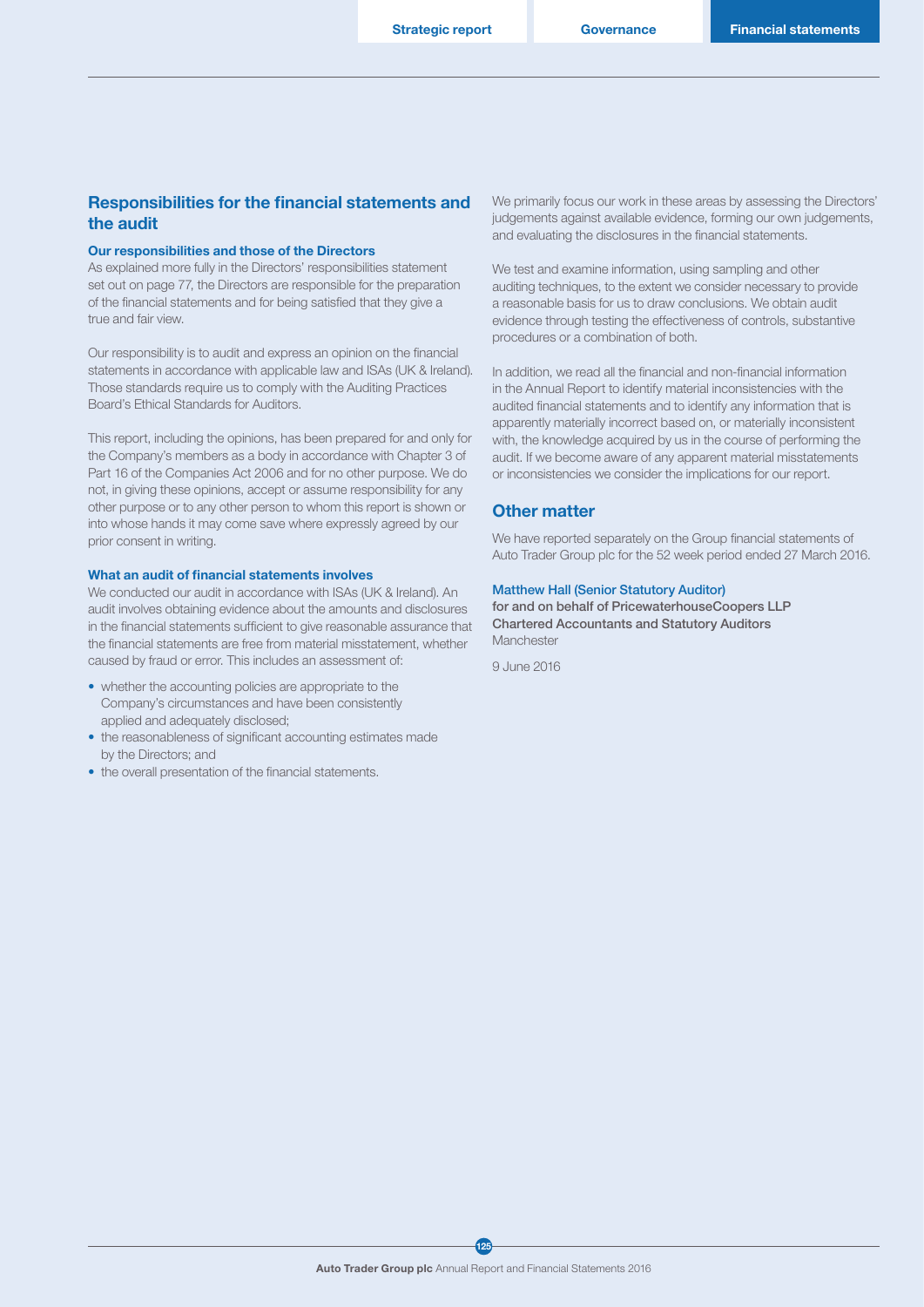## Company balance sheet

At 27 March 2016

| Note                                                       | 2016<br>Em | 2015<br>Em |
|------------------------------------------------------------|------------|------------|
| <b>Fixed assets</b>                                        |            |            |
| 3<br>Investments in subsidiary undertakings                | 1,207.8    | 1,206.2    |
|                                                            | 1,207.8    | 1,206.2    |
|                                                            |            |            |
| <b>Current assets</b>                                      |            |            |
| Debtors<br>4                                               | 440.3      | 440.0      |
| Cash at bank and in hand                                   |            | 9.5        |
|                                                            | 440.3      | 449.5      |
|                                                            |            |            |
| 5<br><b>Creditors:</b> amounts falling due within one year | (8.8)      | (12.6)     |
|                                                            |            |            |
| Net current assets                                         | 431.5      | 436.9      |
|                                                            |            |            |
| Total assets less current liabilities and net assets       | 1,639.3    | 1,643.1    |
|                                                            |            |            |
| <b>Capital and reserves</b>                                |            |            |
| Called-up share capital<br>8                               | 10.0       | 1,500.0    |
| Share premium account                                      |            | 144.4      |
| Retained earnings/(deficit)                                | 1,629.3    | (1.3)      |
| <b>Total equity</b>                                        | 1,639.3    | 1,643.1    |

The financial statements from pages 126 to 133 were approved by the Board of Directors and authorised for issue.

#### Sean Glithero

Finance Director

9 June 2016

Auto Trader Group plc Registered number 09439967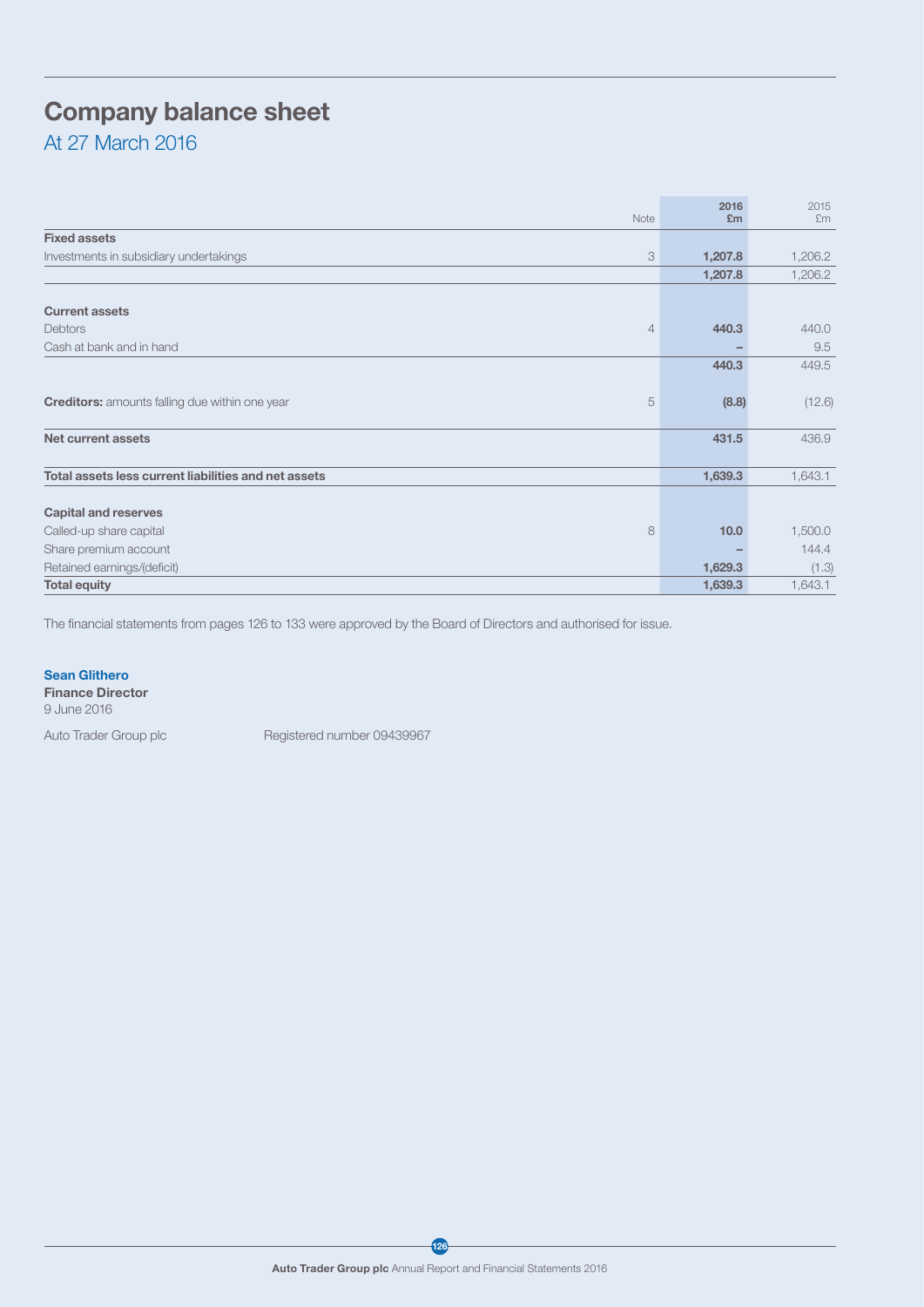## Company statement of changes in equity

For the year ended 27 March 2016

|                                                               |                     | Share premium            | Retained                 |                    |
|---------------------------------------------------------------|---------------------|--------------------------|--------------------------|--------------------|
|                                                               | Share capital<br>£m | account<br>£m            | earnings/(deficit)<br>£m | Total equity<br>Em |
| <b>Balance at March 2014</b>                                  | -                   | $\overline{\phantom{0}}$ | $\overline{\phantom{0}}$ |                    |
| Loss for the period                                           |                     |                          | (1.3)                    | (1.3)              |
| Total comprehensive expense, net of tax                       |                     |                          | (1.3)                    | (1.3)              |
| <b>Transactions with owners:</b>                              |                     |                          |                          |                    |
| Issue of share capital                                        | 1,500.0             | 144.4                    |                          | 1,644.4            |
| Total transactions with owners, recognised directly in equity | 1,500.0             | 144.4                    |                          | 1,644.4            |
| <b>Balance at March 2015</b>                                  | 1,500.0             | 144.4                    | (1.3)                    | 1,643.1            |
| Loss for the year                                             |                     |                          | (1.1)                    | (1.1)              |
| Total comprehensive expense, net of tax                       |                     |                          | (1.1)                    | (1.1)              |
| <b>Transactions with owners:</b>                              |                     |                          |                          |                    |
| Issue of share capital                                        | 1.6                 |                          | (1.6)                    |                    |
| Reduction in share capital                                    | (1,491.6)           | (144.4)                  | 1,636.0                  |                    |
| Interim dividend                                              |                     |                          | (5.0)                    | (5.0)              |
| Share-based payments                                          |                     |                          | 2.3                      | 2.3                |
| Total transactions with owners recognised directly in equity  | (1,490.0)           | (144.4)                  | 1,631.7                  | (2.7)              |
| <b>Balance at March 2016</b>                                  | 10.0                |                          | 1,629.3                  | 1,639.3            |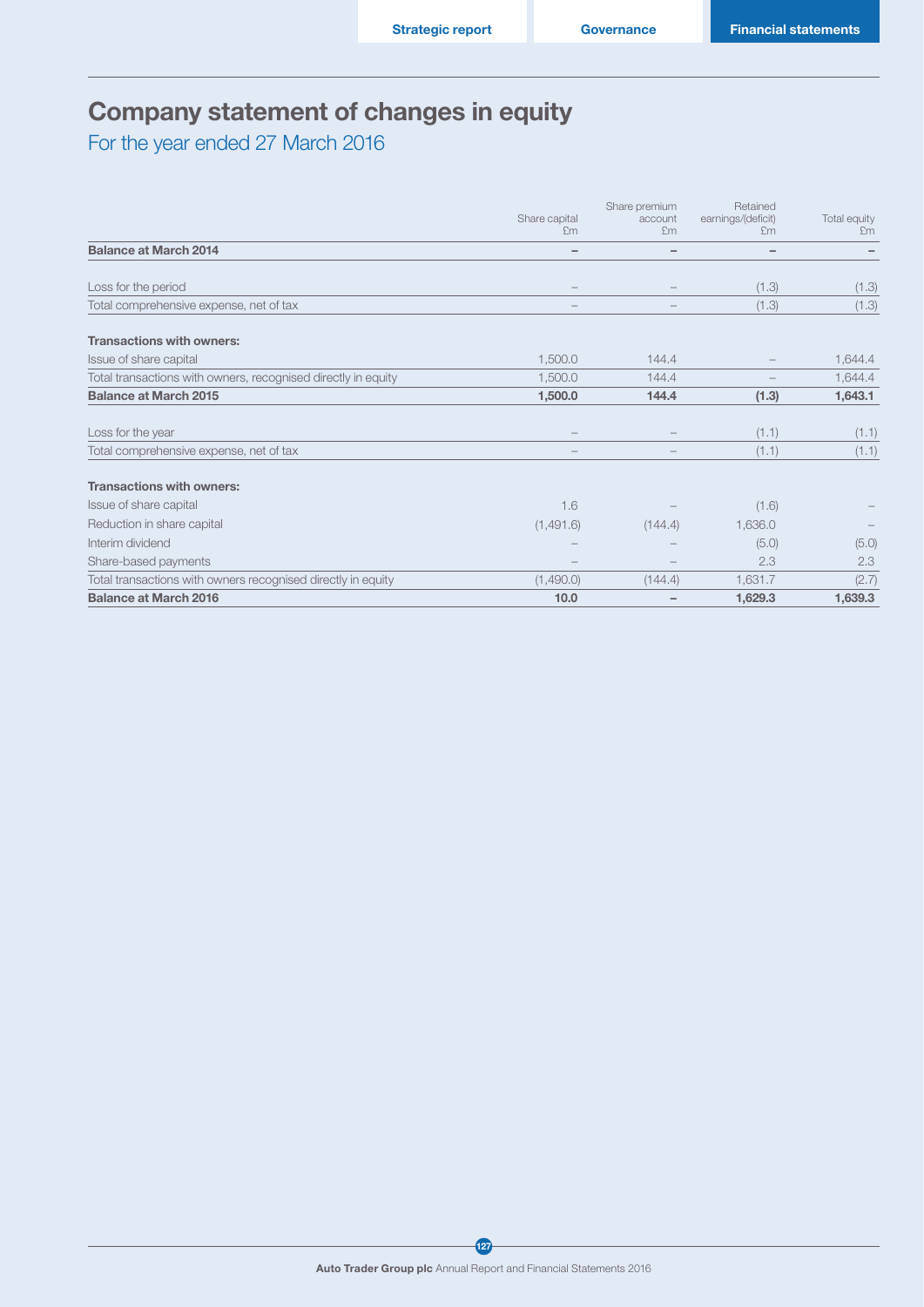## Company statement of cash flows

For the year ended 27 March 2016

| Note                                                  | 2016<br>E <sub>m</sub> | 2015<br>Em |
|-------------------------------------------------------|------------------------|------------|
| Cash flows from operating activities                  |                        |            |
| Loss for the year/period                              | (1.1)                  | (1.3)      |
| Share-based payment charge (excluding associated NI)  | 0.8                    |            |
| <b>IPO</b> costs                                      |                        | 1.3        |
| Decrease in debtors                                   | 0.1                    |            |
| Increase in payables                                  | 4.5                    |            |
| Net cash generated from operating activities          | 4.3                    |            |
|                                                       |                        |            |
| Cash flows from financing activities                  |                        |            |
| Proceeds from issue of ordinary shares                |                        | 460.3      |
| Loans to fellow Group undertakings                    |                        | (439.9)    |
| Dividends paid                                        | (5.0)                  |            |
| Payment of IPO costs                                  | (8.8)                  | (10.9)     |
| Net cash used in financing activities                 | (13.8)                 | 9.5        |
|                                                       |                        |            |
| Net (decrease)/increase in cash and cash equivalents  | (9.5)                  | 9.5        |
| Cash and cash equivalents at beginning of year/period | 9.5                    |            |
| Cash and cash equivalents at end of year/period       |                        | 9.5        |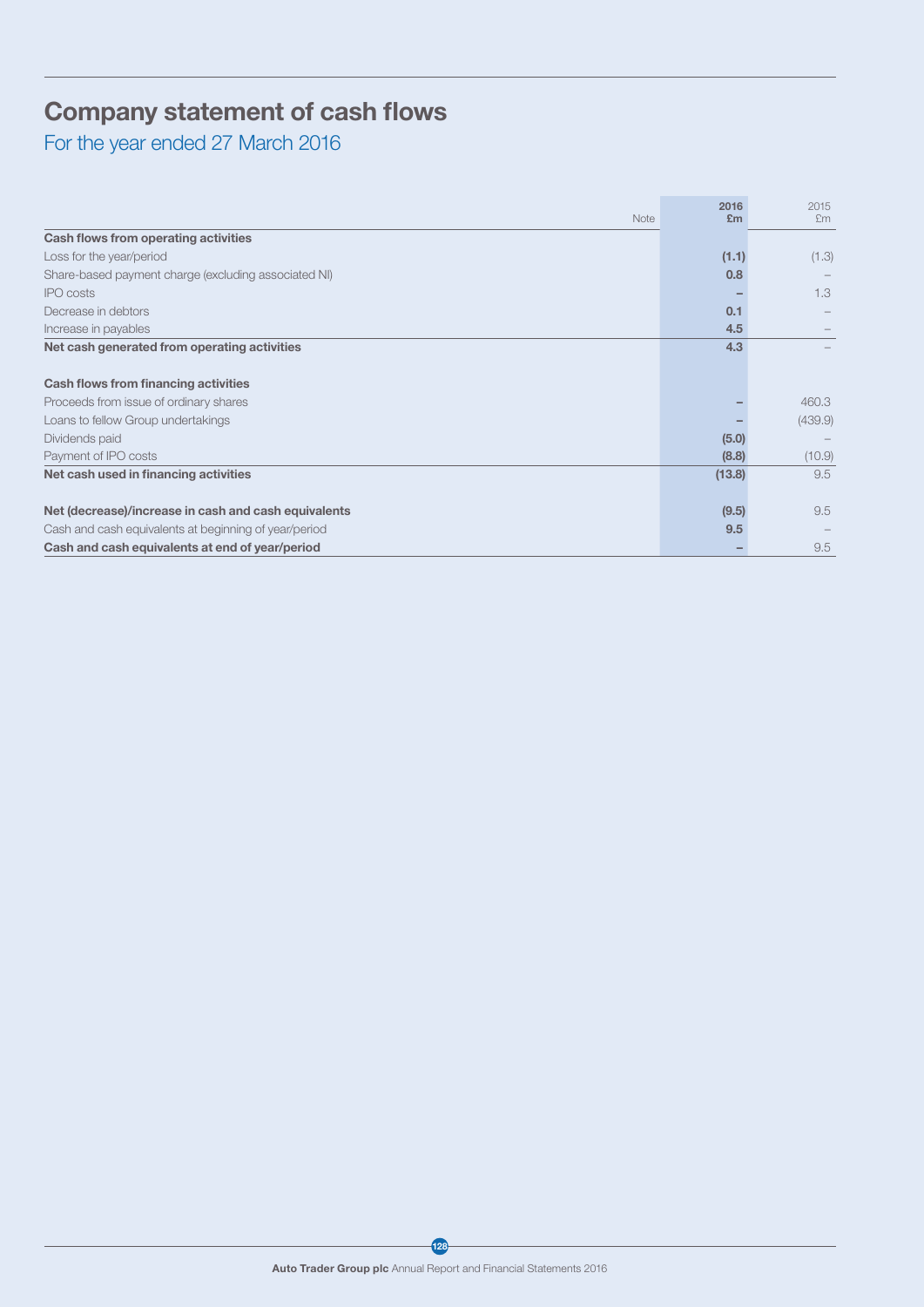## Notes to the Company financial statements

### 1. Accounting policies

Auto Trader Group plc is a public limited company which is listed on the London Stock Exchange and is domiciled and incorporated in the United Kingdom under the Companies Act 2006. The Company was incorporated on 13 February 2015 and adopted FRS 102 from that date.

#### Statement of compliance and basis of preparation

The Company financial statements of Auto Trader Group plc have been prepared in compliance with United Kingdom Accounting Standards, including Financial Reporting Standard 102, 'The Financial Reporting Standard applicable in the United Kingdom and the Republic of Ireland' ('FRS 102') and the Companies Act 2006. The Company financial statements have been prepared under the historic cost convention, as modified for the revaluation of certain financial assets and liabilities through profit or loss. The current year financial information presented is for the year ended 27 March 2016. The comparative financial information presented is at and for the 45-day period ended 29 March 2015. Financial period ends have been referred to as 31 March throughout the consolidated financial statements as per the Company's accounting reference date.

The Directors have used the going concern principle on the basis that the current profitable financial projections and facilities of the consolidated Group will continue in operation for a period not less than 12 months from the date of this report.

The Company financial statements have been prepared in sterling which is the functional and presentational currency of the Company and have been presented in round £m.

As permitted by Section 408 of the Companies Act 2006, an entity profit and loss account is not included as part of the published consolidated financial statements of Auto Trader Group plc. The loss for the financial period dealt with in the financial statements of the parent company was £1.1m (2015: loss of £1.3m).

Amounts paid to the Company's auditors in respect of the statutory audit were £50,000.

#### Estimation techniques

The preparation of financial statements in conformity with FRS 102 requires the use of certain critical accounting estimates. It also requires management to exercise their judgement in the process of applying the Company's accounting policies. The areas involving a higher degree of judgement or complexity, or areas where assumptions and estimates are significant to the financial statements are

- share-based payments; and
- carrying value of investments.

Share-based payment arrangements in which the Group receives goods or services as consideration for its own equity instruments are accounted for as equity-settled share-based payment transactions. The accounting policies of such arrangements are disclosed in note 1 of the Group accounts. The fair value of services received in return for share options is calculated with reference to the fair value of the award on the date of grant. Black-Scholes and Monte Carlo models have been used where appropriate to calculate the fair value and the Directors have therefore made estimates with regards to the inputs to that model and the period over which the share award is expected to vest (note 27 of the consolidated Group financial statements).

The Group considers annually whether the carrying value of investments has suffered any impairment in accordance with the accounting policy stated. The recoverable amounts of investments have been determined based on value-in-use calculations, which require the use of estimates.

#### Investments in subsidiaries

Investments in subsidiaries are held at cost, less any provision for impairment. Annually, the Directors consider whether any events or circumstances have occurred that could indicate that the carrying amount of fixed asset investments may not be recoverable. If such circumstances do exist, a full impairment review is undertaken to establish whether the carrying amount exceeds the higher of net realisable value or value in use. If this is the case, an impairment charge is recorded to reduce the carrying value of the related investment.

Where equity-settled share-based payments are granted to the employees of subsidiary companies, the fair value of the award is treated as a capital contribution by the Company and the investments in subsidiaries are adjusted to reflect this capital contribution.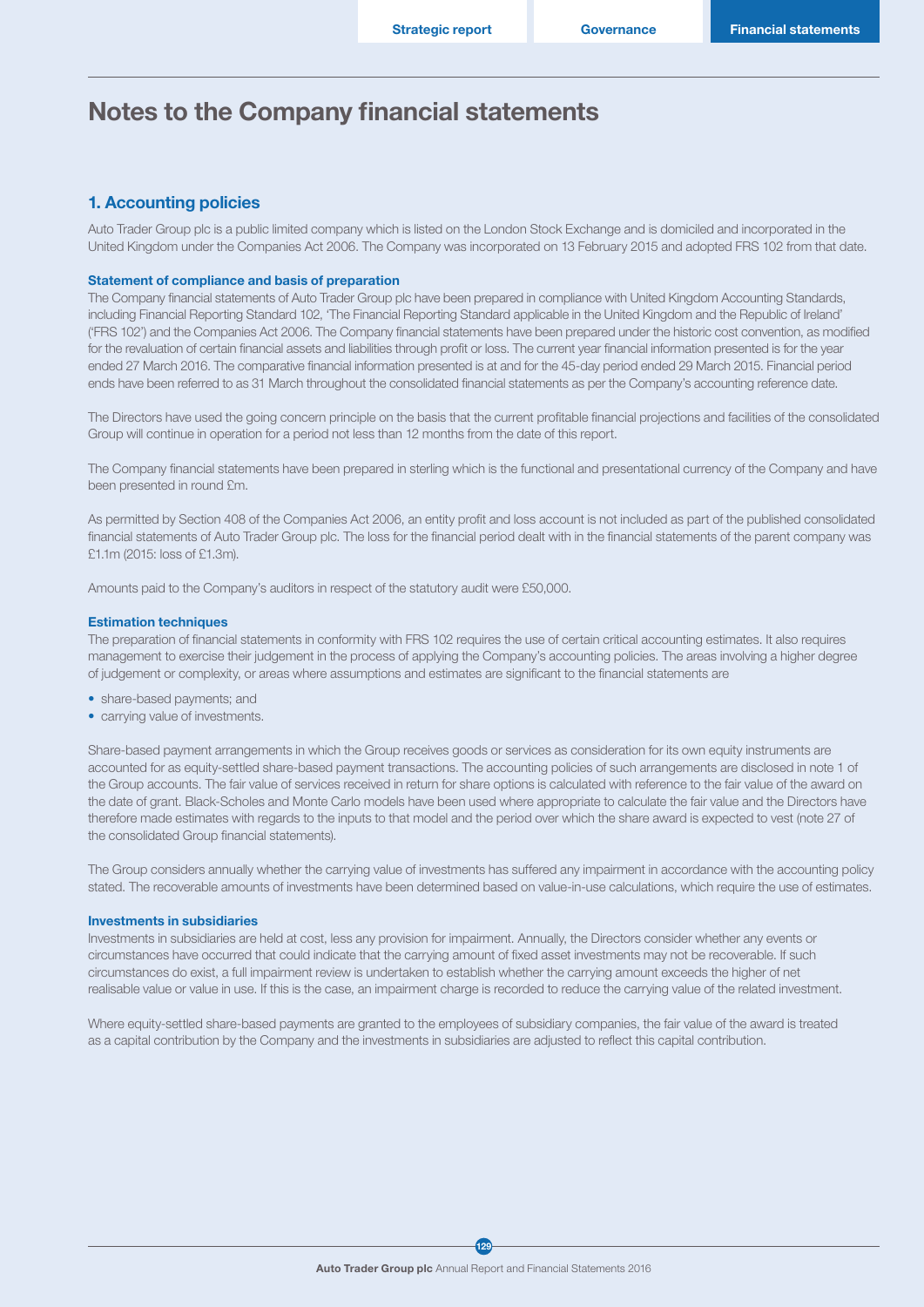## Notes to the Company financial statements continued

## 1. Accounting policies continued

#### Taxation and deferred taxation

UK corporation tax is provided at amounts expected to be paid or recovered using the tax rates and laws that have been enacted or substantively enacted by the balance sheet date.

Deferred tax is recognised in respect of all timing differences that have originated but not reversed at the balance sheet date, where transactions or events that result in an obligation to pay more tax in the future or a right to pay less tax in the future have occurred on the balance sheet date.

A net deferred tax asset is regarded as recoverable and therefore recognised only when, on the basis of all evidence available, it can be regarded as more likely than not that there will be suitable taxable profits against which to recover carried-forward tax losses and from which the future reversal of underlying timing differences can be deducted.

Deferred tax is measured at the average rates that are expected to apply in the periods in which the timing differences are expected to reverse based on the tax rates and laws that have been enacted or substantively enacted by the balance sheet date. Deferred tax is measured on an undiscounted basis.

### Financial instruments

The Company has chosen to adopt Sections 11 and 12 of FRS 102 in respect of financial instruments.

#### a)Financial assets

Basic financial assets, including trade and other receivables, cash and bank balances and investments in commercial paper, are initially recognised at transaction price, unless the arrangement constitutes a financing transaction, where the transaction is measured at the present value of the future receipts discounted at a market rate of interest. Such assets are subsequently carried at amortised cost using the effective interest method.

At the end of each reporting period financial assets measured at amortised cost are assessed for objective evidence of impairment. If an asset is impaired the impairment loss is the difference between the carrying amount and the present value of the estimated cash flows discounted at the asset's original effective interest rate. The impairment loss is recognised in profit or loss.

If there is a decrease in the impairment loss arising from an event occurring after the impairment was recognised, the impairment is reversed. The reversal is such that the current carrying amount does not exceed what the carrying amount would have been had the impairment not previously been recognised. The impairment reversal is recognised in profit or loss.

Such assets are subsequently carried at fair value and the changes in fair value are recognised in profit or loss, except that investments in equity instruments that are not publicly traded and whose fair values cannot be measured reliably are measured at cost less impairment.

Financial assets are derecognised when (a) the contractual rights to the cash flows from the asset expire or are settled, or (b) substantially all the risks and rewards of the ownership of the asset are transferred to another party or (c) despite having retained some significant risks and rewards of ownership, control of the asset has been transferred to another party who has the practical ability to unilaterally sell the asset to an unrelated third-party without imposing additional restrictions.

### b)Financial liabilities

Basic financial liabilities, including trade and other payables, bank loans, loans from fellow Group companies and preference shares that are classified as debt, are initially recognised at transaction price, unless the arrangement constitutes a financing transaction, where the debt instrument is measured at the present value of the future receipts discounted at a market rate of interest. Debt instruments are subsequently carried at amortised cost, using the effective interest rate method.

Fees paid on the establishment of loan facilities are recognised as transaction costs of the loan to the extent that it is probable that some or all of the facility will be drawn down. In this case, the fee is deferred until the draw-down occurs. To the extent there is no evidence that it is probable that some or all of the facility will be drawn down, the fee is capitalised as a prepayment for liquidity services and amortised over the period of the facility to which it relates.

Trade payables are obligations to pay for goods or services that have been acquired in the ordinary course of business from suppliers. Accounts payable are classified as current liabilities if payment is due within one year or less. If not, they are presented as non-current liabilities. Trade payables are recognised initially at transaction price and subsequently measured at amortised cost using the effective interest method.

#### Dividend distribution

Dividend distribution to the Company's shareholders is recognised as a liability in the Company's financial statements in the period in which the dividends are approved by the Company's shareholders. In respect of interim dividends, these are recognised once paid.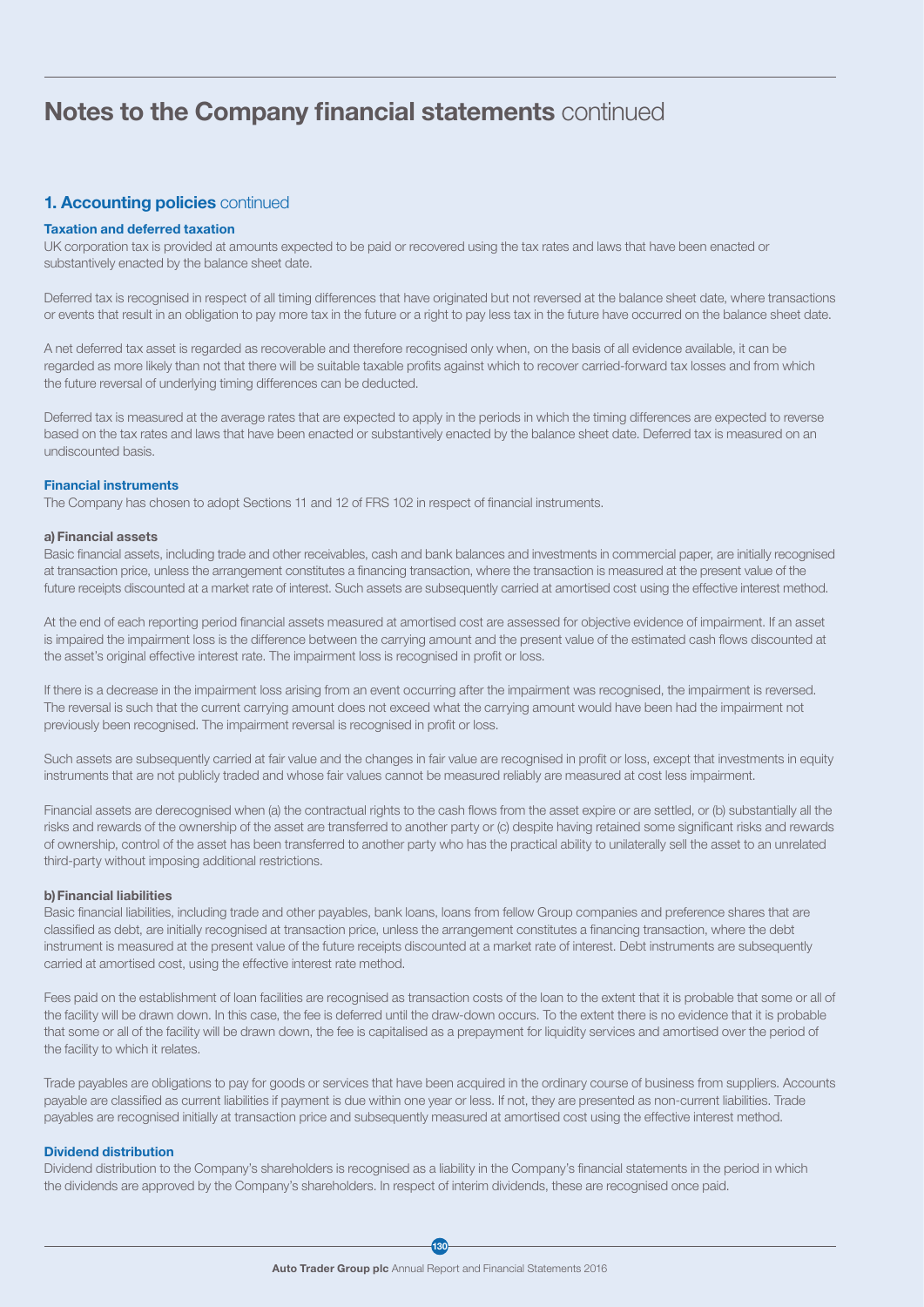### 2. Directors' emoluments

The Company has no employees other than the Directors. Full details of the Directors' remuneration and interests are set out in the Directors' remuneration report on pages 60 to 73.

## 3. Investments in subsidiaries

|                            | 2016    | 2015   |
|----------------------------|---------|--------|
|                            | Em      | £m     |
| At beginning of the period | 1,206.2 | $\sim$ |
| Additions                  | 1.6     | .206.2 |
| At end of the period       | 1.207.8 | .206.2 |

The additions in the year relate to equity-settled share-based payments granted to the employees of subsidiary companies. The investment made in the prior year relates to the capital reorganisation of the Group on admission to the London Stock Exchange on 24 March 2015.

#### Subsidiary undertakings

At 31 March 2016 the Company's related undertakings were:

| Subsidiary undertakings                      | Country of registration or<br>incorporation | Principal activity         | Class of shares<br>held | Percentage<br>owned by the<br>parent | Percentage<br>owned by the<br>Group |
|----------------------------------------------|---------------------------------------------|----------------------------|-------------------------|--------------------------------------|-------------------------------------|
| <b>Auto Trader Holding Limited</b>           | <b>England and Wales</b>                    | Financing company          | Ordinary                | 100%                                 | 100%                                |
| Auto Trader Limited                          | <b>England and Wales</b>                    | <b>Classified listings</b> | Ordinary                |                                      | 100%                                |
| <b>Trader Licensing Limited</b>              | <b>England and Wales</b>                    | Dormant company            | Ordinary                |                                      | 100%                                |
| Trader Media Holdings Ireland Limited        | Republic of Ireland                         | Holding company            | Ordinary                |                                      | 100%                                |
| <b>Trader Media Ireland</b>                  | Republic of Ireland                         | Holding company            | Ordinary                |                                      | 100%                                |
| Webzone Limited                              | Republic of Ireland                         | Holding company            | Ordinary                |                                      | 100%                                |
| Trader Media Group Holdings Limited*         | <b>England and Wales</b>                    | Holding company            | Ordinary                |                                      | 100%                                |
| Trader Media Group (2003) Limited*           | <b>England and Wales</b>                    | Holding company            | Ordinary                |                                      | 100%                                |
| Trader Finance (2009) Limited*               | <b>England and Wales</b>                    | Holding company            | Ordinary                |                                      | 100%                                |
| Trader Media Corporation (2003) Limited*     | <b>England and Wales</b>                    | Holding company            | Ordinary                |                                      | 100%                                |
| Trader Media Corporation Limited*            | <b>England and Wales</b>                    | Holding company            | Ordinary                |                                      | 100%                                |
| Trader Media Finance Limited*                | <b>England and Wales</b>                    | Holding company            | Ordinary                |                                      | 100%                                |
| Trader Media Holdings Limited*               | <b>England and Wales</b>                    | Dormant company            | Ordinary                |                                      | 100%                                |
| Ironglove Limited*                           | <b>England and Wales</b>                    | Dormant company            | Ordinary                |                                      | 100%                                |
| Trader Media Property Limited*               | <b>England and Wales</b>                    | Dormant company            | Ordinary                |                                      | 100%                                |
| Trader Media (Earls Court) Group Limited*    | <b>England and Wales</b>                    | Dormant company            | Ordinary                |                                      | 100%                                |
| Trader Media (Earls Court) Holdings Limited* | <b>England and Wales</b>                    | Dormant company            | Ordinary                |                                      | 100%                                |
| Midland Auto Trader Limited*                 | <b>England and Wales</b>                    | Dormant company            | Ordinary                |                                      | 100%                                |
| Auto Trader Holland Limited*                 | <b>England and Wales</b>                    | Dormant company            | Ordinary                |                                      | 100%                                |
| Trademail Holdings Limited*                  | <b>England and Wales</b>                    | Dormant company            | Ordinary                |                                      | 100%                                |
| Autotrade-mail Limited*                      | <b>England and Wales</b>                    | Dormant company            | Ordinary                |                                      | 100%                                |
| Trader Systems Limited*                      | <b>England and Wales</b>                    | Dormant company            | Ordinary                |                                      | 100%                                |
| 2nd Byte Limited*                            | <b>England and Wales</b>                    | Dormant company            | Ordinary                |                                      | 100%                                |
| Faxpress Limited*                            | <b>England and Wales</b>                    | Dormant company            | Ordinary                |                                      | 100%                                |
| Deltapoint Limited*                          | <b>England and Wales</b>                    | Dormant company            | Ordinary                |                                      | 100%                                |
| Tradr Media Limited*                         | <b>England and Wales</b>                    | Dormant company            | Ordinary                |                                      | 100%                                |
| Trader Publishing Limited*                   | <b>England and Wales</b>                    | Dormant company            | Ordinary                |                                      | 100%                                |
| Hurst Italia Limited*                        | <b>England and Wales</b>                    | Dormant company            | Ordinary                |                                      | 100%                                |
| Trader Media Group Limited*                  | <b>England and Wales</b>                    | Dormant company            | Ordinary                |                                      | 100%                                |
| Irish Auto Trader Limited*                   | Northern Ireland                            | Dormant company            | Ordinary                |                                      | 100%                                |

\* As at 31 March 2016 the denoted companies were in the process of members' voluntary liquidation as part of a Group structuring project. As such they are not required to undertake a statutory audit or prepare individual company financial statements.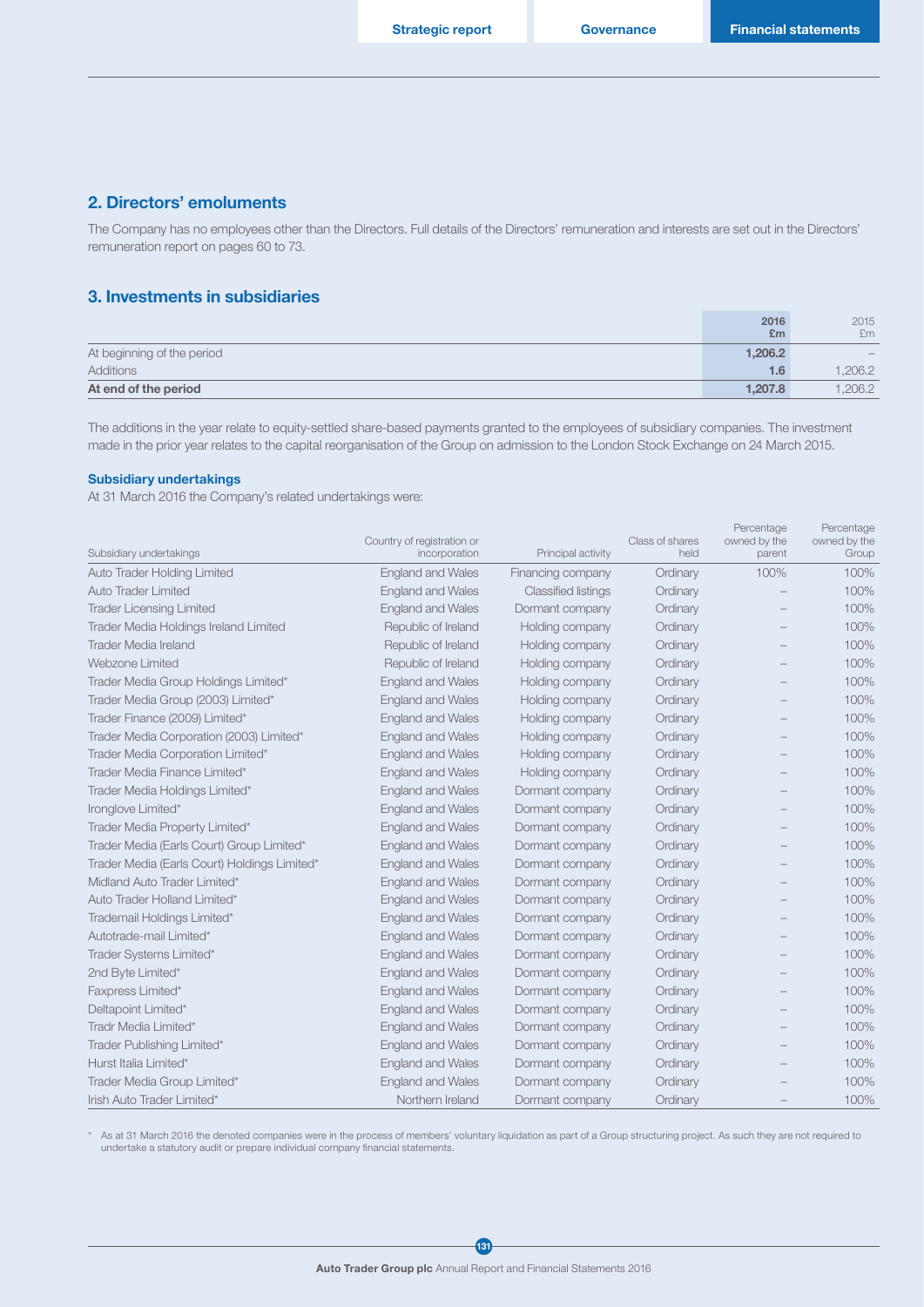## Notes to the Company financial statements continued

## 4. Debtors

|                                    | 2016<br>E <sub>m</sub> | 2015<br>£m |
|------------------------------------|------------------------|------------|
| Amounts owed by Group undertakings | 440.0                  | 439.9      |
| Deferred tax asset                 | 0.2                    |            |
| Corporation tax receivable         | 0.1                    | 0.1        |
|                                    | 440.3                  | 440.0      |

Amounts owed by Group undertakings are non-interest-bearing, unsecured and repayable on demand.

## 5. Creditors: amounts falling due within one year

|                                    | 2016<br>Em | 2015<br>£m |
|------------------------------------|------------|------------|
| Amounts owed to Group undertakings | 8.3        | 3.6        |
| Accruals and deferred income       | 0.5        | 9.0        |
|                                    | 8.8        | 12.6       |

Amounts owed to Group companies are unsecured, non-interest-bearing and have no fixed date of repayment.

## 6. Financial instruments

Financial instruments utilised by the Company during the year ended 31 March 2016 and period ending 31 March 2015 may be analysed as follows:

| <b>Financial assets</b>                          | 2016<br>£m | 2015<br>Em |
|--------------------------------------------------|------------|------------|
| Financial assets measured at amortised cost      | 440.0      | 439.9      |
|                                                  |            |            |
| <b>Financial liabilities</b>                     | 2016<br>£m | 2015<br>Em |
| Financial liabilities measured at amortised cost | 8.8        | 12.6       |

### Current assets and liabilities

Financial instruments included within current assets and liabilities (excluding cash and borrowings) are generally short term in nature and accordingly their fair values approximate to their book values.

## 7. Dividends

|                                                                                     | 2016<br>£m        | 2015<br>£m               |
|-------------------------------------------------------------------------------------|-------------------|--------------------------|
| Amounts recognised as distributions to ordinary shareholders in the year comprise:  |                   |                          |
| Interim dividend for the year ended 31 March 2016 of 0.5p per ordinary share        | 5.0               |                          |
| Proposed final dividend for the year ended 31 March 2016 of 1.0p per ordinary share | 10.0 <sub>1</sub> | $\overline{\phantom{a}}$ |

The proposed final dividend for the year ended 31 March 2016 is subject to approval by shareholders at the Annual General Meeting and hence has not been included as liabilities in the financial statements at 31 March 2016.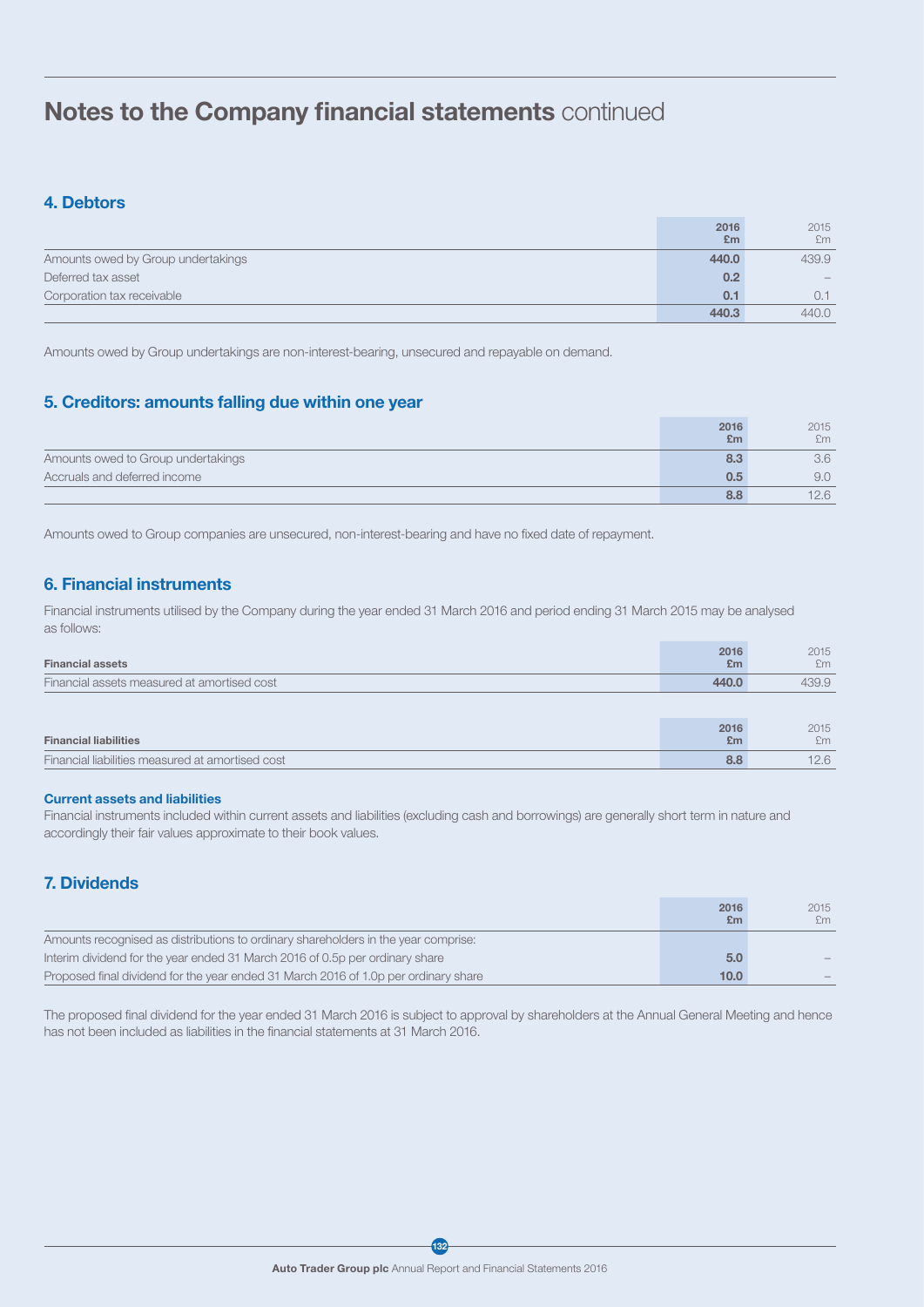#### 8. Called-up share capital

|                                               | 2016                   |              | 2015           |              |
|-----------------------------------------------|------------------------|--------------|----------------|--------------|
| Share capital                                 | <b>Number</b><br>'000' | Amount<br>£m | Number<br>'000 | Amount<br>£m |
| Allotted, called-up and fully paid            |                        |              |                |              |
| Ordinary shares of 1p each (2015: £1.50 each) | 1.001.052              | 10.0         | 1,000,000      | 1,500.0      |
| <b>Total</b>                                  | 1.001.052              | 10.0         | 000.000.       | 1.500.0      |

On 23 April 2015 the Company issued and allotted 1,051,699 shares of £1.50 each in connection with the Auto Trader Group plc Share Incentive Plan and these were admitted for trade on the London Stock Exchange on 24 April 2015. The shares rank pari passu with the existing ordinary shares of the Company. The total number of shares in issue at March 2016 was 1,001,051,699.

On 29 July 2015 the Company completed a reduction of share capital and share premium (the 'Capital Reduction'), whereby the entire amount outstanding on the Company's share premium account was cancelled and the nominal value of each issued ordinary share in the capital of the Company was reduced from £1.50 to £0.01. The Capital Reduction has created a significant amount of distributable reserves for the Company.

### 9. Employee Share Option Trust

The ESOT purchases shares to fund the Share Incentive Plan. At 31 March 2016, the trust held 1,021,224 (2015: nil) ordinary shares with a book value of £1.5m (2015: £Nil). The market value of these shares as at 31 March 2015 was £4.0m (2015: £Nil). During the year the ESOT purchased 1,051,699 shares of the Company at a cost of £1.6m (2015: nil) representing 0.1% of issued share capital. At 31 March 2016, 1,021,224 shares relating to the SIP remain in the ESOT with a historical cost of £1.5m.

### 10. Contingent liabilities and guarantees

The Company is a guarantor to a borrowing facility relating to a loan provided to a Group entity. The amount borrowed under this agreement at 31 March 2016 was £403.0m (2015: £550.0m).

### 11. Related parties

During the year, a management charge of £2.0m (2015: £nil) was received from Auto Trader Ltd. in respect of services rendered.

At the year end, balances outstanding with other Group undertakings were £440.0m and £8.3m respectively for debtors and creditors (2015: £439.9m and £3.6m) as set out in notes 4 and 5.